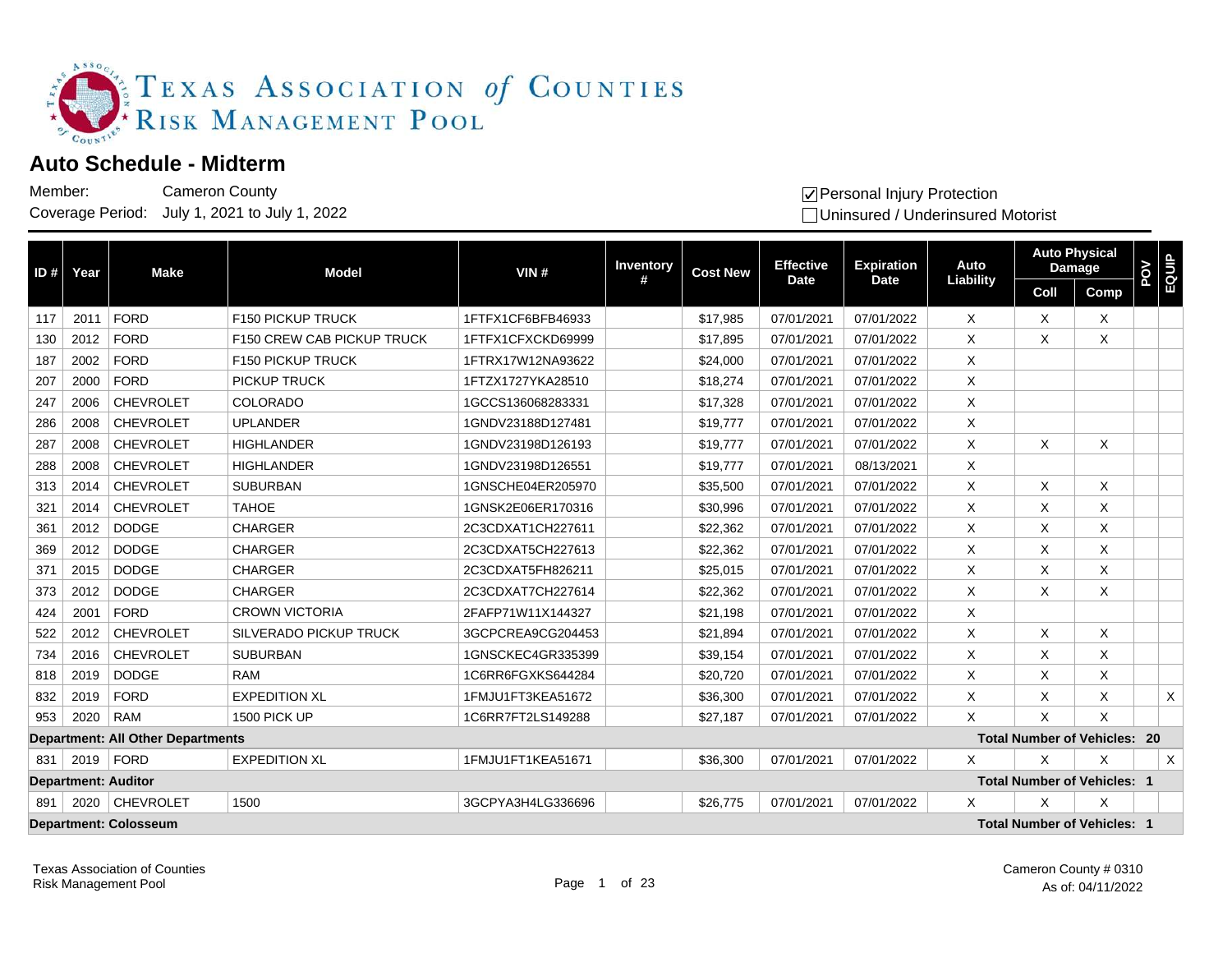| ID# | Year | <b>Make</b>                                       | <b>Model</b>                   | VIN#              | <b>Inventory</b><br>#           | <b>Cost New</b> | <b>Effective</b> | <b>Expiration</b><br><b>Date</b> | Auto           |                | <b>Auto Physical</b><br><b>Damage</b> | <b>POV</b><br>EQUIP |  |
|-----|------|---------------------------------------------------|--------------------------------|-------------------|---------------------------------|-----------------|------------------|----------------------------------|----------------|----------------|---------------------------------------|---------------------|--|
|     |      |                                                   |                                |                   |                                 |                 | <b>Date</b>      |                                  | Liability      | Coll           | Comp                                  |                     |  |
| 563 | 2012 | <b>FORD</b>                                       | <b>TRANSIT CARGO VAN</b>       | NM0LS6BN6CT102910 |                                 | \$21,337        | 07/01/2021       | 07/01/2022                       | $\times$       | X              | $\times$                              |                     |  |
| 602 | 2016 | <b>FORD</b>                                       | <b>TRANSIT</b>                 | NM0LS7E78G1231638 |                                 | \$20,896        | 07/01/2021       | 07/01/2022                       | X              | X              | X                                     |                     |  |
| 892 | 2020 | <b>FORD</b>                                       | <b>TRANSIT CARGO VAN</b>       | 1FTBW9C89LKB13354 |                                 | \$31,124        | 07/01/2021       | 07/01/2022                       | X              | X              | X                                     |                     |  |
|     |      | <b>Department: Computer / Information Systems</b> |                                |                   |                                 |                 |                  |                                  |                |                | <b>Total Number of Vehicles: 3</b>    |                     |  |
| 606 | 2016 | <b>FORD</b>                                       | <b>EXPLORER</b>                | 1FM5K7B8XGGC91793 | <b>District</b><br><b>Clerk</b> | \$25,362        | 07/01/2021       | 07/01/2022                       | Χ              | X              | X                                     |                     |  |
| 707 | 2018 | <b>FORD</b>                                       | <b>EXPLORER</b>                | 1FM5K7B81JGB30076 |                                 | \$25,685        | 07/01/2021       | 07/01/2022                       | $\times$       | X              | $\times$                              |                     |  |
| 765 | 2018 | <b>FORD</b>                                       | <b>FUSION</b>                  | 3FA6P0G79JR249610 |                                 | \$16,750        | 07/01/2021       | 07/01/2022                       | X              | X              | X                                     |                     |  |
| 806 | 2019 | <b>FORD</b>                                       | <b>EXPLORER</b>                | 1FM5K7B83KGA40574 |                                 | \$33,555        | 07/01/2021       | 07/01/2022                       | $\pmb{\times}$ | $\pmb{\times}$ | $\mathsf{X}$                          |                     |  |
|     |      | <b>Department: Courthouse</b>                     |                                |                   |                                 |                 |                  |                                  |                |                | <b>Total Number of Vehicles: 4</b>    |                     |  |
| 10  | 2015 | <b>CHEVROLET</b>                                  | <b>IMPALA</b>                  | 1G1125S31FU119091 |                                 | \$27,665        | 07/01/2021       | 07/01/2022                       | Χ              | X              | Χ                                     |                     |  |
| 135 | 2010 | <b>FORD</b>                                       | CARGO VAN                      | 1FTNE1EW5ADA04761 |                                 | \$12,176        | 07/01/2021       | 07/01/2022                       | X              | X              | $\boldsymbol{\mathsf{X}}$             |                     |  |
| 239 | 2013 | <b>CHEVROLET</b>                                  | CRUZE                          | 1G1PA5SH7D7299665 |                                 | \$19,033        | 07/01/2021       | 07/01/2022                       | $\mathsf{X}$   | X              | $\times$                              |                     |  |
| 299 | 2013 | <b>CHEVROLET</b>                                  | <b>TAHOE</b>                   | 1GNLC2E0XDR306950 |                                 | \$41,690        | 07/01/2021       | 07/01/2022                       | X              | X              | $\boldsymbol{\mathsf{X}}$             |                     |  |
| 485 | 2011 | <b>FORD</b>                                       | <b>FORD FLEX</b>               | 2FMGK5BC3BBD26174 |                                 | \$27,101        | 07/01/2021       | 07/01/2022                       | X              | X              | $\times$                              |                     |  |
| 502 | 2013 | <b>CHEVROLET</b>                                  | <b>EQUINOX</b>                 | 2GNALBEK2D6391058 |                                 | \$24,304        | 07/01/2021       | 07/01/2022                       | $\mathsf{X}$   | X              | $\times$                              |                     |  |
| 510 | 2011 | <b>FORD</b>                                       | <b>FUSION</b>                  | 3FAHP0HA0BR311576 |                                 | \$17,116        | 07/01/2021       | 07/01/2022                       | X              | X              | $\times$                              |                     |  |
| 521 | 2011 | <b>CHEVROLET</b>                                  | SILVERADO PICKUP TRUCK         | 3GCPCPE04BG218688 |                                 | \$24,845        | 07/01/2021       | 07/01/2022                       | X              | X              | $\times$                              |                     |  |
| 523 | 2014 | <b>CHEVROLET</b>                                  | <b>SILVERADO</b>               | 3GCPCREC2EG488559 |                                 | \$29,540        | 07/01/2021       | 07/01/2022                       | X              | X              | $\boldsymbol{\mathsf{X}}$             |                     |  |
| 581 | 2016 | <b>CHEVROLET</b>                                  | CRUZE                          | 1G1PC5SH0G7153848 |                                 | \$18,360        | 07/01/2021       | 07/01/2022                       | X              | X              | $\times$                              |                     |  |
| 592 | 2016 | <b>CHEVROLET</b>                                  | <b>IMPALA</b>                  | 2G1WD5E32G1132960 |                                 | \$21,113        | 07/01/2021       | 07/01/2022                       | X              | X              | $\times$                              |                     |  |
| 627 | 2017 | <b>CHEVROLET</b>                                  | <b>IMPALA</b>                  | 1G1105S30HU111797 |                                 | \$26,210        | 07/01/2021       | 07/01/2022                       | X              | X              | X                                     |                     |  |
| 636 | 2013 | <b>NISSAN</b>                                     | <b>JUKE</b>                    | JN8AF5MR7DT213447 |                                 |                 | 07/01/2021       | 07/01/2022                       | X              |                |                                       |                     |  |
| 689 | 2017 | <b>FORD</b>                                       | <b>EXPLORER</b>                | 1FM5K8ARXHGB65600 |                                 | \$47,447        | 07/01/2021       | 07/01/2022                       | X              | X              | $\times$                              |                     |  |
| 699 | 2011 | <b>CHRYSLER</b>                                   | 200                            | 1C3BC1FG8BN604710 |                                 |                 | 07/01/2021       | 07/01/2022                       | X              |                |                                       |                     |  |
| 710 | 2016 | <b>KIA</b>                                        | SOUL                           | KNDJN2A27G7833295 |                                 | \$12,000        | 07/01/2021       | 01/13/2022                       | X              | X              | X                                     |                     |  |
| 731 | 1997 | <b>OTHER</b>                                      | <b>BULLDOG FLATBED TRAILER</b> | CC7P07003         |                                 |                 | 07/01/2021       | 07/01/2022                       | X              |                |                                       |                     |  |
| 749 | 2014 | <b>CHEVROLET</b>                                  | <b>IMPALA</b>                  | 1G1145SL7EU132422 |                                 | \$20,025        | 07/01/2021       | 07/01/2022                       | X              | X              | X                                     |                     |  |
| 753 | 2010 | <b>VOLKSWAGEN</b>                                 | <b>BEETLE</b>                  | 3VWRW3AG1AM01938  |                                 | \$6,000         | 07/01/2021       | 07/01/2022                       | X              |                |                                       |                     |  |
| 757 | 2016 | <b>CHEVROLET</b>                                  | <b>TAHOE</b>                   | 1GNSCAKC0GR238571 |                                 | \$38,915        | 07/01/2021       | 07/01/2022                       | X              | X              | X                                     |                     |  |
| 799 | 2014 | <b>CHEVROLET</b>                                  | CRUZE                          | 1G1PC5SB8E7177937 |                                 |                 | 07/01/2021       | 07/01/2022                       | X              |                |                                       |                     |  |
| 800 | 2011 | <b>LINCOLN</b>                                    | <b>MKX</b>                     | 2LMDJ6JK0BBJ06094 |                                 |                 | 07/01/2021       | 07/01/2022                       | $\mathsf{X}$   |                |                                       |                     |  |
| 861 | 2008 | <b>FORD</b>                                       | F250                           | 1FTSW21R78EA73963 |                                 |                 | 07/01/2021       | 07/01/2022                       | $\mathsf X$    |                |                                       |                     |  |
| 862 | 2011 | <b>FORD</b>                                       | <b>TAURUS</b>                  | 1FAHP2EW7BG153210 |                                 |                 | 07/01/2021       | 07/01/2022                       | X              |                |                                       |                     |  |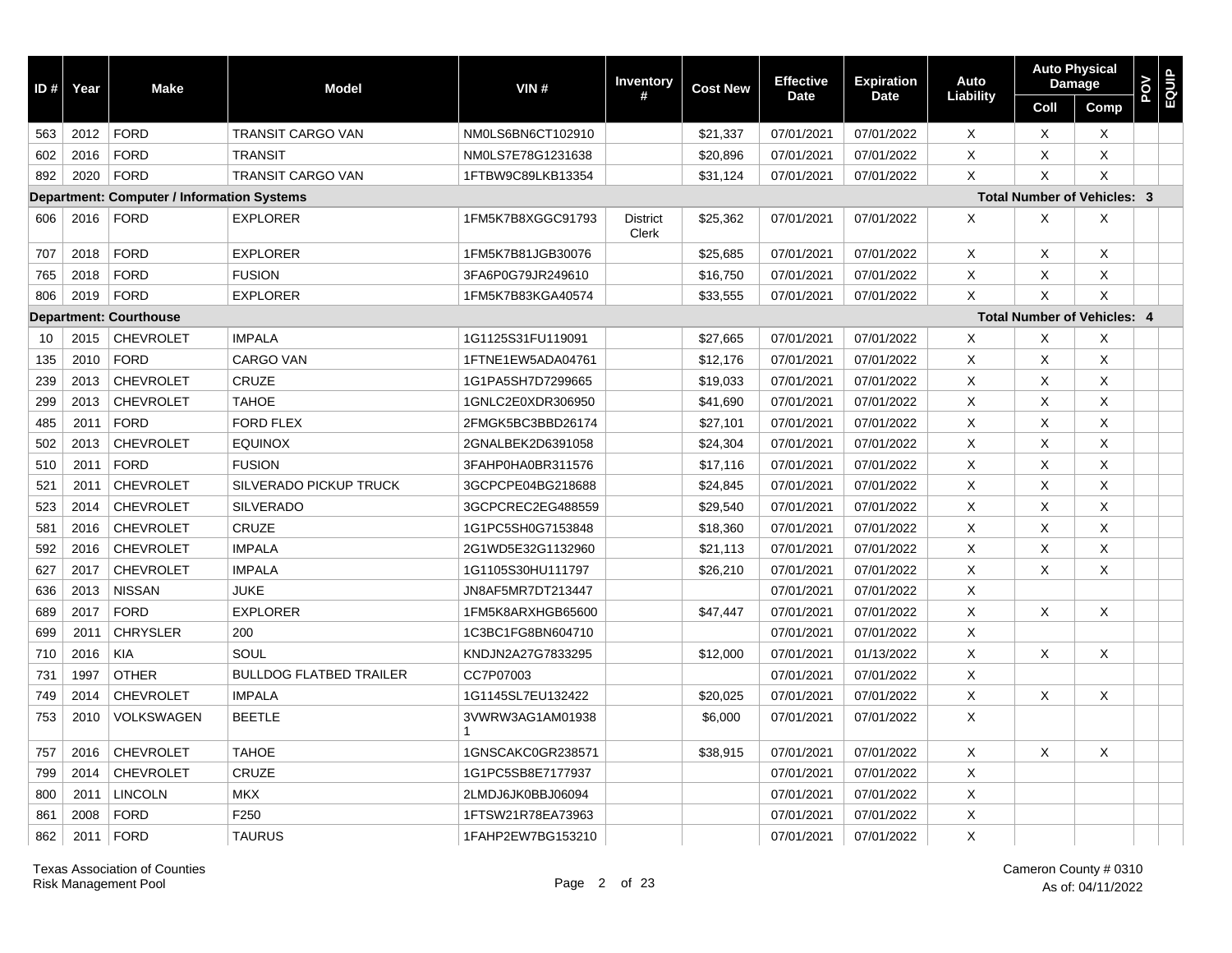| ID#                 | Year | <b>Make</b>                          | <b>Model</b>                                           | VIN#                  | <b>Inventory</b> | <b>Cost New</b> | <b>Effective</b> | <b>Expiration</b> | Auto         | <b>Damage</b>                       | <b>Auto Physical</b> | POV | <b>EQUIP</b> |
|---------------------|------|--------------------------------------|--------------------------------------------------------|-----------------------|------------------|-----------------|------------------|-------------------|--------------|-------------------------------------|----------------------|-----|--------------|
|                     |      |                                      |                                                        |                       | #                |                 | <b>Date</b>      | <b>Date</b>       | Liability    | Coll                                | Comp                 |     |              |
| 869                 | 2005 | <b>FORD</b>                          | F <sub>150</sub>                                       | 1FTRF122X5NA59237     |                  | \$5,000         | 07/01/2021       | 07/01/2022        | X            | X                                   | X                    |     |              |
| 893                 | 2020 | <b>CHEVROLET</b>                     | <b>TAHOE</b>                                           | 1GNLCDEC4LR297585     |                  | \$52,383        | 07/01/2021       | 07/01/2022        | X            | Χ                                   | X                    |     | X            |
| 903                 | 2020 | <b>FORD</b>                          | <b>EXPLORER</b>                                        | 1FMSK7DH9LGC46192     |                  | \$40,852        | 07/01/2021       | 07/01/2022        | X            | X                                   | X                    |     |              |
| 915                 | 2014 | <b>GMC</b>                           | <b>SIERRA</b>                                          | 3GTU2WEC6EG401783     |                  | \$17,686        | 07/01/2021       | 07/01/2022        | X            | X                                   | X                    |     |              |
| 939                 | 2001 | <b>JEEP</b>                          | CHEROKEE 4D                                            | 1J4GX48S21C528673     |                  | \$0             | 07/01/2021       | 07/01/2022        | X            |                                     |                      |     |              |
| 944                 | 2010 | <b>OTHER</b>                         | PJ FLATBED UT                                          | 4P5U82027A2142560     |                  | \$3,950         | 07/01/2021       | 07/01/2022        | X            |                                     |                      |     |              |
| 973                 | 2002 | <b>CHRYSLER</b>                      | <b>TOWN&amp;COUNTRY VN</b>                             | 2C4GP44342R706550     |                  |                 | 07/01/2021       | 07/01/2022        | X            |                                     |                      |     |              |
| 975                 | 2013 | <b>OTHER</b>                         | <b>ROAD TRAILER TRAILER</b>                            | 46UFU1821D1144433     |                  | \$0             | 07/01/2021       | 07/01/2022        | X            |                                     |                      |     |              |
| 982                 | 2012 | VOLKSWAGEN                           | <b>PASSAT</b>                                          | WVWBN7AN1DE51329<br>4 |                  | \$5,191         | 07/01/2021       | 07/01/2022        | X            |                                     |                      |     |              |
| 100<br>9            | 2004 | <b>CHEVROLET</b>                     | <b>SUBURBAN</b>                                        | 3GNEC16Z04G312868     |                  | \$0             | 07/01/2021       | 07/01/2022        | X            |                                     |                      |     |              |
| 102<br>$\mathbf 0$  | 2021 | <b>CHEVROLET</b>                     | <b>TAHOE</b>                                           | 1GNSCLED5MR273585     |                  | \$59,814        | 09/07/2021       | 07/01/2022        | $\times$     | $\times$                            | X                    |     |              |
| 102<br>$\mathbf{1}$ | 2019 | <b>CHEVROLET</b>                     | <b>COLORADO</b>                                        | 1GCGT9EN1K1240587     |                  | \$33,000        | 09/20/2021       | 07/01/2022        | $\mathsf{X}$ |                                     |                      |     |              |
| 102<br>2            | 2021 | <b>CHEVROLET</b>                     | <b>TAHOE</b>                                           | 1GNSCLED4MR378764     |                  | \$76,336        | 02/01/2022       | 07/01/2022        | $\mathsf{X}$ | Χ                                   | X                    |     | X            |
| 102<br>4            | 2019 | <b>TOYOTA</b>                        | <b>TUNDRA</b>                                          | 5TFEY5F19KX253503     |                  | \$45,000        | 03/03/2022       | 07/01/2022        | $\times$     | $\times$                            | X                    |     | X            |
|                     |      | Department: District/County Attorney |                                                        |                       |                  |                 |                  |                   |              | <b>Total Number of Vehicles: 38</b> |                      |     |              |
| 890                 | 2020 | <b>CHEVROLET</b>                     | 1500                                                   | 3GCPYAEH9LG337746     |                  | \$26,775        | 07/01/2021       | 07/01/2022        | X            | X                                   | х                    |     |              |
| 904                 | 2020 | <b>FORD</b>                          | <b>EXPEDITION</b>                                      | 1FMJU1HT8LEA18617     |                  | \$60,055        | 07/01/2021       | 07/01/2022        | X            | X                                   | X                    |     |              |
| 916                 | 2019 | <b>CHEVROLET</b>                     | <b>SILVERADO</b>                                       | 3GCUYBEF9KG701010     |                  | \$38,670        | 07/01/2021       | 07/01/2022        | X            | X                                   | Χ                    |     |              |
| 917                 | 2021 | <b>FORD</b>                          | <b>TRANSIT CONNECT</b>                                 | NM0LS7E2XM1485559     |                  | \$25,310        | 07/01/2021       | 07/01/2022        | X            | X                                   | X                    |     |              |
|                     |      | <b>Department: Elections</b>         |                                                        |                       |                  |                 |                  |                   |              | <b>Total Number of Vehicles: 4</b>  |                      |     |              |
| 52                  | 2005 | <b>DODGE</b>                         | RAM PICKUP TRUCK                                       | 1D7HU18N75S268090     |                  | \$22,642        | 07/01/2021       | 07/01/2022        | X            |                                     |                      |     |              |
| 349                 | 2011 | <b>OTHER</b>                         | TC TRECKER UTILITY TRAILER                             | 1WF200H2XB2065752     |                  |                 | 07/01/2021       | 07/01/2022        | $\times$     |                                     |                      |     |              |
| 605                 | 2016 | <b>FORD</b>                          | F <sub>150</sub>                                       | 1FTEW1EF0GKE49698     |                  | \$29.488        | 07/01/2021       | 07/01/2022        | $\times$     | $\times$                            | X                    |     |              |
| 634                 | 2017 | <b>FORD</b>                          | <b>EXPEDITION</b>                                      | 1FMJU1GTXHEA24203     |                  | \$35,000        | 07/01/2021       | 07/01/2022        | X            | X                                   | Χ                    |     | X            |
| 704                 | 2013 | <b>OTHER</b>                         | UTILITY TRAILER                                        | 16VNX1628H2080359     |                  | \$1,895         | 07/01/2021       | 07/01/2022        | X            | X                                   | Χ                    |     |              |
| 788                 | 2018 | <b>FORD</b>                          | F250                                                   | 1FT7W2BT1JCE64235     |                  | \$48,270        | 07/01/2021       | 07/01/2022        | X            | X                                   | Χ                    |     |              |
| 867                 | 2001 | <b>OTHER</b>                         | STEWART & STEVENSON MILITARY<br>DEUCE AND A HALF TRUCK | AT015296BFGK          |                  | \$176,428       | 07/01/2021       | 07/01/2022        | $\times$     | X                                   | X                    |     | X            |
| 870                 | 2020 | <b>CHEVROLET</b>                     | <b>TAHOE</b>                                           | 1GNSKFEC5LR249734     |                  | \$60,285        | 07/01/2021       | 07/01/2022        | X            | X                                   | X                    |     | X            |
| 970                 | 2006 | <b>OTHER</b>                         | UTILITY TRAILER MANUFACTURER<br>VS2RA                  | 1UYVS25306U818023     |                  | \$7,179         | 07/01/2021       | 07/01/2022        | X            |                                     |                      |     |              |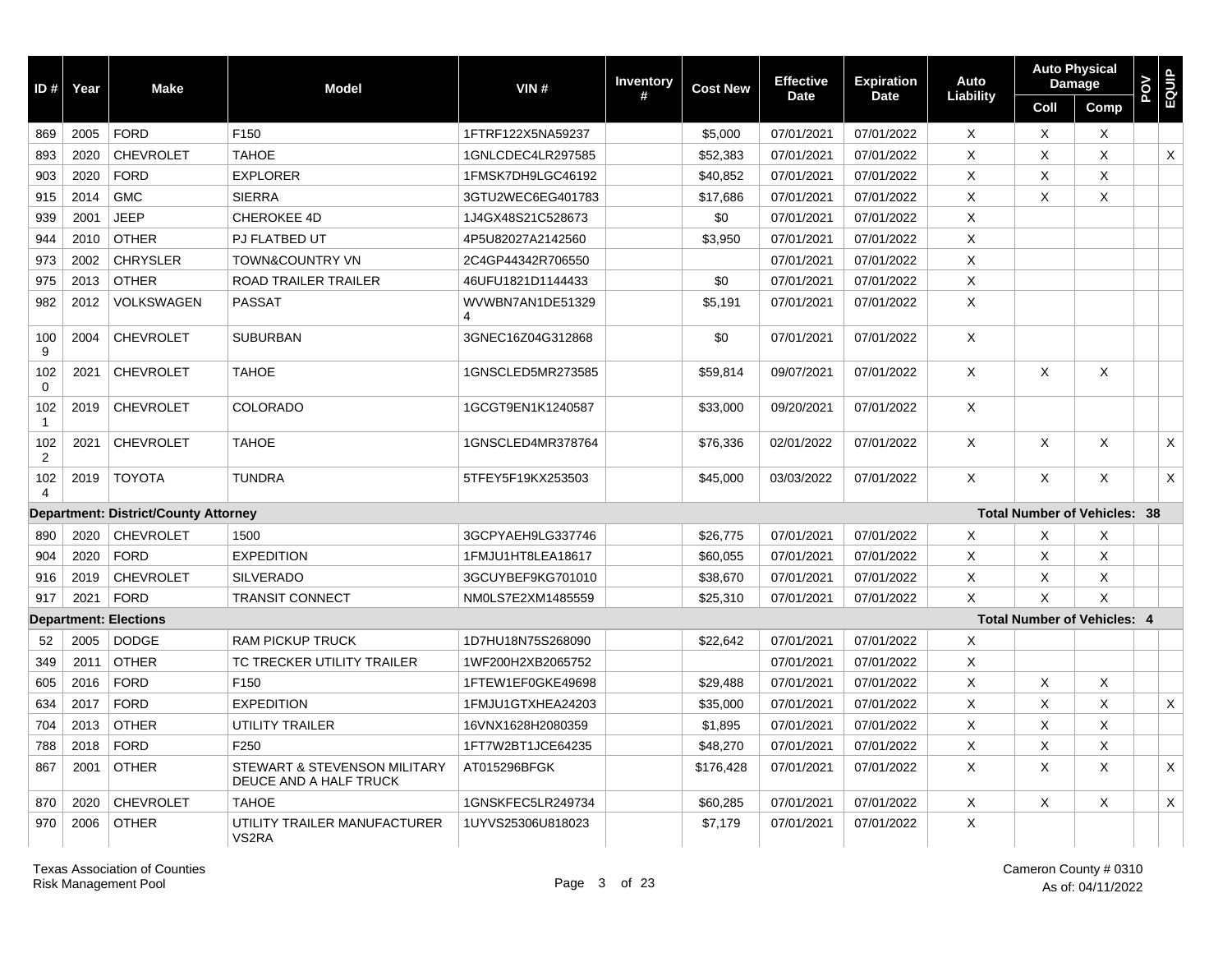| ID#      | Year                   | <b>Make</b>                             | <b>Model</b>                 | VIN#              | <b>Inventory</b> | <b>Cost New</b> | <b>Effective</b> | <b>Expiration</b> | Auto        |          | <b>Auto Physical</b><br>Damage      | <b>NO4</b> | EQUIP |
|----------|------------------------|-----------------------------------------|------------------------------|-------------------|------------------|-----------------|------------------|-------------------|-------------|----------|-------------------------------------|------------|-------|
|          |                        |                                         |                              |                   | #                |                 | <b>Date</b>      | <b>Date</b>       | Liability   | Coll     | Comp                                |            |       |
| 101<br>6 | 2021                   | <b>OTHER</b>                            | <b>BIG TEX</b>               | 16V1U2025N2103792 |                  | \$3,495         | 07/01/2021       | 07/01/2022        | $\times$    | $\times$ | $\times$                            |            |       |
| 102<br>3 | 2022                   | <b>RAM</b>                              | 2500 CREWCAB                 | 3C6UR5DL5NG182944 |                  | \$93,249        | 02/10/2022       | 07/01/2022        | X           | X        | X                                   |            | X     |
|          |                        | <b>Department: Emergency Management</b> |                              |                   |                  |                 |                  |                   |             |          | <b>Total Number of Vehicles: 11</b> |            |       |
| 34       | 2014                   | <b>DODGE</b>                            | RAM 1500 CREW CAB            | 1C6RR7KT9ES407993 |                  | \$25,492        | 07/01/2021       | 07/01/2022        | X           | X        | Х                                   |            |       |
| 894      | 2020                   | <b>OTHER</b>                            | LOOK-PEWTER ENCLOSED TRAILER | 53BLTEA23KR000561 |                  | \$5,500         | 07/01/2021       | 07/01/2022        | X           | X        | Χ                                   |            |       |
| 895      | 1905                   | <b>OTHER</b>                            | REEFER UTILITY TRAILER       | 1UYVS25376U995605 |                  | \$7,179         | 07/01/2021       | 07/01/2022        | X           | X        | X                                   |            |       |
|          | <b>Department: EMS</b> |                                         |                              |                   |                  |                 |                  |                   |             |          | <b>Total Number of Vehicles: 3</b>  |            |       |
| 5        | 2014                   | <b>FORD</b>                             | <b>ESCAPE</b>                | 1FMCU0F77EUD81427 |                  | \$19,764        | 07/01/2021       | 07/01/2022        | X           | X        | X                                   |            |       |
| 141      | 2003                   | <b>FORD</b>                             | <b>CREW CAB PICKUP TRUCK</b> | 1FTNW21L63EC90731 |                  | \$22,459        | 07/01/2021       | 07/01/2022        | X           |          |                                     |            |       |
| 203      | 2008                   | <b>FORD</b>                             | <b>RANGER PICKUP TRUCK</b>   | 1FTYR14U48PA96357 |                  | \$12,927        | 07/01/2021       | 07/01/2022        | X           | X        | X                                   |            |       |
| 266      | 2015                   | <b>CHEVROLET</b>                        | <b>COLORADO</b>              | 1GCHSAE32F1132282 |                  | \$22,933        | 07/01/2021       | 07/01/2022        | X           | Χ        | X                                   |            |       |
| 267      | 2015                   | <b>CHEVROLET</b>                        | <b>COLORADO</b>              | 1GCHSAE38F1134697 |                  | \$22,933        | 07/01/2021       | 07/01/2022        | X           | Χ        | Χ                                   |            |       |
| 454      | 2000                   | <b>FORD</b>                             | <b>CROWN VICTORIA</b>        | 2FAFP73W8YX169152 |                  | \$19,660        | 07/01/2021       | 07/01/2022        | X           |          |                                     |            |       |
| 709      | 2018                   | <b>CHEVROLET</b>                        | <b>COLORADO</b>              | 1GCGSBEN9J1241883 |                  | \$25,316        | 07/01/2021       | 07/01/2022        | X           | X        | X                                   |            |       |
| 740      | 2018                   | <b>CHEVROLET</b>                        | <b>SILVERADO</b>             | 3GCUKNEC1JG333378 |                  | \$27,880        | 07/01/2021       | 07/01/2022        | X           | X        | X                                   |            |       |
| 888      | 2020                   | <b>CHEVROLET</b>                        | 1500                         | 3GCPYAEH1LG338826 |                  | \$26,775        | 07/01/2021       | 07/01/2022        | X           | X        | X                                   |            |       |
| 889      | 2020                   | <b>CHEVROLET</b>                        | 1500                         | 3GCPYAEH0LG336866 |                  | \$26,775        | 07/01/2021       | 07/01/2022        | X           | X        | X                                   |            |       |
| 989      | 2020                   | <b>FORD</b>                             | F250                         | 1FT7W2B62LED86504 |                  | \$30,050        | 07/01/2021       | 07/01/2022        | X           | X        | $\times$                            |            |       |
|          |                        | <b>Department: Engineering</b>          |                              |                   |                  |                 |                  |                   |             |          | <b>Total Number of Vehicles: 11</b> |            |       |
| 134      | 2010                   | <b>FORD</b>                             | F-150 PICKUP TRUCK           | 1FTMF1EW6AKE17759 |                  | \$17,410        | 07/01/2021       | 07/01/2022        | Χ           | Χ        | Χ                                   |            |       |
| 200      | 2009                   | <b>FORD</b>                             | RANGER PICKUP TRUCK          | 1FTYR14E89PA56003 |                  | \$15,111        | 07/01/2021       | 07/01/2022        | X           | X        | Χ                                   |            |       |
| 254      | 2005                   | <b>CHEVROLET</b>                        | <b>PICKUP TRUCKtr</b>        | 1GCEC14V35Z258797 |                  | \$12,550        | 07/01/2021       | 07/01/2022        | X           |          |                                     |            |       |
| 256      | 2005                   | <b>CHEVROLET</b>                        | PICKUP TRUCK                 | 1GCEC14V65Z261029 |                  | \$12,550        | 07/01/2021       | 08/13/2021        | X           |          |                                     |            |       |
| 603      | 2016                   | <b>CHEVROLET</b>                        | <b>SILVERADO</b>             | 1GC2KUEG9GZ150923 |                  | \$30,580        | 07/01/2021       | 07/01/2022        | X           | X        | X                                   |            | X     |
| 604      | 2016                   | <b>CHEVROLET</b>                        | <b>SILVERADO</b>             | 1GC2KUEG4GZ142776 |                  | \$19,505        | 07/01/2021       | 07/01/2022        | X           | X        | X                                   |            |       |
| 698      | 2017                   | <b>FORD</b>                             | F250                         | 1FT7W2B65HED70191 |                  | \$29,844        | 07/01/2021       | 07/01/2022        | X           | X        | X                                   |            |       |
| 776      | 2018                   | <b>CHEVROLET</b>                        | <b>SILVERADO</b>             | 1GCVKNEC5JZ347966 |                  | \$26,840        | 07/01/2021       | 07/01/2022        | X           | X        | X                                   |            |       |
| 983      | 2020                   | <b>FORD</b>                             | F150                         | 1FTFX1E51LKE47554 |                  | \$28,669        | 07/01/2021       | 07/01/2022        | X           | X        | X                                   |            |       |
|          |                        | <b>Department: Environmental</b>        |                              |                   |                  |                 |                  |                   |             |          | <b>Total Number of Vehicles: 9</b>  |            |       |
| 125      | 2014                   | <b>FORD</b>                             | F <sub>150</sub>             | 1FTFW1EF5EKE58138 |                  | \$27,394        | 07/01/2021       | 07/01/2022        | X           | X        | X                                   |            |       |
| 181      | 2007                   | <b>FORD</b>                             | F150 PICKUP TRUCK            | 1FTRX14W57FB59028 |                  | \$18,226        | 07/01/2021       | 07/01/2022        | X           |          |                                     |            |       |
| 509      | 2004                   | <b>DODGE</b>                            | <b>RAM PICKUP TRUCK</b>      | 3D7MA48C94G223536 |                  | \$24,000        | 07/01/2021       | 07/01/2022        | $\mathsf X$ |          |                                     |            |       |
|          |                        | <b>Department: Extension Office</b>     |                              |                   |                  |                 |                  |                   |             |          | <b>Total Number of Vehicles: 3</b>  |            |       |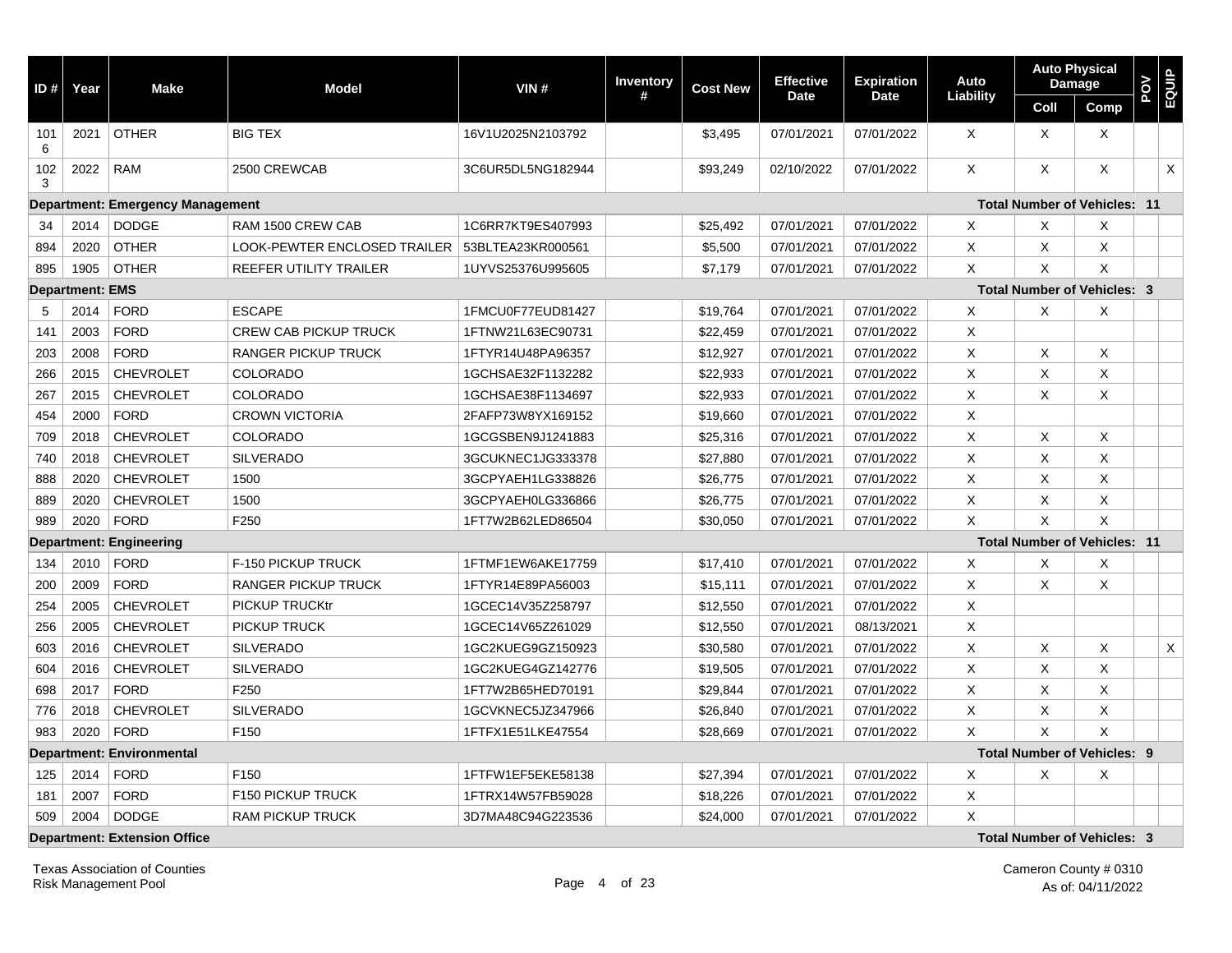| ID# | Year | <b>Make</b>                       | <b>Model</b>                                  | VIN#              | Inventory      | <b>Cost New</b> | <b>Effective</b> | <b>Expiration</b> | Auto                      |          | <b>Auto Physical</b><br><b>Damage</b> | <b>POV</b><br>EQUIP |          |
|-----|------|-----------------------------------|-----------------------------------------------|-------------------|----------------|-----------------|------------------|-------------------|---------------------------|----------|---------------------------------------|---------------------|----------|
|     |      |                                   |                                               |                   | #              |                 | <b>Date</b>      | <b>Date</b>       | Liability                 | Coll     | Comp                                  |                     |          |
| 871 |      | 2020 CHEVROLET                    | <b>TAHOE</b>                                  | 1GNSKFEC0LR250628 |                | \$60,285        | 07/01/2021       | 07/01/2022        | $\times$                  | $\times$ | X                                     |                     | $\times$ |
|     |      | <b>Department: Fire Marshal</b>   |                                               |                   |                |                 |                  |                   |                           |          | <b>Total Number of Vehicles: 1</b>    |                     |          |
| 165 | 2007 | <b>FORD</b>                       | F150 PICKUP TRUCK                             | 1FTRW12W67FB59027 | <b>SURPLUS</b> | \$20,698        | 07/01/2021       | 07/01/2022        | $\times$                  | X        | X                                     |                     |          |
| 202 | 2008 | <b>FORD</b>                       | <b>RANGER PICKUP TRUCK</b>                    | 1FTYR14U28PA96356 | Surplus        | \$12,927        | 07/01/2021       | 07/01/2022        | X                         | $\times$ | X                                     |                     |          |
| 221 | 2004 | <b>FREIGHTLINER</b>               | <b>DUMP TRUCK</b>                             | 1FVHBXCS44HM13599 | Surplus        | \$57,213        | 07/01/2021       | 07/01/2022        | X                         |          |                                       |                     |          |
| 248 | 2008 | <b>CHEVROLET</b>                  | <b>CREW CAB PICKUP TRUCK</b>                  | 1GCCS13E588127330 | <b>SURPLUS</b> | \$17,737        | 07/01/2021       | 07/01/2022        | $\times$                  |          |                                       |                     |          |
| 261 | 2001 | <b>CHEVROLET</b>                  | <b>SILVERADO</b>                              | 1GCEK19T41Z135983 | Surplus        |                 | 07/01/2021       | 08/13/2021        | X                         |          |                                       |                     |          |
| 405 | 2010 | <b>FORD</b>                       | <b>CROWN VICTORIA</b>                         | 2FABP7BV5AX135800 | <b>SURPLUS</b> | \$21,033        | 07/01/2021       | 08/13/2021        | $\times$                  | X        | X                                     |                     |          |
| 409 | 2011 | <b>FORD</b>                       | <b>CROWN VICTORIA</b>                         | 2FABP7BV6BX100605 | <b>SURPLUS</b> | \$22,777        | 07/01/2021       | 08/13/2021        | Χ                         | X        | X                                     |                     |          |
| 422 | 2011 | FORD                              | <b>CROWN VICTORIA</b>                         | 2FABP7BVXBX100607 | <b>SURPLUS</b> | \$22,777        | 07/01/2021       | 08/13/2021        | $\times$                  | X        | X                                     |                     |          |
|     |      | <b>Department: Fleet Services</b> |                                               |                   |                |                 |                  |                   |                           |          | <b>Total Number of Vehicles: 8</b>    |                     |          |
| 56  | 2011 | FORD                              | <b>TAURUS</b>                                 | 1FAHP2DWXBG129551 |                | \$21,687        | 07/01/2021       | 07/01/2022        | X                         | X        | X                                     |                     |          |
| 104 | 2015 | <b>FORD</b>                       | F250                                          | 1FT7W2B6XFEA52628 |                | \$25,857        | 07/01/2021       | 07/01/2022        | $\times$                  | X        | X                                     |                     |          |
| 131 | 2011 | <b>FORD</b>                       | <b>RANGER PICKUP TRUCK</b>                    | 1FTKR1EE0BPA08750 |                | \$14,578        | 07/01/2021       | 07/01/2022        | $\times$                  | X        | Χ                                     |                     |          |
| 133 | 2011 | <b>FORD</b>                       | <b>RANGER PICKUP TRUCK</b>                    | 1FTKR1EE4BPA08749 |                | \$14,576        | 07/01/2021       | 07/01/2022        | X                         | X        | X                                     |                     |          |
| 201 | 2005 | <b>FORD</b>                       | <b>RANGER PICKUP TRUCK</b>                    | 1FTYR14U05PA65182 |                | \$13,957        | 07/01/2021       | 07/01/2022        | $\times$                  |          |                                       |                     |          |
| 246 | 2011 | <b>CHEVROLET</b>                  | SILVERADO PICKUP TRUCK                        | 1GC4KZCGXBF248362 |                | \$27,814        | 07/01/2021       | 07/01/2022        | X                         | X        | X                                     |                     |          |
| 343 | 2011 | <b>OTHER</b>                      | TRUCK BODY TEXAS POWER UNIT<br><b>TRAILER</b> | 1T9BA1823B5957031 |                | \$100           | 07/01/2021       | 07/01/2022        | $\times$                  | $\times$ | X                                     |                     |          |
| 344 | 2009 | <b>OTHER</b>                      | <b>COMMUNICATIONS TRAILER</b>                 | 1T9DA182895957013 |                | \$110,500       | 07/01/2021       | 07/01/2022        | $\times$                  | $\times$ | X                                     |                     |          |
| 487 | 2003 | <b>FORD</b>                       | <b>WINDSTAR</b>                               | 2FMZA51453BB92162 |                | \$100           | 07/01/2021       | 08/13/2021        | $\sf X$                   |          |                                       |                     |          |
| 490 | 2004 | <b>FORD</b>                       | <b>CARGO VAN</b>                              | 2FTZA54624BB07538 |                | \$100           | 07/01/2021       | 08/13/2021        | $\boldsymbol{\mathsf{X}}$ |          |                                       |                     |          |
| 494 | 2011 | <b>CHEVROLET</b>                  | <b>IMPALA</b>                                 | 2G1WF5EK6B1118702 |                | \$19,329        | 07/01/2021       | 07/01/2022        | $\boldsymbol{\mathsf{X}}$ | X        | X                                     |                     |          |
| 540 | 2007 | <b>OTHER</b>                      | FEATHERLITE DECONTAMINATION<br><b>TRAILER</b> | 4FGA6242X7C098872 |                | \$119,024       | 07/01/2021       | 07/01/2022        | X                         | X        | X                                     |                     |          |
| 547 | 2010 | <b>OTHER</b>                      | <b>ENCLOSED CARRY-ON TRAILER</b>              | 4YMCL1210AT033416 |                | \$3,000         | 07/01/2021       | 07/01/2022        | $\times$                  |          |                                       |                     |          |
| 548 | 2010 | <b>OTHER</b>                      | <b>ENCLOSED CARRY ON TRAILER</b>              | 4YMCL1219AT033415 |                |                 | 07/01/2021       | 07/01/2022        | $\times$                  |          |                                       |                     |          |
| 549 | 2009 | <b>OTHER</b>                      | <b>CARRY ON UTILITY TRAILER</b>               | 4YMUL121X6T061980 |                |                 | 07/01/2021       | 07/01/2022        | $\times$                  |          |                                       |                     |          |
| 554 | 2011 | <b>OTHER</b>                      | <b>BENDRON TITAN TRAILER</b>                  | 5UZBE1827BD017529 |                | \$36,450        | 07/01/2021       | 07/01/2022        | $\times$                  | X        | Χ                                     |                     |          |
| 573 | 2015 | <b>DODGE</b>                      | <b>RAM 1500</b>                               | 1C6RR7XT8FS745122 |                | \$25,111        | 07/01/2021       | 07/01/2022        | $\times$                  | $\times$ | X                                     |                     |          |
| 793 | 2018 | <b>CHEVROLET</b>                  | <b>EXPRESS</b>                                | 1GCWGAFGXJ1333303 |                | \$24,975        | 07/01/2021       | 07/01/2022        | $\times$                  | X        | X                                     |                     |          |
| 795 | 2018 | <b>CHEVROLET</b>                  | <b>TAHOE</b>                                  | 1GNSCAKC6KR159463 |                | \$39,910        | 07/01/2021       | 07/01/2022        | X                         | X        | X                                     |                     |          |
| 797 | 2019 | <b>FORD</b>                       | <b>ESCAPE</b>                                 | 1FMCU0F75KUA26882 |                | \$21,914        | 07/01/2021       | 07/01/2022        | X                         | X        | X                                     |                     |          |
| 807 | 2019 | <b>FORD</b>                       | <b>EXPLORER</b>                               | 1FM5K7B88KGA46094 |                | \$33,555        | 07/01/2021       | 07/01/2022        | X                         | X        | X                                     |                     |          |
| 820 | 2017 | <b>FORD</b>                       | F250                                          | 1FT7W2B63HED70190 |                | \$29,844        | 07/01/2021       | 07/01/2022        | Χ                         | X        | X                                     |                     |          |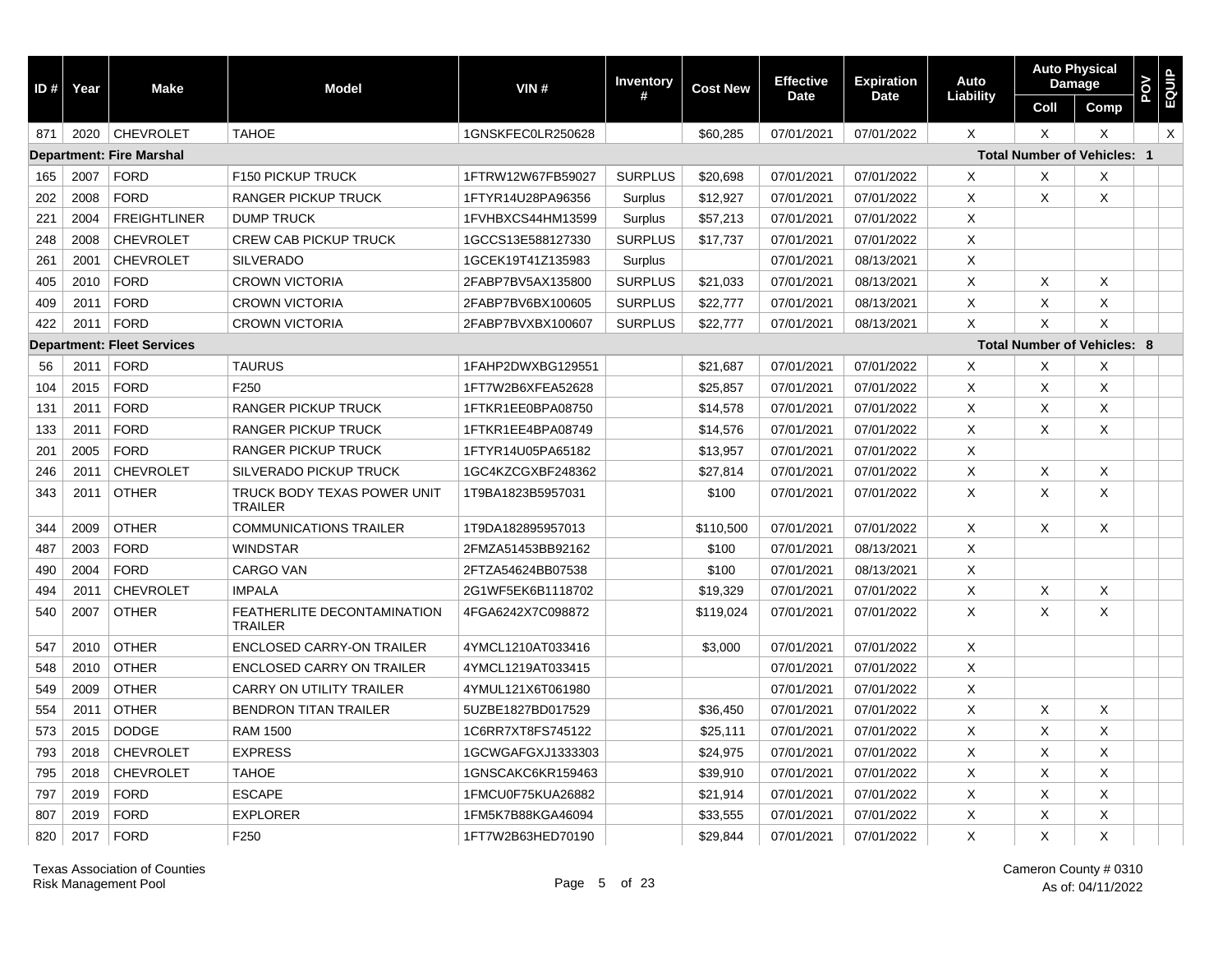| ID# | Year                    | <b>Make</b>                        | <b>Model</b>                        | VIN#              | <b>Inventory</b><br># | <b>Cost New</b> | <b>Effective</b> | Expiration  | Auto      | <b>Auto Physical</b>      | <b>Damage</b>                       | POV | <b>EQUIP</b> |
|-----|-------------------------|------------------------------------|-------------------------------------|-------------------|-----------------------|-----------------|------------------|-------------|-----------|---------------------------|-------------------------------------|-----|--------------|
|     |                         |                                    |                                     |                   |                       |                 | <b>Date</b>      | <b>Date</b> | Liability | Coll                      | <b>Comp</b>                         |     |              |
| 830 | 2019                    | <b>FORD</b>                        | F150                                | 1FTEX1E50KKD83926 |                       | \$27,300        | 07/01/2021       | 07/01/2022  | $\times$  | $\times$                  | $\times$                            |     |              |
| 837 | 2019                    | <b>FORD</b>                        | <b>EXPLORER</b>                     | 1FM5K7B84KGA08507 |                       | \$25,924        | 07/01/2021       | 07/01/2022  | X         | X                         | X                                   |     |              |
| 838 | 2019                    | <b>FORD</b>                        | <b>EDGE</b>                         | 2FMPK3G99KBB32153 |                       | \$26,287        | 07/01/2021       | 07/01/2022  | $\times$  | $\times$                  | X                                   |     |              |
| 847 | 2019                    | <b>CHEVROLET</b>                   | <b>EXPRESS</b>                      | 1GCWGAFG5K1354223 |                       | \$24,375        | 07/01/2021       | 07/01/2022  | $\times$  | X                         | X                                   |     |              |
| 848 | 2019                    | <b>FORD</b>                        | <b>EXPEDITION</b>                   | 1FMJU1FT5KEA84219 |                       | \$50,655        | 07/01/2021       | 07/01/2022  | X         | $\times$                  | X                                   |     |              |
| 863 | 2020                    | <b>FORD</b>                        | <b>RANGER</b>                       | 1FTER4FH2LLA10094 | 100-6300              | \$34,025        | 07/01/2021       | 07/01/2022  | X         | X                         | Χ                                   |     |              |
| 864 | 2020                    | <b>OTHER</b>                       | STARCRAFT STARLITE 22               | 1FDEE3F67KDC47754 |                       | \$92,713        | 07/01/2021       | 07/01/2022  | $\times$  | X                         | Χ                                   |     |              |
| 896 | 1905                    | <b>OTHER</b>                       | <b>JACKSON CREEK RESCUE TRAILER</b> | 1J9BE1820LD349294 | A107159               | \$38,444        | 07/01/2021       | 07/01/2022  | $\times$  | $\boldsymbol{\mathsf{x}}$ | X                                   |     | $\times$     |
|     |                         | <b>Department: Health Services</b> |                                     |                   |                       |                 |                  |             |           |                           | <b>Total Number of Vehicles: 30</b> |     |              |
| 9   | 2006                    | <b>FORD</b>                        | <b>E350 VAN</b>                     | 01FBSS31L46D77375 |                       | \$18,698        | 07/01/2021       | 07/01/2022  | Χ         |                           |                                     |     |              |
| 67  | 2010                    | <b>FORD</b>                        | ECONOLINE VAN                       | 1FBSS3BL6ADA70225 |                       | \$24,765        | 07/01/2021       | 07/01/2022  | X         | X                         | X                                   |     |              |
| 68  | 2010                    | <b>FORD</b>                        | ECONOLINE VAN                       | 1FBSS3BL6ADA87946 |                       | \$24,765        | 07/01/2021       | 07/01/2022  | X         | X                         | Χ                                   |     |              |
| 84  | 2009                    | <b>FORD</b>                        | <b>EXPEDITION</b>                   | 1FMFU15519LA00380 |                       | \$22,389        | 07/01/2021       | 07/01/2022  | X         | X                         | X                                   |     |              |
| 121 | 2010                    | <b>FORD</b>                        | SUPERCAB PICKUP TRUCK               | 1FTEX1EW6AFC92286 |                       | \$21,986        | 07/01/2021       | 07/01/2022  | X         | X                         | Χ                                   |     |              |
| 169 | 2007                    | <b>FORD</b>                        | F150 CREW CAB PICKUP TRUCK          | 1FTRW14W17KB10970 |                       | \$100           | 07/01/2021       | 07/01/2022  | X         |                           |                                     |     |              |
| 172 | 2006                    | <b>FORD</b>                        | F <sub>150</sub>                    | 1FTRW14WX6FB17956 |                       |                 | 07/01/2021       | 07/01/2022  | X         |                           |                                     |     |              |
| 189 | 2002                    | <b>FORD</b>                        | F150 PICKUP TRUCK                   | 1FTRX17W32NB19010 |                       | \$100           | 07/01/2021       | 08/13/2021  | X         |                           |                                     |     |              |
| 242 | 2015                    | <b>CHEVROLET</b>                   | <b>EXPRESS VAN</b>                  | 1GAZGZFG8F1102461 |                       | \$27,906        | 07/01/2021       | 07/01/2022  | X         | $\times$                  | X                                   |     |              |
| 436 | 2006                    | <b>FORD</b>                        | <b>CROWN VICTORIA</b>               | 2FAFP71W46X145818 | 5818                  | \$19,215        | 07/01/2021       | 07/01/2022  | X         |                           |                                     |     |              |
| 469 | 2007                    | <b>FORD</b>                        | <b>CROWN VICTORIA</b>               | 2FAHP71W17X156012 |                       | \$19,764        | 07/01/2021       | 08/13/2021  | X         |                           |                                     |     |              |
| 480 | 2007                    | <b>FORD</b>                        | <b>CROWN VICTORIA</b>               | 2FAHP71W97X156016 |                       | \$19,764        | 07/01/2021       | 07/01/2022  | X         |                           |                                     |     |              |
| 481 | 2007                    | <b>FORD</b>                        | <b>CROWN VICTORIA</b>               | 2FAHP71WX7X155988 |                       | \$19,764        | 07/01/2021       | 07/01/2022  | X         |                           |                                     |     |              |
| 546 | 2001                    | <b>OTHER</b>                       | 1000 S BUS                          | 4UZAAXBV51CJ18981 |                       | \$57,000        | 07/01/2021       | 07/01/2022  | X         |                           |                                     |     |              |
| 591 | 2005                    | <b>FORD</b>                        | <b>CROWN VICTORIA</b>               | 2FAFP71W95X147501 |                       |                 | 07/01/2021       | 08/13/2021  | X         |                           |                                     |     |              |
| 632 | 2016                    | <b>OTHER</b>                       | ODYSSEY TURTLE TOP MPV BUS          | 1FVACXCY8GHHG1766 |                       | \$214,825       | 07/01/2021       | 07/01/2022  | X         | X                         | X                                   |     |              |
| 791 | 1996                    | <b>BLUE BIRD</b>                   | <b>BUS</b>                          | 1BAADCSASTF069746 |                       |                 | 07/01/2021       | 07/01/2022  | X         |                           |                                     |     |              |
| 839 | 2019                    | <b>FORD</b>                        | <b>TRANSIT VAN</b>                  | 1FTYE9ZM0KKA98629 |                       | \$49,760        | 07/01/2021       | 07/01/2022  | X         | X                         | X                                   |     | $\times$     |
|     | <b>Department: Jail</b> |                                    |                                     |                   |                       |                 |                  |             |           |                           | <b>Total Number of Vehicles: 18</b> |     |              |
| 8   | 2008                    | <b>FORD</b>                        | <b>TAURUS</b>                       | 1FAHP24WX8G111849 |                       | \$19,283        | 07/01/2021       | 07/01/2022  | X         |                           |                                     |     |              |
| 62  | 2006                    | <b>FORD</b>                        | E350 15 PASS VAN                    | 1FBSS31L26DA77374 |                       |                 | 07/01/2021       | 07/01/2022  | X         |                           |                                     |     |              |
| 64  | 2008                    | <b>FORD</b>                        | 15 PASSENGER VAN                    | 1FBSS31L68DA04415 |                       | \$19,831        | 07/01/2021       | 07/01/2022  | X         |                           |                                     |     |              |
| 93  | 2010                    | <b>FORD</b>                        | <b>F350 VAN</b>                     | 1FMNE1BW8ADA95122 |                       | \$19,216        | 07/01/2021       | 07/01/2022  | Χ         | Χ                         | Χ                                   |     |              |
| 240 | 2013                    | <b>CHEVROLET</b>                   | VAN 15 PASSANGERS                   | 1GAZGZFG2D1120418 |                       | \$24,740        | 07/01/2021       | 07/01/2022  | Χ         | X                         | Χ                                   |     |              |
| 312 | 2012                    | <b>CHEVROLET</b>                   | <b>TAHOE</b>                        | 1GNSC4E05CR178963 |                       | \$28,677        | 07/01/2021       | 07/01/2022  | X         | $\times$                  | X                                   |     |              |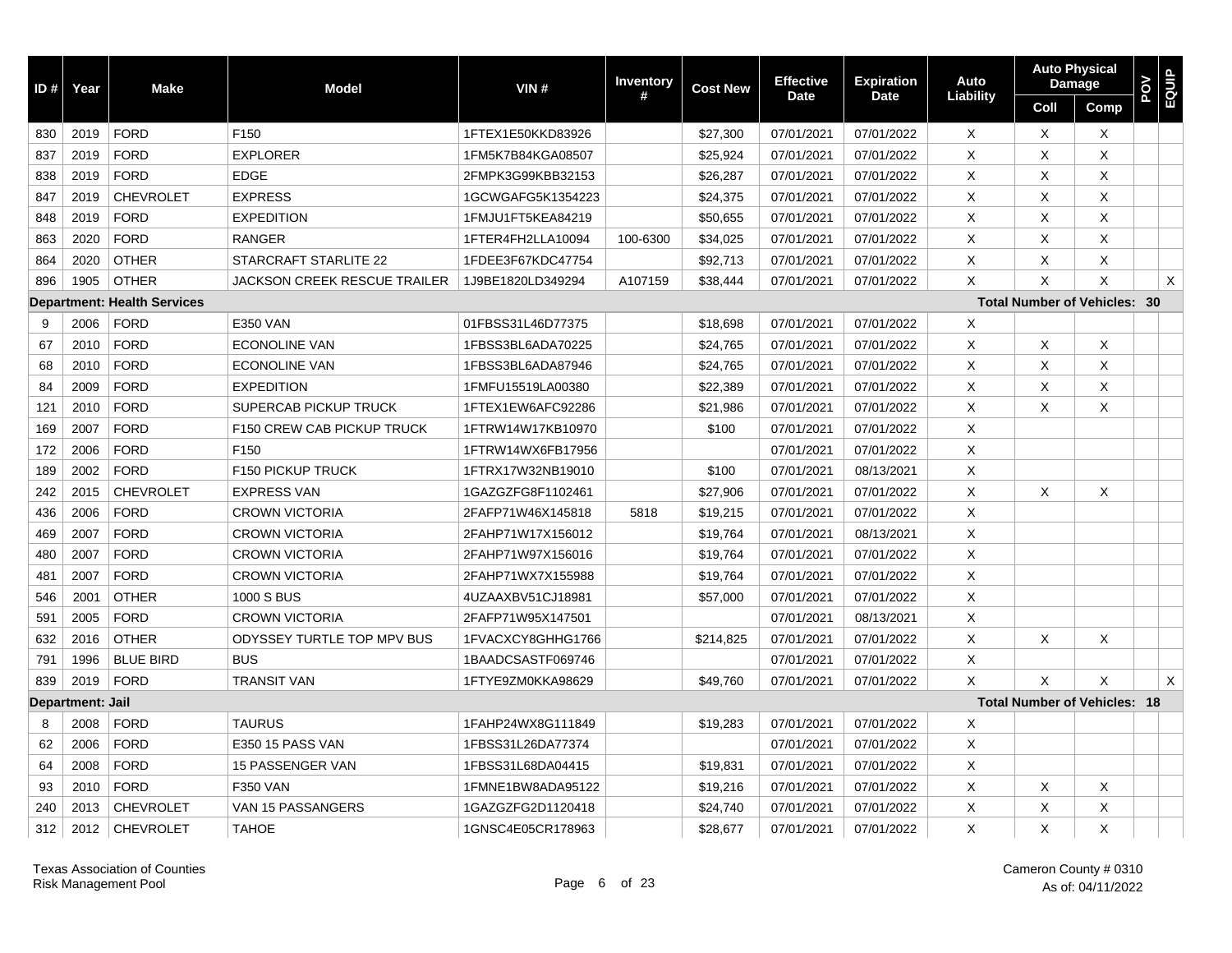| ID $#$ | Year | <b>Make</b>                            | <b>Model</b>                       | VIN#                  | <b>Inventory</b> | <b>Cost New</b> | <b>Effective</b> | <b>Expiration</b> | Auto                      |          | <b>Auto Physical</b><br><b>Damage</b> | <b>POV</b><br>EQUIP |  |
|--------|------|----------------------------------------|------------------------------------|-----------------------|------------------|-----------------|------------------|-------------------|---------------------------|----------|---------------------------------------|---------------------|--|
|        |      |                                        |                                    |                       | #                |                 | <b>Date</b>      | <b>Date</b>       | Liability                 | Coll     | Comp                                  |                     |  |
| 382    | 2014 | <b>DODGE</b>                           | CARAVAN                            | 2C4RDGBG6ER400995     |                  | \$22.410        | 07/01/2021       | 07/01/2022        | $\times$                  | $\times$ | X                                     |                     |  |
| 411    | 2010 | <b>FORD</b>                            | <b>CROWN VICTORIA</b>              | 2FABP7BV7AX135801     |                  | \$21,033        | 07/01/2021       | 07/01/2022        | X                         |          |                                       |                     |  |
| 413    | 2011 | <b>FORD</b>                            | <b>CROWN VICTORIA</b>              | 2FABP7BV7BX125948     |                  | \$21,343        | 07/01/2021       | 07/01/2022        | $\times$                  |          |                                       |                     |  |
| 420    | 2010 | <b>FORD</b>                            | <b>CROWN VICTORIA</b>              | 2FABP7BVXAX135792     |                  | \$21,033        | 07/01/2021       | 07/01/2022        | X                         |          |                                       |                     |  |
| 425    | 2005 | <b>FORD</b>                            | <b>CROWN VICTORIA</b>              | 2FAFP71W15X147511     |                  | \$19,300        | 07/01/2021       | 07/01/2022        | $\times$                  |          |                                       |                     |  |
| 519    | 2009 | <b>CHEVROLET</b>                       | <b>SILVERADO PICKUP TRUCK</b>      | 3GCEC13CX9G178435     |                  | \$19,178        | 07/01/2021       | 07/01/2022        | X                         |          |                                       |                     |  |
| 553    | 2008 | <b>OTHER</b>                           | HEFTY DBL AXEL UTILITY TRAILER     | 5NKBU16208P003938     |                  |                 | 07/01/2021       | 07/01/2022        | $\times$                  |          |                                       |                     |  |
| 576    | 2015 | <b>FORD</b>                            | <b>TRANSIT VAN</b>                 | 1FBZX2YG4FKB31868     | 100-4710         | \$28,981        | 07/01/2021       | 07/01/2022        | $\times$                  | $\times$ | X                                     |                     |  |
| 658    | 2005 | <b>FORD</b>                            | <b>CROWN VICTORIA</b>              | 2FAFP71W35X123517     | 295              | \$19,300        | 07/01/2021       | 07/01/2022        | $\times$                  |          |                                       |                     |  |
| 659    | 2014 | <b>CHEVROLET</b>                       | <b>TAHOE</b>                       | 1GNSC4E05ER165357     |                  | \$29,814        | 07/01/2021       | 07/01/2022        | $\times$                  | $\times$ | X                                     |                     |  |
| 660    | 2007 | <b>FORD</b>                            | <b>CROWN VICTORIA</b>              | 2FAHP71W27X155998     |                  | \$19,924        | 07/01/2021       | 08/13/2021        | X                         |          |                                       |                     |  |
| 662    | 2016 | <b>FORD</b>                            | <b>EXPEDITION</b>                  | 1FMJK1FT1HEA26896     |                  | \$36,570        | 07/01/2021       | 07/01/2022        | $\times$                  | $\times$ | X                                     |                     |  |
| 690    | 2017 | <b>CHEVROLET</b>                       | <b>EXPRESS VAN</b>                 | 1GAZGNFG4H1296174     |                  | \$28,929        | 07/01/2021       | 07/01/2022        | X                         | X        | X                                     |                     |  |
| 825    | 2019 | <b>FORD</b>                            | <b>TRANSIT</b>                     | NM0GS9E20K1399350     |                  | \$24,928        | 07/01/2021       | 07/01/2022        | X                         | X        | X                                     |                     |  |
| 826    | 2018 | <b>FORD</b>                            | <b>ESCAPE</b>                      | 1FMCU0F75JUD38621     |                  | \$19,300        | 07/01/2021       | 07/01/2022        | $\times$                  | $\times$ | $\times$                              |                     |  |
|        |      | <b>Department: Juvenile Department</b> |                                    |                       |                  |                 |                  |                   |                           |          | <b>Total Number of Vehicles: 21</b>   |                     |  |
| 12     | 2014 | <b>OTHER</b>                           | <b>EAGER BEAVER TRAILER 35GSL</b>  | 112SFZ453EL079271     |                  | \$54,544        | 07/01/2021       | 07/01/2022        | $\times$                  | X        | X                                     |                     |  |
| 16     | 2002 | <b>OTHER</b>                           | <b>BIG TEX TRAILER</b>             | 16VDX122421346961     |                  |                 | 07/01/2021       | 07/01/2022        | X                         |          |                                       |                     |  |
| 108    | 2011 | <b>FORD</b>                            | <b>F250 PICKUP TRUCK</b>           | 1FTBF2A65BEB10537     |                  | \$23,771        | 07/01/2021       | 07/01/2022        | $\times$                  | X        | X                                     |                     |  |
| 175    | 2008 | <b>FORD</b>                            | F150 PICKUP TRUCK                  | 1FTRX12W08KD25533     |                  | \$16,379        | 07/01/2021       | 07/01/2022        | $\times$                  |          |                                       |                     |  |
| 176    | 2006 | <b>FORD</b>                            | <b>F150 SUPERCREW PICKUP TRUCK</b> | 1FTRX12W36KD28519     |                  | \$14,693        | 07/01/2021       | 07/01/2022        | $\times$                  |          |                                       |                     |  |
| 192    | 2002 | <b>FORD</b>                            | F 150 SUPERCAB PICKUP TRUCK        | 1FTRX18L82KC65540     |                  | \$22,376        | 07/01/2021       | 07/01/2022        | X                         |          |                                       |                     |  |
| 253    | 2004 | <b>CHEVROLET</b>                       | <b>SILVERADO PICKUP TRUCK</b>      | 1GCEC14V24Z293944     |                  | \$12,317        | 07/01/2021       | 07/01/2022        | $\boldsymbol{\mathsf{X}}$ |          |                                       |                     |  |
| 272    | 2015 | <b>CHEVROLET</b>                       | <b>EXPRESS VAN</b>                 | 1GCWGGCA8E120773<br>9 |                  | \$23,775        | 07/01/2021       | 07/01/2022        | $\times$                  | X        | X                                     |                     |  |
| 535    | 2015 | <b>CHEVROLET</b>                       | <b>SILVERADO</b>                   | 3GCUKPEH4FG341893     |                  | \$27,115        | 07/01/2021       | 07/01/2022        | X                         | X        | X                                     |                     |  |
| 607    | 2016 | <b>FORD</b>                            | F150                               | 1FTEW1EF2GKE49699     |                  | \$29,488        | 07/01/2021       | 07/01/2022        | X                         | X        | X                                     |                     |  |
| 642    | 2008 | <b>FORD</b>                            | F350                               | 1FDSF34598EC14347     |                  | \$25,545        | 07/01/2021       | 07/01/2022        | $\times$                  |          |                                       |                     |  |
| 656    | 2004 | <b>FORD</b>                            | <b>ECONOLINE VAN</b>               | 1FBSS31L74HA77358     | 65               | \$17,298        | 07/01/2021       | 07/01/2022        | $\times$                  |          |                                       |                     |  |
| 720    | 2009 | <b>DODGE</b>                           | <b>RAM</b>                         | 1D3HB13T29J504184     |                  |                 | 07/01/2021       | 08/13/2021        | $\times$                  |          |                                       |                     |  |
| 721    | 2018 | <b>CHEVROLET</b>                       | <b>SILVERADO</b>                   | 3GCUKNEC2JG332188     |                  | \$27,880        | 07/01/2021       | 07/01/2022        | $\times$                  | X        | X                                     |                     |  |
| 766    | 2018 | <b>FORD</b>                            | TRANSIT 350                        | 1FTBW1DMXJKB04818     |                  | \$28,748        | 07/01/2021       | 07/01/2022        | $\times$                  | $\times$ | X                                     |                     |  |
| 827    | 2003 | <b>FORD</b>                            | F150                               | 1FTRF17W93NB62304     |                  | \$12,931        | 07/01/2021       | 07/01/2022        | X                         |          |                                       |                     |  |
| 833    | 2019 | <b>FORD</b>                            | F250                               | 1FT7W2B65KEF54764     |                  | \$29,650        | 07/01/2021       | 07/01/2022        | $\times$                  | X        | X                                     |                     |  |
| 834    | 2019 | <b>FORD</b>                            | F250                               | 1FT7W2B63KEF54763     |                  | \$29,650        | 07/01/2021       | 07/01/2022        | X                         | X        | X                                     |                     |  |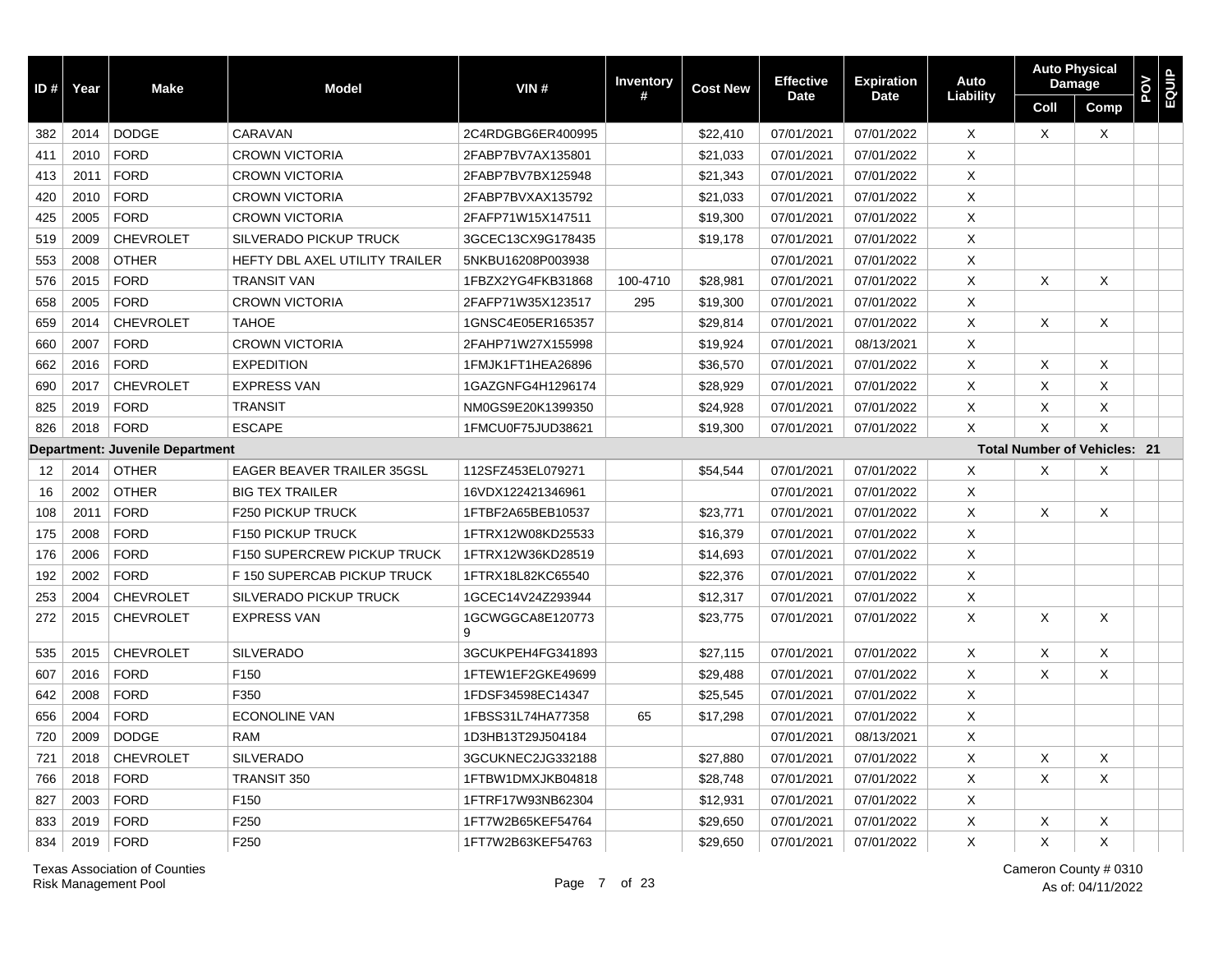| ID#       | Year | <b>Make</b>                    | <b>Model</b>                        | VIN#                  | <b>Inventory</b> | <b>Cost New</b> | <b>Effective</b> | <b>Expiration</b> | Auto                      |          | <b>Auto Physical</b><br><b>Damage</b> | POV | EQUIP |
|-----------|------|--------------------------------|-------------------------------------|-----------------------|------------------|-----------------|------------------|-------------------|---------------------------|----------|---------------------------------------|-----|-------|
|           |      |                                |                                     |                       | #                |                 | <b>Date</b>      | <b>Date</b>       | Liability                 | Coll     | Comp                                  |     |       |
| 868       | 2020 | <b>FORD</b>                    | F <sub>150</sub>                    | 1FTMF1C54LKE47551     |                  | \$24,595        | 07/01/2021       | 07/01/2022        | X                         | $\times$ | X                                     |     |       |
| 900       | 2020 | <b>FORD</b>                    | <b>TRANSIT</b>                      | 1FTYE1C89LKB21744     |                  | \$29,390        | 07/01/2021       | 07/01/2022        | X                         | X        | X                                     |     |       |
| 940       | 2006 | PACE AMERICAN                  | J2612TA TRAILER                     | 47ZFB12246X043026     |                  | \$3,994         | 07/01/2021       | 07/01/2022        | X                         |          |                                       |     |       |
| 951       | 2020 | <b>FORD</b>                    | F350                                | 1FDRF3G60LEE27327     |                  | \$54,314        | 07/01/2021       | 07/01/2022        | X                         | X        | X                                     |     |       |
| 100<br>0  | 1911 | <b>OTHER</b>                   | 16' TRAILER                         | 5083                  |                  | \$850           | 07/01/2021       | 07/01/2022        | X                         |          |                                       |     |       |
| 101<br>-1 | 2020 | <b>OTHER</b>                   | ELIFF ALUMA 7814ST TRAILER          | 1YGUS1412LB202126     |                  | \$3,695         | 07/01/2021       | 07/01/2022        | X                         | $\times$ | X                                     |     |       |
|           |      | <b>Department: Maintenance</b> |                                     |                       |                  |                 |                  |                   |                           |          | <b>Total Number of Vehicles: 24</b>   |     |       |
|           | 1901 | <b>OTHER</b>                   | <b>TRAILER W/GENERATOR</b>          | 00000000000020094     |                  | \$2,600         | 07/01/2021       | 08/13/2021        | $\times$                  |          |                                       |     |       |
| 15        | 2011 | <b>OTHER</b>                   | <b>BIG TEX CONSTRUCTION TRAILER</b> | 16VCX2023B2E93872     |                  |                 | 07/01/2021       | 07/01/2022        | X                         |          |                                       |     |       |
| 19        | 2014 | <b>OTHER</b>                   | <b>BIG TEX 12PI-20</b>              | 16VPX2022E2322839     |                  | \$5,400         | 07/01/2021       | 07/01/2022        | $\times$                  | Χ        | X                                     |     |       |
| 20        | 2012 | <b>OTHER</b>                   | <b>TRAILER</b>                      | 17XFP2022C1023571     |                  | \$2,495         | 07/01/2021       | 07/01/2022        | X                         |          |                                       |     |       |
| 21        | 2004 | <b>OTHER</b>                   | DIAMOND J TRAILER                   | 1A1DJ16004A008515     |                  | \$100           | 07/01/2021       | 07/01/2022        | $\boldsymbol{\mathsf{X}}$ |          |                                       |     |       |
| 22        | 2004 | <b>OTHER</b>                   | <b>DIAMOND TRAILER</b>              | 1A1DJ16004A008516     |                  | \$100           | 07/01/2021       | 07/01/2022        | X                         |          |                                       |     |       |
| 37        | 2004 | <b>OTHER</b>                   | <b>C&amp;M TRAILER</b>              | 1CAPT162447021346     |                  | \$100           | 07/01/2021       | 07/01/2022        | X                         |          |                                       |     |       |
| 75        | 2011 | <b>FORD</b>                    | <b>F450 TRASH TRUCK</b>             | 1FDUF4HT9BEA91633     |                  | \$76,894        | 07/01/2021       | 08/13/2021        | X                         | X        | X                                     |     |       |
| 109       | 2010 | <b>FORD</b>                    | <b>F150 PICKUP TRUCK</b>            | 1FTEW1CW3AKE17760     |                  | \$19,772        | 07/01/2021       | 07/01/2022        | X                         | X        | X                                     |     |       |
| 118       | 2010 | <b>FORD</b>                    | F <sub>150</sub>                    | 1FTEX1CW2AKA20635     |                  | \$10,000        | 07/01/2021       | 07/01/2022        | $\times$                  | X        | X                                     |     |       |
| 132       | 2011 | <b>FORD</b>                    | <b>RANGER PICKUP TRUCK</b>          | 1FTKR1EE2BPA08748     |                  | \$14,578        | 07/01/2021       | 07/01/2022        | $\times$                  | X        | X                                     |     |       |
| 241       | 2013 | <b>CHEVROLET</b>               | VAN 15 PASSANGERS                   | 1GAZGZFG3D1116409     |                  | \$24,740        | 07/01/2021       | 07/01/2022        | $\times$                  | X        | X                                     |     |       |
| 328       | 2014 | <b>CHEVROLET</b>               | <b>TAHOE</b>                        | 1GNSK2E09ER176322     |                  | \$32,238        | 07/01/2021       | 07/01/2022        | X                         | Χ        | Χ                                     |     |       |
| 403       | 2011 | <b>FORD</b>                    | <b>CROWN VICTORIA</b>               | 2FABP7BV4BX100618     |                  | \$22,777        | 07/01/2021       | 07/01/2022        | X                         | X        | X                                     |     |       |
| 578       | 2005 | <b>DODGE</b>                   | <b>RAM 1500</b>                     | 1D7HA18N25S233532     |                  | \$5,000         | 07/01/2021       | 07/01/2022        | X                         | $\times$ | X                                     |     |       |
| 582       | 2015 | <b>FORD</b>                    | F250                                | 1FT7W2A66FED57187     |                  | \$24,407        | 07/01/2021       | 07/01/2022        | X                         | X        | X                                     |     |       |
| 583       | 2016 | <b>FORD</b>                    | F450                                | 1FDUF4HT4GEA73113     |                  | \$81,797        | 07/01/2021       | 07/01/2022        | X                         | $\times$ | X                                     |     | X     |
| 584       | 2016 | <b>CHEVROLET</b>               | <b>COLORADO</b>                     | 1GCGSBE32G1128252     |                  | \$21,800        | 07/01/2021       | 07/01/2022        | X                         | $\times$ | X                                     |     |       |
| 585       | 2016 | <b>CHEVROLET</b>               | <b>COLORADO</b>                     | 1GCGSBE32G1126551     |                  | \$21,800        | 07/01/2021       | 07/01/2022        | X                         | X        | Χ                                     |     |       |
| 586       | 2007 | <b>FORD</b>                    | F <sub>150</sub>                    | 1FTPX12V27NA19025     |                  | \$5,500         | 07/01/2021       | 07/01/2022        | X                         | X        | X                                     |     |       |
| 613       | 2016 | <b>CHEVROLET</b>               | <b>SILVERADO</b>                    | 1GCVKNEC7GZ269604     |                  | \$27,815        | 07/01/2021       | 07/01/2022        | X                         | X        | X                                     |     |       |
| 622       | 2016 | <b>CHEVROLET</b>               | <b>SILVERADO</b>                    | 1GCVKNECXGZ272934     |                  | \$27,815        | 07/01/2021       | 07/01/2022        | $\times$                  | X        | Χ                                     |     |       |
| 623       | 2016 | <b>CHEVROLET</b>               | <b>SILVERADO</b>                    | 1GC1KUEG8GF196353     |                  | \$31,685        | 07/01/2021       | 07/01/2022        | X                         | X        | X                                     |     |       |
| 624       | 2016 | <b>CHEVROLET</b>               | <b>SILVERADO</b>                    | 3GCUKNEC0GG30253<br>5 |                  | \$29,680        | 07/01/2021       | 07/01/2022        | X                         | $\times$ | X                                     |     |       |
| 625       | 2016 | <b>CHEVROLET</b>               | <b>SILVERADO</b>                    | 3GCUKNEC0GG30212<br>9 |                  | \$29,680        | 07/01/2021       | 08/13/2021        | X                         | X        | X                                     |     |       |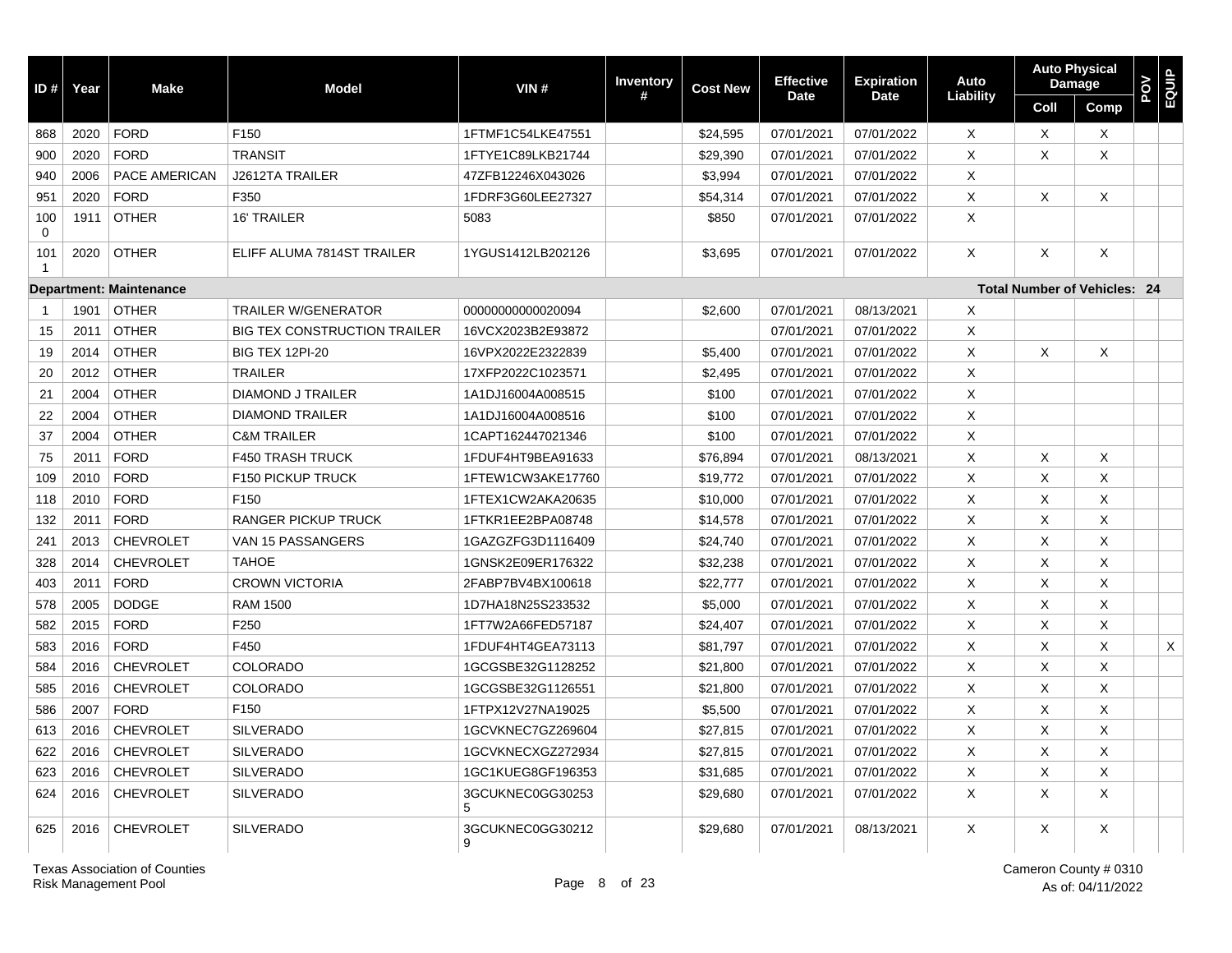| ID#      | Year | <b>Make</b>      | <b>Model</b>                                          | VIN#                  | <b>Inventory</b> | <b>Cost New</b> | <b>Effective</b> | <b>Expiration</b> | Auto             |          | <b>Auto Physical</b><br><b>Damage</b> | POV | EQUIP |
|----------|------|------------------|-------------------------------------------------------|-----------------------|------------------|-----------------|------------------|-------------------|------------------|----------|---------------------------------------|-----|-------|
|          |      |                  |                                                       |                       | #                |                 | Date             | <b>Date</b>       | <b>Liability</b> | Coll     | Comp                                  |     |       |
| 626      | 2016 | <b>CHEVROLET</b> | <b>SILVERADO</b>                                      | 3GCUKNEC0GG30144<br>8 |                  | \$29,680        | 07/01/2021       | 07/01/2022        | $\times$         | $\times$ | X                                     |     |       |
| 638      | 2017 | <b>CHEVROLET</b> | <b>COLORADO</b>                                       | 1GCHTBEN1H1189211     |                  | \$28,655        | 07/01/2021       | 07/01/2022        | X                | Χ        | Χ                                     |     |       |
| 639      | 2017 | <b>CHEVROLET</b> | <b>COLORADO</b>                                       | 1GCHTBEN1H1187507     |                  | \$28,655        | 07/01/2021       | 07/01/2022        | X                | $\times$ | X                                     |     |       |
| 640      | 2017 | <b>CHEVROLET</b> | <b>COLORADO</b>                                       | 1GCHTBEN2H1190190     |                  | \$28,655        | 07/01/2021       | 07/01/2022        | X                | $\times$ | X                                     |     |       |
| 641      | 2017 | <b>CHEVROLET</b> | <b>SILVERADO</b>                                      | 1GCVKNECXHZ238459     |                  | \$28,403        | 07/01/2021       | 07/01/2022        | X                | X        | X                                     |     |       |
| 643      | 2017 | <b>FORD</b>      | F <sub>150</sub>                                      | 1FTEW1EGXHKD12469     |                  | \$30,096        | 07/01/2021       | 07/01/2022        | X                | X        | Χ                                     |     |       |
| 644      | 2017 | <b>FORD</b>      | F150                                                  | 1FTEW1EG8HKD12468     |                  | \$30,496        | 07/01/2021       | 07/01/2022        | X                | X        | X                                     |     | X     |
| 651      | 2008 | <b>FORD</b>      | F <sub>150</sub>                                      | 1FTPW14V98FA63230     |                  | \$12,500        | 07/01/2021       | 08/13/2021        | X                | $\times$ | X                                     |     | X     |
| 696      | 2017 | <b>FORD</b>      | F <sub>150</sub>                                      | 1FTEW1EG6HKD12470     |                  | \$30,096        | 07/01/2021       | 07/01/2022        | X                | $\times$ | X                                     |     |       |
| 715      | 2018 | <b>CHEVROLET</b> | <b>SILVERADO</b>                                      | 3GCUKNECXJG337977     |                  | \$27,880        | 07/01/2021       | 07/01/2022        | X                | $\times$ | X                                     |     |       |
| 719      | 2018 | <b>CHEVROLET</b> | <b>SILVERADO</b>                                      | 3GCUKNEC3JG336475     |                  | \$27,880        | 07/01/2021       | 07/01/2022        | X                | X        | X                                     |     |       |
| 726      | 2008 | <b>FORD</b>      | F150                                                  | 1FTPW14V08FB10841     |                  |                 | 07/01/2021       | 07/01/2022        | X                |          |                                       |     |       |
| 732      | 2013 | <b>FORD</b>      | <b>RANGER</b>                                         | 4XAWH76A9D2294575     |                  |                 | 07/01/2021       | 07/01/2022        | X                |          |                                       |     |       |
| 763      | 2018 | <b>FORD</b>      | F150 POLICE                                           | 1FTEW1PG5JKE50262     |                  | \$35,908        | 07/01/2021       | 07/01/2022        | X                | X        | X                                     |     | X     |
| 810      | 2019 | <b>OTHER</b>     | <b>BROYHILL LOAD &amp; PACK</b>                       | BMCLP74DLX1904206     |                  | \$195,114       | 07/01/2021       | 07/01/2022        | $\times$         | $\times$ | X                                     |     |       |
| 812      | 2019 | <b>FORD</b>      | F <sub>150</sub>                                      | 1FTEW1E5XKKD83919     |                  | \$28,857        | 07/01/2021       | 07/01/2022        | $\times$         | $\times$ | X                                     |     |       |
| 821      | 2018 | <b>FORD</b>      | F150                                                  | 1FTEW1PG0JKE50265     |                  | \$35,908        | 07/01/2021       | 07/01/2022        | $\times$         | $\times$ | X                                     |     |       |
| 872      | 2019 | <b>FORD</b>      | F150                                                  | 1FTEW1P47KKD76012     |                  | \$40,360        | 07/01/2021       | 07/01/2022        | $\times$         | $\times$ | X                                     |     |       |
| 873      | 2019 | <b>FORD</b>      | F <sub>150</sub>                                      | 1FTEW1P49KKD76013     |                  | \$40,360        | 07/01/2021       | 07/01/2022        | $\times$         | $\times$ | X                                     |     |       |
| 877      | 2020 | <b>FORD</b>      | <b>EXPEDITION</b>                                     | 1FMJU1GT6LEA67476     |                  | \$41,104        | 07/01/2021       | 07/01/2022        | $\times$         | $\times$ | X                                     |     |       |
| 883      | 2020 | <b>RAM</b>       | 1500                                                  | 1C6RR7ST2LS149289     |                  | \$27,429        | 07/01/2021       | 07/01/2022        | $\times$         | $\times$ | X                                     |     |       |
| 885      | 2020 | <b>CHEVROLET</b> | <b>COLORADO</b>                                       | 01GCHSBEAM1005942     |                  | \$22,285        | 07/01/2021       | 07/01/2022        | $\times$         | $\times$ | X                                     |     |       |
| 887      | 2020 | <b>FORD</b>      | F350 CREW CAB                                         | 1FT8W3A62LED68693     |                  | \$30,204        | 07/01/2021       | 07/01/2022        | $\times$         | X        | X                                     |     |       |
| 899      | 2020 | <b>FORD</b>      | <b>F150 POLICE RESPONDER</b>                          | 1FTEW1P42LKE43889     |                  | \$44,889        | 07/01/2021       | 07/01/2022        | $\times$         | $\times$ | X                                     |     | X     |
| 902      | 2020 | <b>FORD</b>      | <b>F150 POLICE RESPONDER</b>                          | 1FTEW1P44LKE43893     |                  | \$46,525        | 07/01/2021       | 07/01/2022        | $\times$         | $\times$ | X                                     |     | X     |
| 905      | 2005 | <b>FORD</b>      | F750 WATER TRCK                                       | 3FRXF75S45V139534     |                  | \$35,500        | 07/01/2021       | 07/01/2022        | $\times$         | X        | X                                     |     |       |
| 942      | 2000 | <b>OTHER</b>     | <b>CUSTOM PULL TRAILER 77INx12FT</b><br>EMPTY 900 LBS | 5DSUS1211YT000947     |                  | \$800           | 07/01/2021       | 07/01/2022        | X                |          |                                       |     |       |
| 963      | 2016 | <b>FORD</b>      | <b>SILVERADO</b>                                      | 1GVCKNEC7GZ269604     |                  | \$27,815        | 07/01/2021       | 07/01/2021        | X                |          |                                       |     |       |
| 100<br>3 | 2019 | <b>OTHER</b>     | <b>BROYHILL 74HP</b>                                  | BMCLP74DLX19042O6     |                  | \$195,114       | 07/01/2021       | 07/01/2021        | $\times$         | $\times$ | X                                     |     |       |
| 101<br>3 | 2012 | <b>OTHER</b>     | <b>EZ LOADER TRAILER</b>                              | 1ZEABLCB8CA009747     |                  | \$995           | 07/01/2021       | 07/01/2022        | X                |          |                                       |     |       |
| 101<br>7 | 2021 | <b>OTHER</b>     | <b>GRUPO RELMOLQUES DEL NORTE</b><br>UTILITY TRAILER  | 3BZBP162XMC008710     |                  | \$2,795         | 07/01/2021       | 07/01/2022        | X                | X        | Χ                                     |     |       |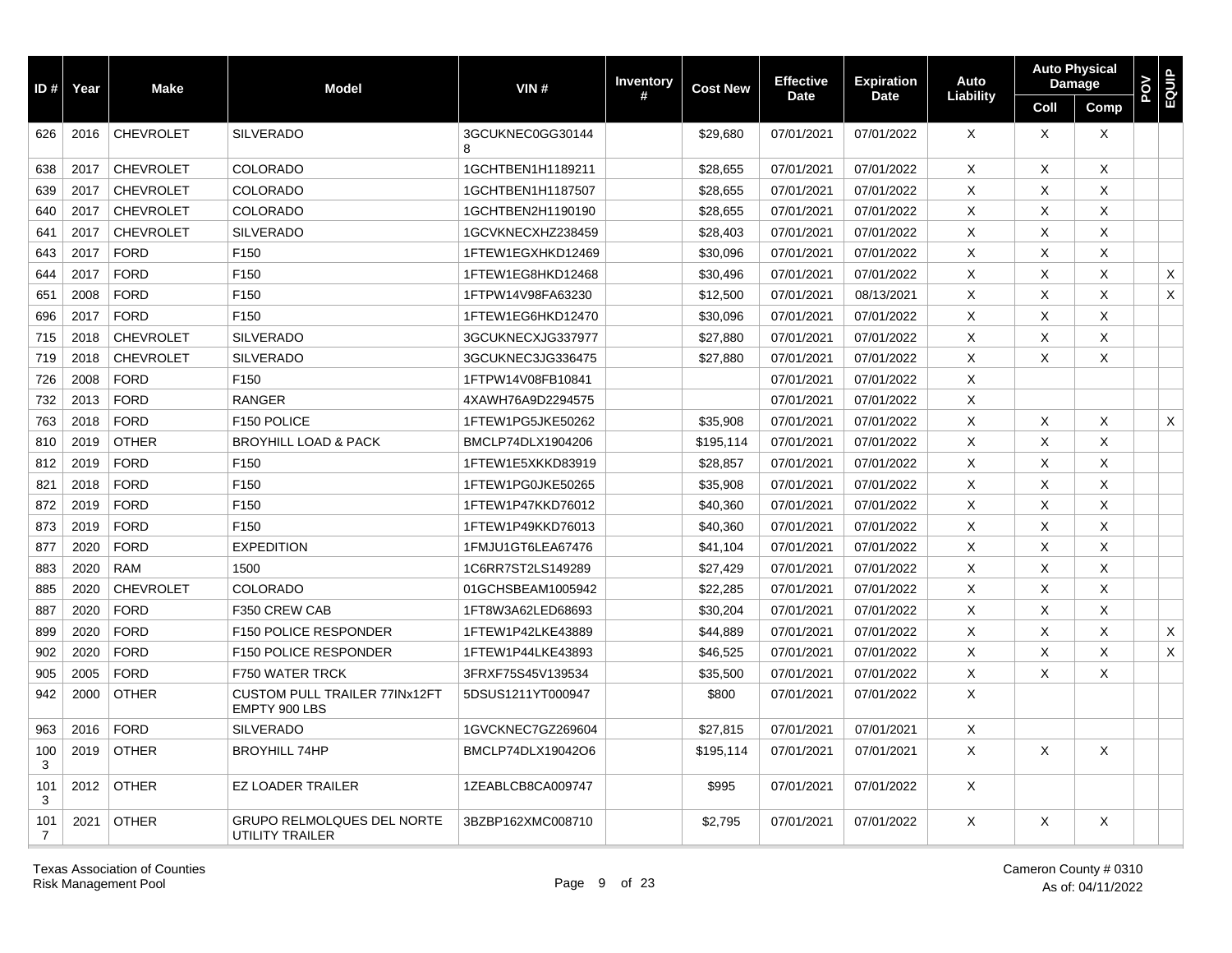|          |      | <b>Department: Parks and Recreation</b>     |                                    |                   |          |            |            |          |          | <b>Total Number of Vehicles: 56</b> |          |
|----------|------|---------------------------------------------|------------------------------------|-------------------|----------|------------|------------|----------|----------|-------------------------------------|----------|
| 495      | 2006 | <b>CHEVROLET</b>                            | SILVERADO PICKUP TRUCK             | 2GCEC13V061324198 | \$17,869 | 07/01/2021 | 07/01/2022 | X        |          |                                     |          |
| 526      | 2011 | <b>CHEVROLET</b>                            | <b>SILVERADO PICKUP TRUCK</b>      | 3GCPKPEA8BG305456 | \$24,921 | 07/01/2021 | 07/01/2022 | X        | X        | X                                   |          |
| 882      | 2020 | <b>FORD</b>                                 | F150                               | 1FTEW1E53LKE48241 | \$34,952 | 07/01/2021 | 07/01/2022 | X        | $\times$ | X                                   |          |
|          |      | <b>Department: Precinct 1, Commissioner</b> |                                    |                   |          |            |            |          |          | <b>Total Number of Vehicles: 3</b>  |          |
| 126      | 2011 | <b>FORD</b>                                 | F150 PICKUP TRUCK                  | 1FTFW1EF7BFC15693 | \$23,000 | 07/01/2021 | 07/01/2022 | X        | Χ        | X                                   |          |
| 320      | 2013 | <b>CHEVROLET</b>                            | <b>TAHOE</b>                       | 1GNSK2E06DR159265 | \$35,859 | 07/01/2021 | 07/01/2022 | X        | X        | X                                   |          |
| 389      | 2010 | <b>FORD</b>                                 | <b>CROWN VICTORIA</b>              | 2FABP7BV1AX135809 | \$21,033 | 07/01/2021 | 07/01/2022 | X        | X        | X                                   |          |
| 414      | 2010 | <b>FORD</b>                                 | <b>CROWN VICTORIA</b>              | 2FABP7BV8AX135807 | \$21,033 | 07/01/2021 | 07/01/2022 | $\times$ | $\times$ | Χ                                   |          |
| 427      | 2005 | <b>FORD</b>                                 | <b>CROWN VICTORIA</b>              | 2FAFP71W25X123699 | \$19,300 | 07/01/2021 | 07/01/2022 | X        |          |                                     |          |
| 722      | 2017 | <b>OTHER</b>                                | <b>SAMR TRAILER</b>                | 1O91G0716HG301006 |          | 07/01/2021 | 07/01/2022 | X        |          |                                     |          |
| 783      | 2018 | <b>FORD</b>                                 | <b>EXPLORER POLICE INTERCEPTOR</b> | 1FM5K8AT5JGB19108 | \$37,667 | 07/01/2021 | 07/01/2022 | X        | X        | X                                   | X        |
| 841      | 2019 | <b>FORD</b>                                 | F <sub>150</sub>                   | 1FTEW1P43KKD76010 | \$40,360 | 07/01/2021 | 07/01/2022 | $\times$ | Χ        | Χ                                   |          |
| 860      | 2019 | <b>CHEVROLET</b>                            | <b>TAHOE</b>                       | 1GNSKDEC6KR390900 | \$43,548 | 07/01/2021 | 07/01/2022 | Χ        | $\times$ | X                                   | $\times$ |
|          |      | <b>Department: Precinct 1, Constable</b>    |                                    |                   |          |            |            |          |          | <b>Total Number of Vehicles: 9</b>  |          |
| 527      |      | 2011   CHEVROLET                            | <b>SILVERADO PICKUP TRUCK</b>      | 3GCPKPEA8BG306512 | \$24,921 | 07/01/2021 | 07/01/2022 | X        | $\times$ | X                                   |          |
|          |      | <b>Department: Precinct 2, Commissioner</b> |                                    |                   |          |            |            |          |          | <b>Total Number of Vehicles: 1</b>  |          |
| 30       | 2014 | <b>DODGE</b>                                | RAM 1500 CREW CAB                  | 1C6RR7KT7ES407992 | \$25,492 | 07/01/2021 | 07/01/2022 | X        | Χ        | Х                                   |          |
| 380      | 2014 | <b>DODGE</b>                                | <b>CHARGER</b>                     | 2C3CDXATXEH290080 | \$24,373 | 07/01/2021 | 07/01/2022 | X        | $\times$ | X                                   |          |
| 442      | 2006 | <b>FORD</b>                                 | <b>CROWN VICTORIA</b>              | 2FAFP71W66X126056 | \$19,375 | 07/01/2021 | 07/01/2022 | X        |          |                                     |          |
| 475      | 2007 | <b>FORD</b>                                 | <b>CROWN VICTORIA</b>              | 2FAHP71W87X155990 | \$19,764 | 07/01/2021 | 07/01/2022 | X        |          |                                     |          |
| 558      | 2011 | <b>OTHER</b>                                | <b>CLASSIC</b>                     | 6G1MK5T28BL561226 | \$100    | 07/01/2021 | 07/01/2022 | X        | X        | X                                   |          |
| 618      | 2016 | <b>DODGE</b>                                | <b>CHARGER</b>                     | 2C3CDXAT9GH242119 | \$26,015 | 07/01/2021 | 07/01/2022 | X        | X        | X                                   | X        |
| 649      | 2017 | <b>DODGE</b>                                | <b>CHARGER</b>                     | 2C3CDXAT6HH613982 | \$23,284 | 07/01/2021 | 07/01/2022 | X        | X        | X                                   | X        |
| 727      | 2015 | <b>CHEVROLET</b>                            | <b>TAHOE</b>                       | 1GNLC2EC8FR253369 | \$33,940 | 07/01/2021 | 07/01/2022 | X        | X        | X                                   |          |
| 773      | 2018 | <b>FORD</b>                                 | F150 POLICE                        | 1FTEW1P09JKE50264 | \$35,884 | 07/01/2021 | 07/01/2022 | X        | X        | X                                   | X        |
| 842      | 2019 | <b>FORD</b>                                 | F150                               | 1FTEW1P45KKD76011 | \$40,360 | 07/01/2021 | 07/01/2022 | $\times$ | X        | X                                   |          |
| 897      | 2020 | <b>FORD</b>                                 | F <sub>150</sub>                   | 1FTEW1P40LKE43891 | \$50,000 | 07/01/2021 | 07/01/2022 | X        | X        | X                                   | X        |
| 922      | 2020 | <b>FORD</b>                                 | F150 POLICE RESPONDER              | 1FTEW1P41LKE43897 | \$64,842 | 07/01/2021 | 07/01/2022 | $\times$ | X        | X                                   | X        |
| 923      | 2020 | <b>FORD</b>                                 | <b>F150 POLICE RESPONDER</b>       | 1FTEW1P48LKE43895 | \$64,842 | 07/01/2021 | 07/01/2022 | X        | Χ        | X                                   | X        |
| 101<br>9 | 2021 | <b>CHEVROLET</b>                            | <b>TAHOE</b>                       | 1GNSKLED9MR313248 | \$66,961 | 08/30/2021 | 07/01/2022 | X        | X        | X                                   | X        |
|          |      | <b>Department: Precinct 2, Constable</b>    |                                    |                   |          |            |            |          |          | <b>Total Number of Vehicles: 14</b> |          |
| 31       | 2012 | <b>DODGE</b>                                | <b>RAM PICKUP TRUCK</b>            | 1C6RD7KP9CS251730 | \$20,095 | 07/01/2021 | 07/01/2022 | Χ        | Χ        | Χ                                   |          |
| 167      | 2009 | <b>FORD</b>                                 | F150 PICKUP TRUCK                  | 1FTRW14849KC82432 | \$23,898 | 07/01/2021 | 07/01/2022 | X        |          |                                     |          |
| 817      | 2019 | <b>FORD</b>                                 | F <sub>150</sub>                   | 1FTEW1E58KKD83921 | \$28,857 | 07/01/2021 | 07/01/2022 | $\times$ | $\times$ | X                                   |          |
|          |      | <b>Department: Precinct 3, Commissioner</b> |                                    |                   |          |            |            |          |          | <b>Total Number of Vehicles: 3</b>  |          |
| 362      | 2014 | <b>DODGE</b>                                | <b>CHARGER</b>                     | 2C3CDXAT1EH290078 | \$24,373 | 07/01/2021 | 07/01/2022 | Χ        | X        | X                                   |          |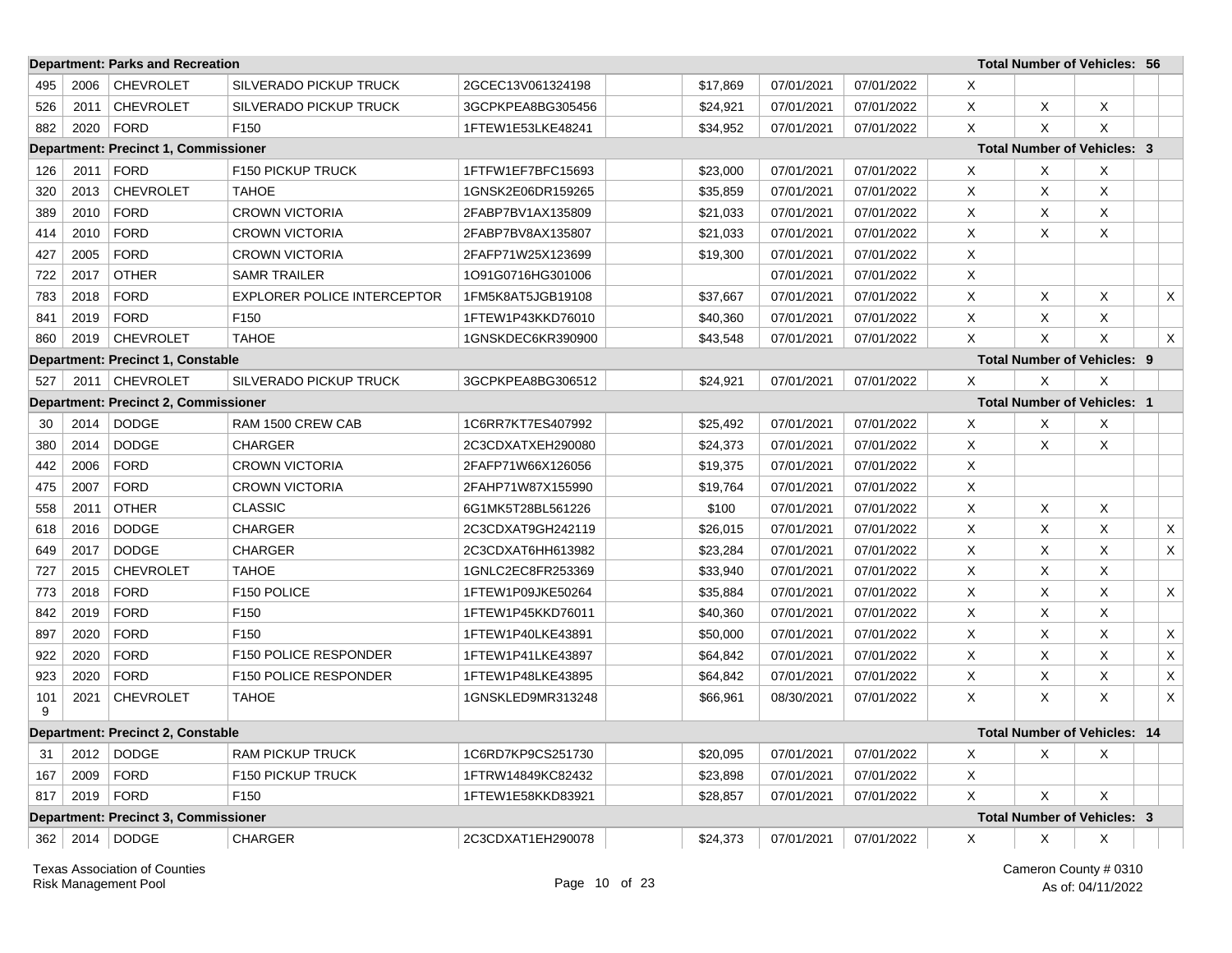| ID# | Year | <b>Make</b>                                 | <b>Model</b>                       | VIN#              | <b>Inventory</b> | <b>Cost New</b> | <b>Effective</b> | <b>Expiration</b> | Auto      | <b>Auto Physical</b> | Damage                              | POV | EQUIP       |
|-----|------|---------------------------------------------|------------------------------------|-------------------|------------------|-----------------|------------------|-------------------|-----------|----------------------|-------------------------------------|-----|-------------|
|     |      |                                             |                                    |                   |                  |                 | <b>Date</b>      | <b>Date</b>       | Liability | Coll                 | Comp                                |     |             |
| 363 | 2014 | <b>DODGE</b>                                | <b>CHARGER</b>                     | 2C3CDXAT1EH290081 |                  | \$24,373        | 07/01/2021       | 07/01/2022        | Χ         | Х                    | X                                   |     |             |
| 375 | 2014 | <b>DODGE</b>                                | <b>CHARGER</b>                     | 2C3CDXAT8EH290076 |                  | \$24,373        | 07/01/2021       | 07/01/2022        | X         | X                    | X                                   |     |             |
| 574 | 2015 | <b>DODGE</b>                                | <b>RAM 1500</b>                    | 1C6RR7XT4FS745120 |                  | \$25,111        | 07/01/2021       | 07/01/2022        | X         | X                    | X                                   |     |             |
| 619 | 2016 | <b>DODGE</b>                                | <b>CHARGER</b>                     | 2C3CDXAT9GH237888 |                  | \$26,015        | 07/01/2021       | 07/01/2022        | X         | X                    | X                                   |     | X           |
| 620 | 2016 | <b>DODGE</b>                                | <b>CHARGER</b>                     | 2C3CDXAT0GH237889 |                  | \$26,015        | 07/01/2021       | 07/01/2022        | Χ         | X                    | X                                   |     | $\mathsf X$ |
| 646 | 2017 | <b>DODGE</b>                                | <b>CHARGER</b>                     | 2C3CDXAT8HH613983 |                  | \$23,284        | 07/01/2021       | 07/01/2022        | X         | X                    | X                                   |     | X           |
| 647 | 2017 | <b>DODGE</b>                                | <b>CHARGER</b>                     | 2C3CDXATXHH613984 |                  | \$23,284        | 07/01/2021       | 07/01/2022        | Χ         | X                    | X                                   |     | X           |
| 714 | 2014 | <b>CHEVROLET</b>                            | <b>TAHOE</b>                       | 1GNLC2E06ER195637 |                  | \$47,906        | 07/01/2021       | 07/01/2022        | X         | X                    | X                                   |     |             |
| 764 | 2018 | <b>FORD</b>                                 | F150 POLICE                        | 1FTEW1PG7JKE50263 |                  | \$41,591        | 07/01/2021       | 07/01/2022        | X         | X                    | X                                   |     | X           |
| 859 | 2019 | <b>CHEVROLET</b>                            | <b>TAHOE</b>                       | 1GNSKDEC0KR393193 |                  | \$43,548        | 07/01/2021       | 07/01/2022        | X         | X                    | X                                   |     | X           |
| 918 | 2020 | <b>FORD</b>                                 | F150                               | 1FTEW1P40LKE43888 |                  | \$52,123        | 07/01/2021       | 07/01/2022        | Χ         | X                    | X                                   |     | X           |
| 921 | 2020 | <b>FORD</b>                                 | F150                               | 1FTEW1P42LKE43892 | 334              | \$56,525        | 07/01/2021       | 07/01/2022        | X         | X                    | X                                   |     | X           |
|     |      | Department: Precinct 3, Constable           |                                    |                   |                  |                 |                  |                   |           |                      | <b>Total Number of Vehicles: 13</b> |     |             |
| 159 | 2003 | <b>FORD</b>                                 | <b>CREW CAB PICKUP TRUCK</b>       | 1FTRW076X3KD01514 |                  | \$19,764        | 07/01/2021       | 07/01/2022        | Χ         |                      |                                     |     |             |
| 168 | 2006 | <b>FORD</b>                                 | <b>F150 PICKUP TRUCK</b>           | 1FTRW14W06FB17951 |                  |                 | 07/01/2021       | 07/01/2022        | X         |                      |                                     |     |             |
|     |      | <b>Department: Precinct 4, Commissioner</b> |                                    |                   |                  |                 |                  |                   |           |                      | <b>Total Number of Vehicles: 2</b>  |     |             |
| 32  | 2014 | <b>DODGE</b>                                | RAM 1500 CREW CAB                  | 1C6RR7KT2ES407995 |                  | \$25,492        | 07/01/2021       | 07/01/2022        | Χ         | Х                    | X                                   |     |             |
| 33  | 2014 | <b>DODGE</b>                                | RAM 1500 CREW CAB                  | 1C6RR7KT0ES407994 |                  | \$25,492        | 07/01/2021       | 07/01/2022        | X         | X                    | X                                   |     |             |
| 111 | 2010 | <b>FORD</b>                                 | F150 PICKUP TRUCK                  | 1FTEW1E82AKE17764 |                  | \$23,356        | 07/01/2021       | 07/01/2022        | Χ         | X                    | X                                   |     |             |
| 407 | 2011 | <b>FORD</b>                                 | <b>CROWN VICTORIA</b>              | 2FABP7BV5BX108825 |                  | \$21,343        | 07/01/2021       | 08/13/2021        | X         | Х                    | X                                   |     |             |
| 572 | 2015 | <b>DODGE</b>                                | <b>RAM 1500</b>                    | 1C6RR7XT6FS745121 |                  | \$25,111        | 07/01/2021       | 07/01/2022        | X         | X                    | X                                   |     |             |
| 616 | 2016 | <b>DODGE</b>                                | <b>CHARGER</b>                     | 2C3CDXAT9GH251273 |                  | \$26,015        | 07/01/2021       | 07/01/2022        | Χ         | X                    | X                                   |     | X           |
| 653 | 2013 | <b>CHEVROLET</b>                            | <b>TAHOE</b>                       | 1GNLC2E00DR364890 |                  | \$35,987        | 07/01/2021       | 07/01/2022        | Χ         | X                    | X                                   |     | X           |
| 694 | 2017 | <b>FORD</b>                                 | <b>EXPLORER</b>                    | 1FM5K8AT5HGD22848 |                  | \$38,800        | 07/01/2021       | 07/01/2022        | X         | X                    | X                                   |     | X           |
| 784 | 2018 | <b>FORD</b>                                 | <b>EXPLORER POLICE INTERCEPTOR</b> | 1FM5K8AT1JGB19106 |                  | \$40,000        | 07/01/2021       | 07/01/2022        | X         | X                    | X                                   |     | X           |
| 808 | 2019 | <b>CHEVROLET</b>                            | <b>TAHOE</b>                       | 1GNLCDEC2KR270657 |                  | \$49,912        | 07/01/2021       | 07/01/2022        | X         | X                    | X                                   |     | X           |
| 858 | 2019 | <b>CHEVROLET</b>                            | <b>TAHOE</b>                       | 1GNSKDECXKR378748 |                  | \$43,548        | 07/01/2021       | 07/01/2022        | Χ         | X                    | X                                   |     | X           |
| 866 | 2013 | <b>DODGE</b>                                | <b>RAM PU</b>                      | 1C6RR6GP0DS659216 |                  |                 | 07/01/2021       | 07/01/2022        | X         |                      |                                     |     |             |
| 909 | 2020 | <b>FORD</b>                                 | <b>EXPLORER</b>                    | 1FM5K8AC8LGC93015 |                  | \$47,326        | 07/01/2021       | 07/01/2022        | Χ         | Х                    | X                                   |     |             |
| 962 | 2020 | <b>FORD</b>                                 | F150                               | 1FTEW1P49LKE43890 |                  | \$38,042        | 07/01/2021       | 07/01/2022        | Χ         | X                    | X                                   |     |             |
| 101 | 2020 | <b>FORD</b>                                 | F150                               | 1FTEW1P40LKE43894 |                  | \$42,123        | 07/01/2021       | 07/01/2022        | X         | X                    | X                                   |     |             |
| 5   |      |                                             |                                    |                   |                  |                 |                  |                   |           |                      |                                     |     |             |
|     |      | Department: Precinct 4, Constable           |                                    |                   |                  |                 |                  |                   |           |                      | <b>Total Number of Vehicles: 15</b> |     |             |
| 128 | 2011 | FORD                                        | F150 PICKUP TRUCK                  | 1FTFW1EF9BFC15694 |                  | \$23,000        | 07/01/2021       | 07/01/2022        | X         | X                    | X                                   |     |             |
| 324 |      | 2014 CHEVROLET                              | <b>TAHOE</b>                       | 1GNSK2E08ER169748 |                  | \$38,000        | 07/01/2021       | 07/01/2022        | X         | X                    | X                                   |     |             |
|     |      | <b>Texas Association of Counties</b>        |                                    |                   |                  |                 |                  |                   |           |                      | Cameron County # 0310               |     |             |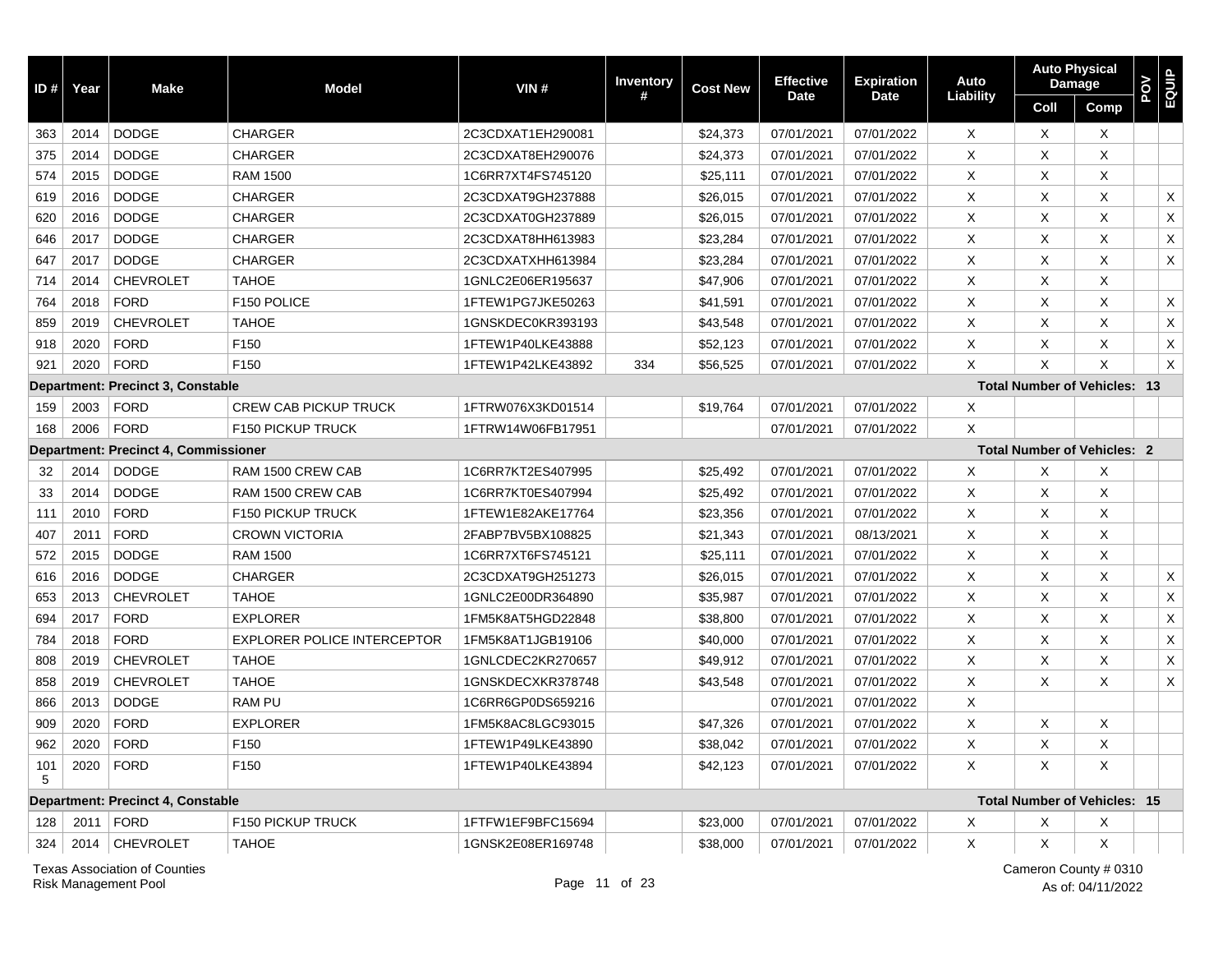| ID# | Year | <b>Make</b>                              | <b>Model</b>                      | VIN#                  | Inventory | <b>Cost New</b> | <b>Effective</b> | <b>Expiration</b> | Auto           |          | <b>Auto Physical</b><br>Damage      | POV | EQUIP |
|-----|------|------------------------------------------|-----------------------------------|-----------------------|-----------|-----------------|------------------|-------------------|----------------|----------|-------------------------------------|-----|-------|
|     |      |                                          |                                   |                       | #         |                 | <b>Date</b>      | <b>Date</b>       | Liability      | Coll     | Comp                                |     |       |
| 365 | 2014 | <b>DODGE</b>                             | <b>CHARGER</b>                    | 2C3CDXAT3EH290079     |           | \$24,373        | 07/01/2021       | 07/01/2022        | X              | X        | X                                   |     |       |
| 368 | 2015 | <b>DODGE</b>                             | <b>CHARGER W/EQUIPMENT</b>        | 2C3CDXAT4FH819167     |           | \$25,015        | 07/01/2021       | 07/01/2022        | X              | $\times$ | X                                   |     | X     |
| 372 | 2015 | <b>DODGE</b>                             | <b>CHARGER W/EQUIPMENT</b>        | 2C3CDXAT6FH819168     |           | \$25,015        | 07/01/2021       | 07/01/2021        | X              | X        | X                                   |     | X     |
| 379 | 2014 | <b>DODGE</b>                             | <b>CHARGER</b>                    | 2C3CDXATXEH290077     |           | \$24,373        | 07/01/2021       | 07/01/2022        | X              | $\times$ | X                                   |     |       |
| 615 | 2016 | <b>DODGE</b>                             | <b>CHARGER</b>                    | 2C3CDXA17GH237890     |           | \$26,015        | 07/01/2021       | 09/12/2021        | X              | X        | X                                   |     | X     |
| 648 | 2017 | <b>DODGE</b>                             | <b>CHARGER</b>                    | 2C3CDXAT1HH613985     |           | \$23,284        | 07/01/2021       | 07/01/2022        | X              | $\times$ | X                                   |     | X     |
| 809 | 2019 | <b>FORD</b>                              | F <sub>150</sub>                  | 1FTEW1E54KKC90989     |           | \$65,169        | 07/01/2021       | 07/01/2022        | X              | $\times$ | X                                   |     | X     |
| 822 | 2018 | <b>FORD</b>                              | <b>EXPLORER</b>                   | 1FM5K8AT3JGB19107     |           | \$37,674        | 07/01/2021       | 07/01/2022        | X              | X        | X                                   |     | X     |
| 843 | 2019 | <b>FORD</b>                              | F <sub>150</sub>                  | 1FTEW1P47KKD76009     |           | \$40,360        | 07/01/2021       | 07/01/2022        | X              | X        | X                                   |     |       |
| 906 | 2020 | <b>FORD</b>                              | <b>EXPLORER</b>                   | 1FM5K8ACXLGC93016     |           | \$46,322        | 07/01/2021       | 07/01/2022        | X              | X        | X                                   |     | X     |
| 924 | 2020 | <b>FORD</b>                              | <b>EXPLORER POLICE</b>            | 1FM5K8AC1LGC93017     |           | \$46,232        | 07/01/2021       | 07/01/2022        | $\times$       | X        | X                                   |     | X     |
|     |      | <b>Department: Precinct 5, Constable</b> |                                   |                       |           |                 |                  |                   |                |          | <b>Total Number of Vehicles: 13</b> |     |       |
| 161 | 2002 | <b>FORD</b>                              | <b>F150 CREW CAB PICKUP TRUCK</b> | 1FTRW086X2KC75249     |           | \$24,322        | 07/01/2021       | 07/01/2022        | X              |          |                                     |     |       |
| 170 | 2007 | <b>FORD</b>                              | F150 PICKUP TRUCK                 | 1FTRW14W47KD29390     |           | \$23,296        | 07/01/2021       | 07/01/2022        | X              |          |                                     |     |       |
| 840 | 2019 | <b>FORD</b>                              | F <sub>150</sub>                  | 1FMCU0J99JUC86371     |           | \$40.360        | 07/01/2021       | 07/01/2021        | X              | $\times$ | X                                   |     | X     |
|     |      | Department: Precinct 6, Constable        |                                   |                       |           |                 |                  |                   |                |          | <b>Total Number of Vehicles: 3</b>  |     |       |
| 112 | 2010 | <b>FORD</b>                              | F150 PICKUP TRUCK                 | 1FTEW1E84AKE17765     |           | \$23.356        | 07/01/2021       | 07/01/2022        | X              | X        | X                                   |     |       |
|     |      | <b>Department: Precinct 7, Constable</b> |                                   |                       |           |                 |                  |                   |                |          | <b>Total Number of Vehicles: 1</b>  |     |       |
| 74  | 2015 | <b>FORD</b>                              | F350 FLATBED                      | 1FDRF3G60FEA41253     |           | \$30,441        | 07/01/2021       | 07/01/2022        | X              | $\times$ | X                                   |     |       |
| 102 | 2015 | <b>FORD</b>                              | F250 SUPER DUTY                   | 1FT7W2B61FEA52629     |           | \$25,857        | 07/01/2021       | 07/01/2022        | X              | $\times$ | X                                   |     |       |
| 103 | 2015 | <b>FORD</b>                              | F250 SUPER DUTY                   | 1FT7W2B68FEA52630     |           | \$25,857        | 07/01/2021       | 07/01/2022        | X              | $\times$ | X                                   |     |       |
| 105 | 2015 | <b>FORD</b>                              | F250 SUPER DUTY                   | 1FT7W2B6XFEA52631     |           | \$25,857        | 07/01/2021       | 07/01/2022        | X              | $\times$ | X                                   |     |       |
| 114 | 2015 | <b>FORD</b>                              | F <sub>150</sub>                  | 1FTEW1EF7FKD22106     |           | \$27,970        | 07/01/2021       | 07/01/2022        | X              | $\times$ | X                                   |     |       |
| 115 | 2015 | <b>FORD</b>                              | F150                              | 1FTEW1EF9FKD22107     |           | \$27,970        | 07/01/2021       | 07/01/2022        | X              | X        | X                                   |     |       |
| 136 | 2014 | <b>FORD</b>                              | F <sub>150</sub>                  | 1FTNF1EF9EKE58137     |           | \$22,242        | 07/01/2021       | 07/01/2022        | X              | X        | X                                   |     |       |
| 219 | 2015 | <b>FREIGHTLINER</b>                      | <b>WATER TRUCK</b>                | 1FVACYDT3FHGG6667     |           | \$84,684        | 07/01/2021       | 07/01/2022        | $\pmb{\times}$ | $\times$ | X                                   |     |       |
| 222 | 2012 | <b>FREIGHTLINER</b>                      | <b>DUMP TRUCK</b>                 | 1FVHCYBS6DHFA7714     |           | \$90,539        | 07/01/2021       | 07/01/2022        | X              | $\times$ | X                                   |     |       |
| 223 | 2012 | <b>FREIGHTLINER</b>                      | <b>DUMP TRUCK</b>                 | 1FVHCYBS8DHFA7715     |           | \$90,539        | 07/01/2021       | 07/01/2022        | X              | $\times$ | X                                   |     |       |
| 230 | 2015 | <b>FREIGHTLINER</b>                      | <b>M2 DUMP TRUCK</b>              | 1FVHCYCY7FHGG666<br>6 |           | \$91,892        | 07/01/2021       | 07/01/2022        | X              | $\times$ | X                                   |     |       |
| 255 | 2004 | <b>CHEVROLET</b>                         | <b>SILVERADO PICKUP TRUCK</b>     | 1GCEC14V44Z296070     |           | \$12,317        | 07/01/2021       | 07/01/2022        | $\times$       |          |                                     |     |       |
| 503 | 2014 | <b>DODGE</b>                             | <b>RAM 4500 DUMP TRUCK</b>        | 3C7WRKEL0EG242369     |           | \$50,523        | 07/01/2021       | 07/01/2022        | X              | $\times$ | X                                   |     |       |
| 516 | 2012 | <b>FORD</b>                              | <b>WATER TRUCK</b>                | 3FRXF7FC0CV304628     |           | \$85,276        | 07/01/2021       | 07/01/2022        | X              | $\times$ | X                                   |     |       |
| 517 | 2012 | <b>FORD</b>                              | <b>WATER TRUCK</b>                | 3FRXF7FC9CV304627     |           | \$85,276        | 07/01/2021       | 07/01/2022        | X              | $\times$ | X                                   |     |       |
| 555 | 2011 | <b>OTHER</b>                             | <b>WYLIE TANKER TRAILER</b>       | 5VUTW1323BP000324     |           |                 | 07/01/2021       | 07/01/2022        | X              |          |                                     |     |       |

Texas Association of Counties Cameron County # 0310 Risk Management Pool

Page 12 of 23 As of: 04/11/2022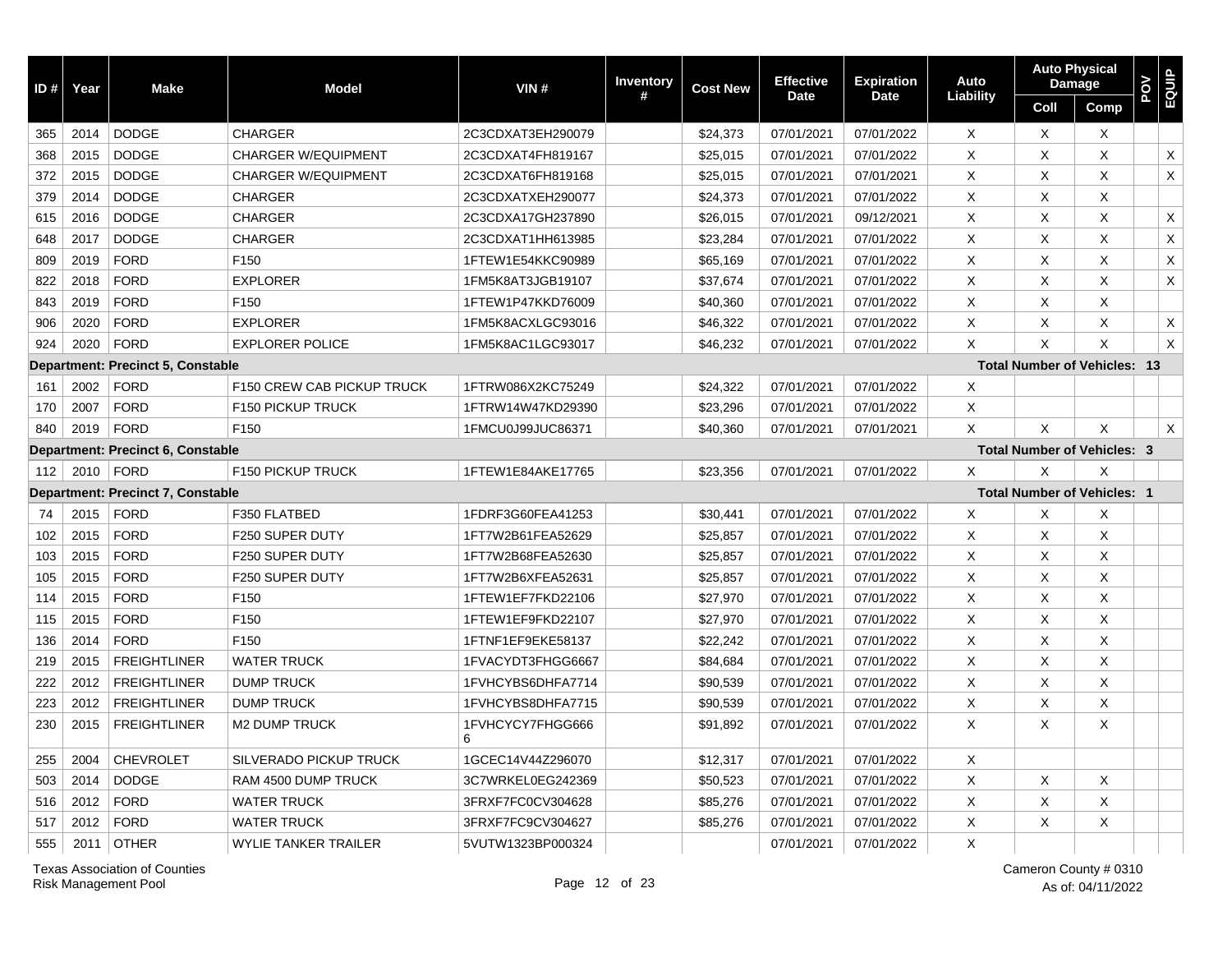| ID# | Year | <b>Make</b>         | <b>Model</b>                | VIN#              | Inventory                     | <b>Cost New</b> | <b>Effective</b> | <b>Expiration</b> | Auto         |      | <b>Auto Physical</b><br><b>Damage</b> | <b>POV</b><br>EQUIP |  |
|-----|------|---------------------|-----------------------------|-------------------|-------------------------------|-----------------|------------------|-------------------|--------------|------|---------------------------------------|---------------------|--|
|     |      |                     |                             |                   | #                             |                 | Date             | <b>Date</b>       | Liability    | Coll | Comp                                  |                     |  |
| 556 | 2011 | <b>OTHER</b>        | <b>WYLIE TANKER TRAILER</b> | 5VUTW1327BP000407 |                               |                 | 07/01/2021       | 07/01/2022        | $\times$     |      |                                       |                     |  |
| 557 | 2011 | <b>OTHER</b>        | <b>WYLIE TANKER TRAILER</b> | 5VUTW1329BP000408 |                               |                 | 07/01/2021       | 07/01/2022        | X            |      |                                       |                     |  |
| 559 | 2011 | <b>FREIGHTLINER</b> | DUMP TRUCK M2-106           | 1FVACYDT3BDZ17190 |                               | \$65,609        | 07/01/2021       | 07/01/2022        | X            | X    | Χ                                     |                     |  |
| 560 | 2011 | <b>FREIGHTLINER</b> | TRASH TRUCK M2-106          | 1FVHCYDT0BDZ07845 |                               | \$77,595        | 07/01/2021       | 07/01/2022        | X            | X    | X                                     |                     |  |
| 567 | 2015 | <b>FORD</b>         | F <sub>150</sub>            | 1FTEW1EF5FKD22105 |                               | \$28,370        | 07/01/2021       | 07/01/2022        | X            | X    | X                                     |                     |  |
| 568 | 2016 | CATERPILLAR         | <b>DUMP TRUCK</b>           | 3HTJGTKR3GN159340 |                               | \$132,212       | 07/01/2021       | 07/01/2022        | X            | X    | X                                     |                     |  |
| 569 | 2016 | <b>CATERPILLAR</b>  | <b>DUMP TRUCK</b>           | 3HTJGTKR7GN159339 |                               | \$130,903       | 07/01/2021       | 07/01/2022        | X            | X    | X                                     |                     |  |
| 570 | 2016 | <b>FREIGHTLINER</b> | <b>WATER TRUCK</b>          | 1FVACYDT5GHHF7523 |                               | \$94,589        | 07/01/2021       | 07/01/2022        | X            | X    | X                                     |                     |  |
| 571 | 2016 | <b>FREIGHTLINER</b> | <b>WATER TRUCK</b>          | 1FVACYDT3GHHF7522 |                               | \$85,918        | 07/01/2021       | 07/01/2022        | X            | X    | X                                     |                     |  |
| 621 | 2016 | <b>FORD</b>         | F250                        | 1FT7W2AT6GEC85642 | Farm &<br>Home                | \$33,292        | 07/01/2021       | 07/01/2022        | X            | X    | X                                     |                     |  |
| 628 | 2016 | <b>CHEVROLET</b>    | <b>SILVERADO</b>            | 1GCVKNEC8GZ268333 | <b>ENGINEER</b><br><b>ING</b> | \$26,310        | 07/01/2021       | 07/01/2022        | X            | X    | X                                     |                     |  |
| 629 | 2016 | <b>FORD</b>         | F450                        | 1FD9W4GT9GEC85643 |                               | \$50,001        | 07/01/2021       | 07/01/2022        | X            | X    | X                                     |                     |  |
| 630 | 2016 | <b>FORD</b>         | F350                        | 1FD8W3H66GED28365 |                               | \$34,641        | 07/01/2021       | 07/01/2022        | X            | X    | X                                     |                     |  |
| 631 | 2017 | <b>CATERPILLAR</b>  | <b>DUMP TRUCK</b>           | 3HTJGTKR4HN693271 |                               | \$132,873       | 07/01/2021       | 07/01/2022        | X            | X    | X                                     |                     |  |
| 691 | 2018 | <b>FREIGHTLINER</b> | <b>DUMP TRUCK</b>           | 1FVHG3FE5JHJN7467 |                               | \$106,873       | 07/01/2021       | 07/01/2022        | X            | Χ    | X                                     |                     |  |
| 695 | 2017 | <b>FORD</b>         | F <sub>150</sub>            | 1FTEW1EF9HKD76638 |                               | \$29,326        | 07/01/2021       | 07/01/2022        | X            | X    | X                                     |                     |  |
| 708 | 2017 | <b>PETERBILT</b>    | <b>BRUSH TRUCK</b>          | 2NP2HM7X1HM414939 |                               | \$152,046       | 07/01/2021       | 07/01/2022        | X            | X    | X                                     |                     |  |
| 725 | 2012 | <b>OTHER</b>        | <b>EZ LOADER</b>            | 1ZEABLCB6CA009746 |                               |                 | 07/01/2021       | 07/01/2022        | X            |      |                                       |                     |  |
| 728 | 2000 | <b>OTHER</b>        | <b>TRAILBAGGER TRAILER</b>  | 1T9BT1214YR647023 |                               |                 | 07/01/2021       | 07/01/2022        | X            |      |                                       |                     |  |
| 742 | 2015 | <b>OTHER</b>        | <b>BIGTEX UTILITY</b>       | 16VFX2029G2039756 |                               | \$5,500         | 07/01/2021       | 07/01/2022        | X            | X    | X                                     |                     |  |
| 746 | 2015 | <b>OTHER</b>        | <b>BIGTEX TRAILER</b>       | 16VFX2029F2075297 |                               | \$5,500         | 07/01/2021       | 07/01/2022        | X            | X    | X                                     |                     |  |
| 751 | 2015 | <b>OTHER</b>        | <b>BIGTEX TRAILER</b>       | 16VCX2226F2075306 |                               | \$5,850         | 07/01/2021       | 07/01/2022        | X            | X    | X                                     |                     |  |
| 756 | 2012 | <b>OTHER</b>        | <b>EZ LOADER</b>            | 1ZEABLCB6CA009747 |                               |                 | 07/01/2021       | 07/01/2021        | X            |      |                                       |                     |  |
| 789 | 2019 | <b>FREIGHTLINER</b> | M <sub>2</sub> 106          | 3ALACXFC7KDKL9663 |                               | \$92,782        | 07/01/2021       | 07/01/2022        | X            | X    | X                                     |                     |  |
| 790 | 2019 | <b>FREIGHTLINER</b> | M <sub>2</sub> 106          | 3ALACXFC9KDKL9664 |                               | \$92,782        | 07/01/2021       | 07/01/2022        | $\mathsf{X}$ | X    | X                                     |                     |  |
| 792 | 2001 | <b>FORD</b>         | F150                        | 1FTRW07613KD01515 |                               |                 | 07/01/2021       | 07/01/2022        | X            |      |                                       |                     |  |
| 794 | 2019 | <b>FREIGHTLINER</b> | 114SD                       | 1FVHG3FE4KHKN1907 |                               | \$108,079       | 07/01/2021       | 07/01/2022        | $\times$     | X    | Χ                                     |                     |  |
| 798 | 2019 | PETERBILT           | <b>BRUSH TRUCK</b>          | 2NP2HJ7X4KM611609 |                               | \$179,504       | 07/01/2021       | 07/01/2022        | $\times$     | X    | X                                     |                     |  |
| 811 | 2019 | <b>FORD</b>         | F150                        | 1FTEW1E53KKD83924 |                               | \$28,857        | 07/01/2021       | 07/01/2022        | $\times$     | X    | X                                     |                     |  |
| 813 | 2019 | <b>FORD</b>         | F150                        | 1FTEW1E55KKD83925 |                               | \$28,857        | 07/01/2021       | 07/01/2022        | $\mathsf{X}$ | X    | X                                     |                     |  |
| 815 | 2019 | <b>FORD</b>         | F150                        | 1FTEW1E5XKKD83922 |                               | \$28,857        | 07/01/2021       | 07/01/2022        | X            | X    | X                                     |                     |  |
| 816 | 2019 | <b>FORD</b>         | F <sub>150</sub>            | 1FTEW1E51KKD83923 |                               | \$28,857        | 07/01/2021       | 07/01/2022        | X            | X    | X                                     |                     |  |
| 824 | 2019 | <b>FREIGHTLINER</b> | <b>TRUCK</b>                | 1FVACXFC8KHKJ5916 |                               | \$180,559       | 07/01/2021       | 07/01/2022        | X            | X    | X                                     |                     |  |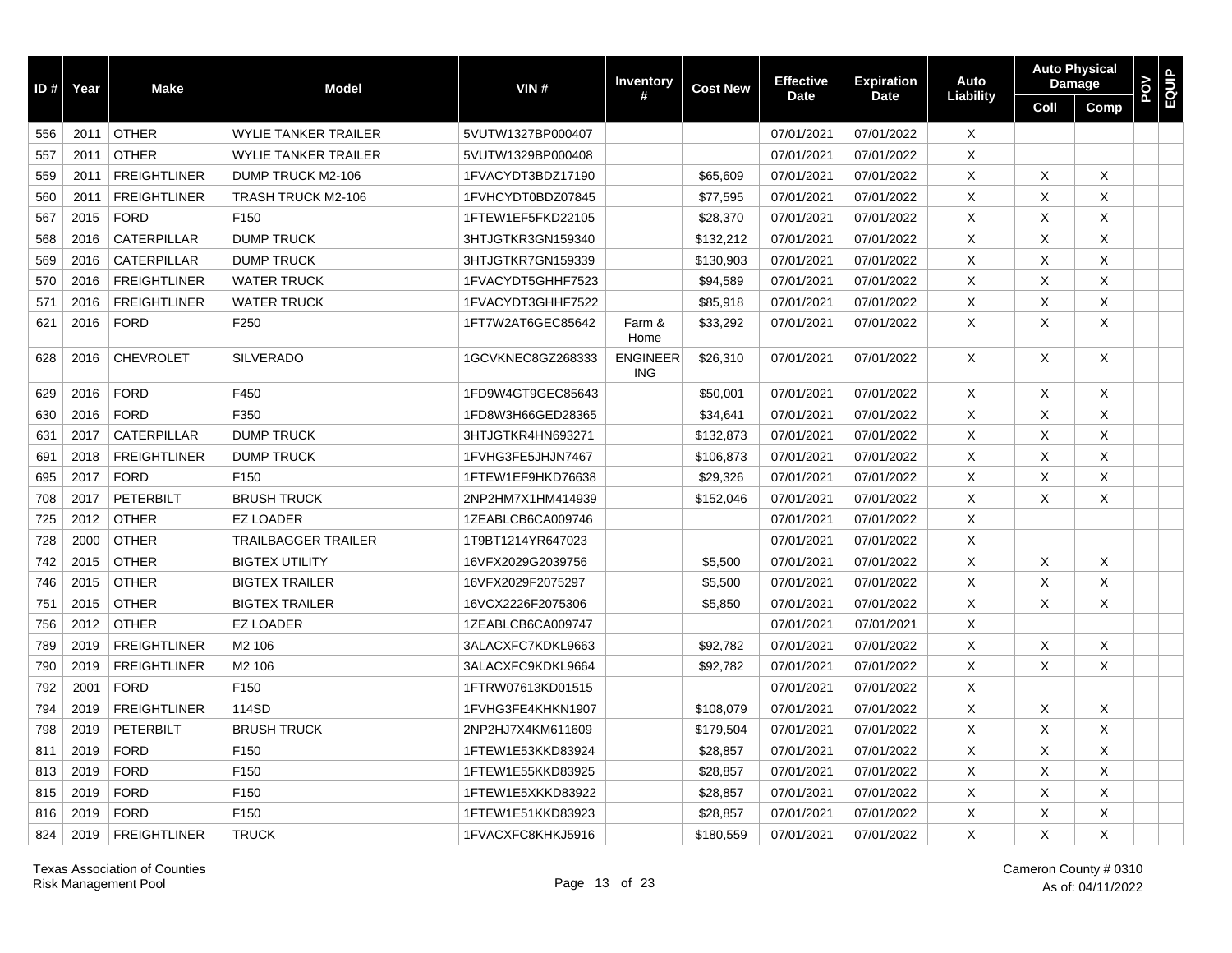| ID#      | Year | <b>Make</b>                          | <b>Model</b>                            | VIN#                  | Inventory<br># | <b>Cost New</b> | <b>Effective</b> | <b>Expiration</b><br><b>Date</b> | Auto<br>Liability | <b>Auto Physical</b> | <b>Damage</b>                       | POV<br>EQUIP |   |
|----------|------|--------------------------------------|-----------------------------------------|-----------------------|----------------|-----------------|------------------|----------------------------------|-------------------|----------------------|-------------------------------------|--------------|---|
|          |      |                                      |                                         |                       |                |                 | <b>Date</b>      |                                  |                   | Coll                 | Comp                                |              |   |
| 835      | 2019 | <b>FORD</b>                          | F250                                    | 1FT7W2B69KEF54766     |                | \$29.900        | 07/01/2021       | 07/01/2022                       | X                 | $\times$             | $\times$                            |              |   |
| 836      | 2019 | <b>FORD</b>                          | F250                                    | 1FT7W2BTXKEF54765     |                | \$37,200        | 07/01/2021       | 07/01/2022                       | X                 | X                    | X                                   |              |   |
| 844      | 2019 | <b>OTHER</b>                         | <b>HOME 16 TRAILER/SANDBAGGER</b>       | KS00254992            |                | \$96,315        | 07/01/2021       | 07/01/2022                       | X                 | X                    | X                                   |              |   |
| 845      | 2020 | <b>FREIGHTLINER</b>                  | <b>114SD DUMP TRUCK</b>                 | 1FVHG3FEXLHLV3391     |                | \$111,246       | 07/01/2021       | 07/01/2022                       | X                 | X                    | X                                   |              |   |
| 846      | 2020 | <b>FREIGHTLINER</b>                  | M <sub>2</sub> 106                      | 1FVACWFD5LHLV9878     | 150-1166       | \$86,255        | 07/01/2021       | 07/01/2022                       | Χ                 | X                    | X                                   |              |   |
| 874      | 2020 | <b>FORD</b>                          | F150                                    | 1FTEW1E53LKE48238     |                | \$29,975        | 07/01/2021       | 07/01/2022                       | X                 | X                    | X                                   |              |   |
| 875      | 2021 | <b>FREIGHTLINER</b>                  | SD 108                                  | 3ALHG5FE4MDMM853<br>3 |                | \$92,622        | 07/01/2021       | 07/01/2022                       | X                 | X                    | X                                   |              |   |
| 878      | 2020 | <b>FORD</b>                          | F150                                    | 1FTEW1E51LKE48240     |                | \$30,375        | 07/01/2021       | 07/01/2022                       | X                 | X                    | X                                   |              |   |
| 879      | 2020 | <b>RAM</b>                           | 5500 DUMP TRUCK                         | 03C7RMEL7LG204095     |                | \$56,421        | 07/01/2021       | 07/01/2022                       | X                 | X                    | X                                   |              |   |
| 880      | 2020 | <b>FORD</b>                          | F150                                    | 1FTEW1E5XLKE48236     |                | \$29,975        | 07/01/2021       | 07/01/2022                       | X                 | X                    | X                                   |              |   |
| 881      | 2020 | <b>FORD</b>                          | F150                                    | 1FTEW1E55LKE48239     |                | \$29,975        | 07/01/2021       | 07/01/2022                       | X                 | X                    | X                                   |              |   |
| 886      | 2020 | <b>FORD</b>                          | F150                                    | 1FTEW1E51LKE48237     |                | \$29,975        | 07/01/2021       | 07/01/2022                       | X                 | X                    | X                                   |              |   |
| 898      | 2020 | <b>RAM</b>                           | 2500                                    | 3C6UR5HJ4LG206754     |                | \$27,729        | 07/01/2021       | 07/01/2022                       | Χ                 | Χ                    | Χ                                   |              |   |
| 901      | 2020 | <b>FORD</b>                          | <b>F150 POLICE RESPONDER</b>            | 1FTEW1P4XLKE43896     |                | \$46,525        | 07/01/2021       | 07/01/2022                       | Χ                 | X                    | X                                   |              | X |
| 945      | 2021 | PETERBILT                            | 348                                     | 1NP3LJ9X4MD745612     |                | \$124,247       | 07/01/2021       | 07/01/2022                       | X                 | X                    | X                                   |              |   |
| 950      | 2020 | <b>OTHER</b>                         | <b>EAGER BEAVER 20XPT</b>               | 112H8V333LL084612     |                | \$24,999        | 07/01/2021       | 07/01/2022                       | Χ                 | X                    | X                                   |              |   |
| 952      | 2019 | <b>OTHER</b>                         | <b>BIG TEX 60PI TRAILER</b>             | 16VNX1625L2029989     |                | \$2,500         | 07/01/2021       | 07/01/2022                       | X                 | X                    | X                                   |              |   |
| 990      | 2020 | <b>OTHER</b>                         | <b>BIG TEX 14LX BLACK TRAILER</b>       | 16VDX1221L5020111     |                | \$7,650         | 07/01/2021       | 07/01/2022                       | X                 | X                    | X                                   |              |   |
| 101<br>2 | 2018 | <b>OTHER</b>                         | <b>C&amp;M TRAILERS UTILITY TRAILER</b> | 5VNBU1626JT196886     |                | \$1,870         | 07/01/2021       | 07/01/2022                       | X                 | X                    | X                                   |              |   |
|          |      | <b>Department: Public Works</b>      |                                         |                       |                |                 |                  |                                  |                   |                      | <b>Total Number of Vehicles: 68</b> |              |   |
| 147      | 2007 | <b>FORD</b>                          | F150 PICKUP TRUCK                       | 1FTRF12W77NA86482     | <b>HR</b>      | \$14,562        | 07/01/2021       | 07/01/2022                       | X                 |                      |                                     |              |   |
|          |      | <b>Department: Record Management</b> |                                         |                       |                |                 |                  |                                  |                   |                      | <b>Total Number of Vehicles: 1</b>  |              |   |
| 18       | 2004 | <b>OTHER</b>                         | <b>BIG TEX TRAILER</b>                  | 16VNX162942D43360     |                | \$100           | 07/01/2021       | 07/01/2022                       | Χ                 |                      |                                     |              |   |
| 70       | 2012 | <b>FORD</b>                          | F550 DUMP TRUCK                         | 1FD0W5GY2CEC95807     |                | \$40,902        | 07/01/2021       | 07/01/2022                       | X                 | Χ                    | X                                   |              |   |
| 468      | 2007 | <b>FORD</b>                          | <b>CROWN VICTORIA</b>                   | 2FAHP71W07X156017     |                | \$19,764        | 07/01/2021       | 07/01/2022                       | X                 |                      |                                     |              |   |
| 525      | 2011 | <b>CHEVROLET</b>                     | SILVERADO PICKUP TRUCK                  | 3GCPKPEA2BG305453     |                | \$24,921        | 07/01/2021       | 07/01/2022                       | X                 | Χ                    | X                                   |              |   |
| 552      | 2009 | <b>OTHER</b>                         | <b>TAILWIND UTILITY TRAILER</b>         | 5NHUTW6209Y009961     |                |                 | 07/01/2021       | 07/01/2022                       | X                 |                      |                                     |              |   |
| 713      | 2016 | <b>CHEVROLET</b>                     | <b>SILVERADO</b>                        | 1GCRCNEC8GZ282165     |                | \$22,769        | 07/01/2021       | 07/01/2022                       | X                 | X                    | X                                   |              |   |
| 723      | 2018 | <b>FORD</b>                          | <b>EXPLORER</b>                         | 1FM5K7B87JGB17249     |                | \$25,685        | 07/01/2021       | 07/01/2022                       | X                 | X                    | X                                   |              |   |
| 724      | 2016 | <b>FORD</b>                          | <b>EXPLORER</b>                         | 1FM5K7B83GGA12748     |                | \$25,740        | 07/01/2021       | 07/01/2022                       | X                 | X                    | X                                   |              |   |
| 739      | 2015 | <b>CHEVROLET</b>                     | <b>TRAVERSE</b>                         | 1GNKRFED9FJ328475     |                | \$24,885        | 07/01/2021       | 07/01/2022                       | Χ                 | X                    | X                                   |              |   |
| 750      | 2015 | <b>FORD</b>                          | F250                                    | 1FT7W2A68FED57188     |                | \$24,407        | 07/01/2021       | 07/01/2022                       | X                 | X                    | X                                   |              |   |
| 755      | 2007 | <b>OTHER</b>                         | <b>FLATBED TRAILER 50DLA</b>            | 1JKLDA5017M008962     |                |                 | 07/01/2021       | 07/01/2022                       | X                 |                      |                                     |              |   |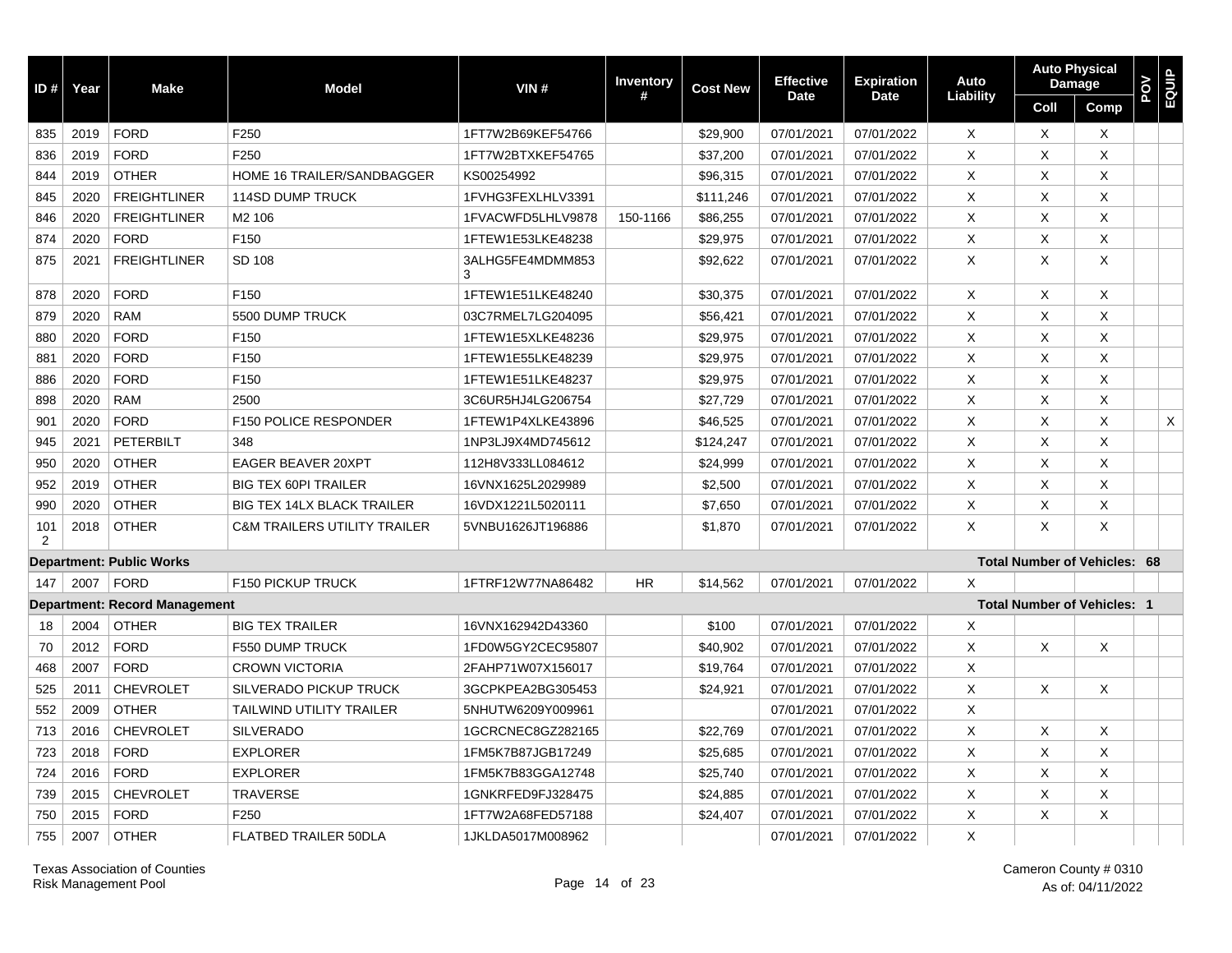| ID # $ $ | Year | <b>Make</b>               | <b>Model</b>                 | VIN#                  | <b>Inventory</b> | <b>Cost New</b> | <b>Effective</b> | <b>Expiration</b> | Auto      | <b>Auto Physical</b>                | <b>Damage</b>             | POV<br>EQUIP |  |
|----------|------|---------------------------|------------------------------|-----------------------|------------------|-----------------|------------------|-------------------|-----------|-------------------------------------|---------------------------|--------------|--|
|          |      |                           |                              |                       | #                |                 | <b>Date</b>      | <b>Date</b>       | Liability | Coll                                | Comp                      |              |  |
| 849      | 2019 | <b>FREIGHTLINER</b>       | M <sub>2</sub> 106           | 1FVACWFCXKHKW025<br>3 |                  | \$172,792       | 07/01/2021       | 07/01/2022        | X         | $\times$                            | $\boldsymbol{\mathsf{X}}$ |              |  |
| 943      | 2006 | <b>DODGE</b>              | RAM ST 4X4 DR6L41            | 1D7HU18N36J199518     |                  | \$19,054        | 07/01/2021       | 07/01/2022        | X         |                                     |                           |              |  |
| 977      | 2006 | <b>DODGE</b>              | RAM ST 4X4 DR6L41            | 1D7HU18N56J199519     |                  | \$19,054        | 07/01/2021       | 07/01/2022        | X         |                                     |                           |              |  |
|          |      | Department: Road & Bridge |                              |                       |                  |                 |                  |                   |           | <b>Total Number of Vehicles: 14</b> |                           |              |  |
| 13       | 2007 | <b>OTHER</b>              | <b>BELSHI TRAILER</b>        | 16JF0302771043449     |                  | \$16,950        | 07/01/2021       | 07/01/2022        | X         |                                     |                           |              |  |
| 46       | 2005 | <b>DODGE</b>              | <b>QUAD RAM PICKUP TRUCK</b> | 1D7HA18N95J611349     |                  | \$20,014        | 07/01/2021       | 07/01/2022        | X         |                                     |                           |              |  |
| 72       | 2009 | <b>FORD</b>               | <b>DUMP TRUCK</b>            | 1FDAX46R29EB22383     |                  | \$42,483        | 07/01/2021       | 07/01/2022        | X         | Χ                                   | Χ                         |              |  |
| 77       | 2001 | <b>FORD</b>               | <b>F450 PICKUP TRUCK</b>     | 1FDXF46S71EA82967     |                  | \$26,769        | 07/01/2021       | 07/01/2022        | X         |                                     |                           |              |  |
| 78       | 1995 | <b>FORD</b>               | <b>TRUCK DIESEL</b>          | 1FDXF80C8SVA02361     |                  | \$34,385        | 07/01/2021       | 08/13/2021        | X         |                                     |                           |              |  |
| 81       | 2004 | <b>FORD</b>               | <b>DUMP TRUCK</b>            | 1FDXX46P24EC79090     |                  | \$32,941        | 07/01/2021       | 07/01/2022        | X         |                                     |                           |              |  |
| 99       | 2012 | <b>FORD</b>               | F250 PICKUP TRUCK            | 1FT7W2A63CEB84160     |                  | \$21,652        | 07/01/2021       | 07/01/2022        | X         | X                                   | X                         |              |  |
| 107      | 2011 | <b>FORD</b>               | F150 PICKUP TRUCK            | 1FTBF2A64BEA59564     |                  | \$18,044        | 07/01/2021       | 07/01/2022        | X         | X                                   | X                         |              |  |
| 119      | 2010 | <b>FORD</b>               | F150 PICKUP TRUCK            | 1FTEX1EW3AFC53932     |                  | \$19,245        | 07/01/2021       | 07/01/2022        | X         | X                                   | X                         |              |  |
| 120      | 2010 | <b>FORD</b>               | <b>F150 PICKUP TRUCK</b>     | 1FTEX1EW5AFC53933     |                  | \$19,245        | 07/01/2021       | 07/01/2022        | X         | X                                   | $\times$                  |              |  |
| 156      | 2002 | <b>FORD</b>               | F150 PICKUP TRUCK            | 1FTRF18W52KC65542     |                  | \$17,120        | 07/01/2021       | 08/13/2021        | X         |                                     |                           |              |  |
| 158      | 2003 | <b>FORD</b>               | F150 PICKUP TRUCK            | 1FTRW07683KD01513     |                  | \$20,302        | 07/01/2021       | 07/01/2022        | Χ         |                                     |                           |              |  |
| 183      | 2009 | <b>FORD</b>               | <b>F150 PICKUP TRUCK</b>     | 1FTRX14W69KC82430     |                  | \$19,633        | 07/01/2021       | 07/01/2022        | X         | X                                   | X                         |              |  |
| 184      | 2009 | <b>FORD</b>               | F150 PICKUP TRUCK            | 1FTRX14W89KC82428     |                  | \$20,683        | 07/01/2021       | 07/01/2022        | Χ         | X                                   | X                         |              |  |
| 186      | 2009 | <b>FORD</b>               | F150 PICKUP TRUCK            | 1FTRX14WX9KC82429     |                  | \$19,632        | 07/01/2021       | 07/01/2022        | X         | X                                   | X                         |              |  |
| 195      | 2008 | <b>FORD</b>               | F250 PICKUP TRUCK            | 1FTSW20538EC21914     |                  | \$18,973        | 07/01/2021       | 08/13/2021        | X         |                                     |                           |              |  |
| 198      | 2008 | <b>FORD</b>               | <b>CREW CAB PICKUP TRUCK</b> | 1FTSW21538EC21913     |                  | \$22,005        | 07/01/2021       | 07/01/2022        | X         | X                                   | X                         |              |  |
| 208      | 2007 | <b>FREIGHTLINER</b>       | <b>TRACTOR TRUCK</b>         | 1FUJC5CV17HY75320     |                  | \$74,368        | 07/01/2021       | 07/01/2022        | X         |                                     |                           |              |  |
| 211      | 2001 | <b>FREIGHTLINER</b>       | <b>TRACTOR TRUCK</b>         | 1FVABTAK81HJ17400     |                  | \$50,297        | 07/01/2021       | 07/01/2022        | X         |                                     |                           |              |  |
| 213      | 2004 | <b>FREIGHTLINER</b>       | <b>WATER TRUCK</b>           | 1FVABTCS94DM32361     |                  | \$71,820        | 07/01/2021       | 07/01/2022        | X         | X                                   | X                         |              |  |
| 214      | 2001 | <b>OTHER</b>              | <b>DUMP TRUCK</b>            | 1FVABXAK81HJ17403     |                  | \$48,192        | 07/01/2021       | 08/13/2021        | X         |                                     |                           |              |  |
| 215      | 2001 | <b>FREIGHTLINER</b>       | <b>TRACTOR TRUCK</b>         | 1FVABXAK81HJ17404     |                  | \$56,145        | 07/01/2021       | 07/01/2022        | X         |                                     |                           |              |  |
| 216      | 2010 | <b>FREIGHTLINER</b>       | <b>BRUSH TRUCK</b>           | 1FVACXDT4AHAP8767     |                  | \$99,458        | 07/01/2021       | 07/01/2022        | X         | X                                   | X                         |              |  |
| 217      | 2004 | <b>FREIGHTLINER</b>       | <b>WATER TRUCK</b>           | 1FVACYCS05HN86719     |                  | \$55,702        | 07/01/2021       | 07/01/2022        | X         |                                     |                           |              |  |
| 218      | 2008 | <b>FREIGHTLINER</b>       | <b>WATER TRUCK</b>           | 1FVACYDJX8DZ06632     |                  | \$65,836        | 07/01/2021       | 07/01/2022        | X         | X                                   | X                         |              |  |
| 220      | 2004 | <b>FREIGHTLINER</b>       | <b>DUMP TRUCK</b>            | 1FVHBXCS24HM32362     |                  | \$57,282        | 07/01/2021       | 07/01/2022        | X         |                                     |                           |              |  |
| 224      | 2007 | <b>FREIGHTLINER</b>       | <b>WATER TRUCK</b>           | 1FVHCYCS07DY05252     |                  | \$77,583        | 07/01/2021       | 07/01/2022        | X         |                                     |                           |              |  |
| 225      | 2006 | <b>FREIGHTLINER</b>       | <b>WATER TRUCK</b>           | 1FVHCYCS16HV80704     |                  | \$61,349        | 07/01/2021       | 07/01/2022        | X         |                                     |                           |              |  |
| 226      | 2004 | <b>FREIGHTLINER</b>       | <b>DUMP TRUCK</b>            | 1FVHCYCS25HN86722     |                  | \$61,685        | 07/01/2021       | 08/13/2021        | X         |                                     |                           |              |  |
| 227      | 2006 | <b>FREIGHTLINER</b>       | <b>WATER TRUCK</b>           | 1FVHCYCS66HV89995     |                  | \$67,180        | 07/01/2021       | 07/01/2022        | X         |                                     |                           |              |  |

Texas Association of Counties Cameron County # 0310 Risk Management Pool

Page 15 of 23 As of: 04/11/2022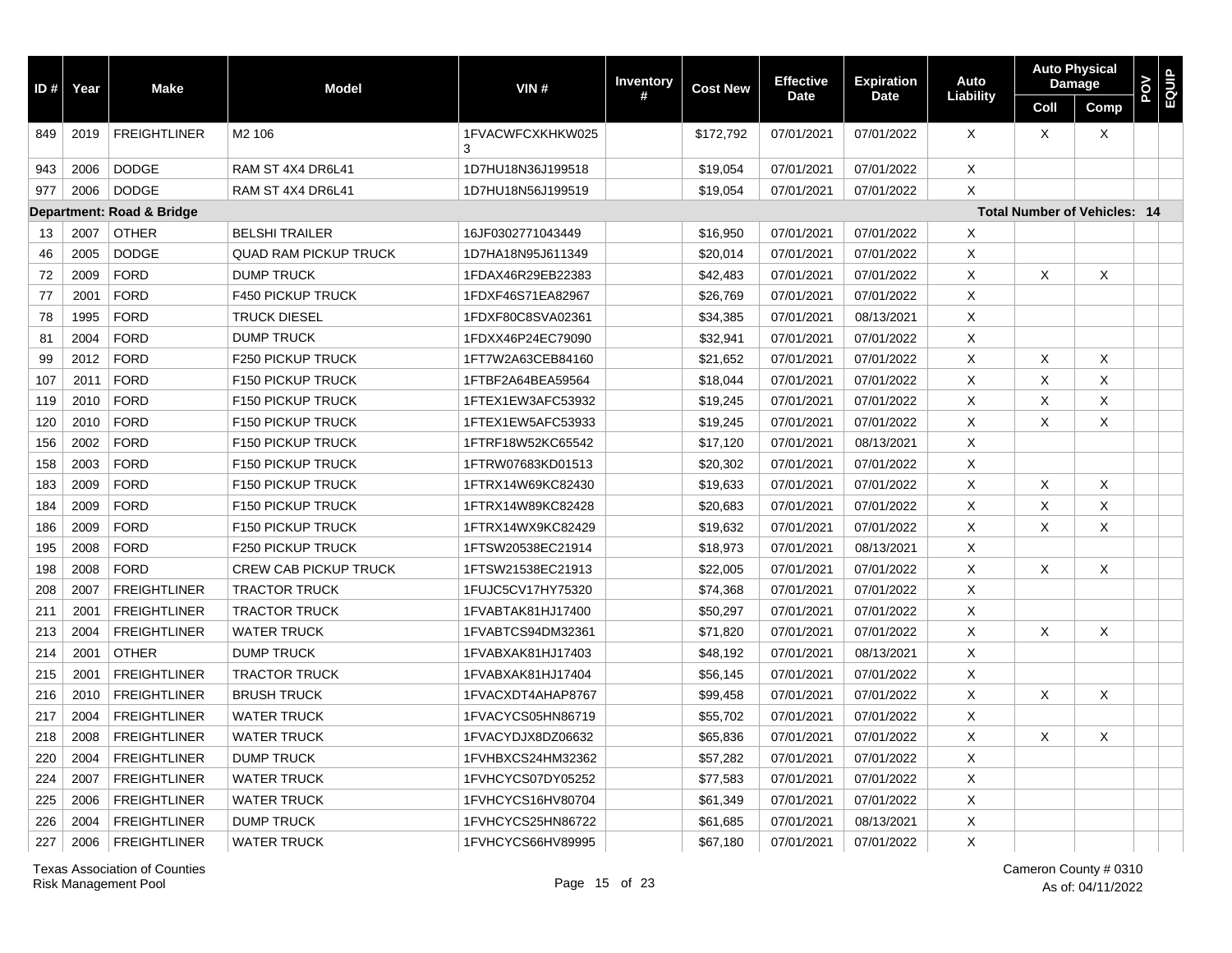| ID # $ $       | Year | <b>Make</b>                           | <b>Model</b>                                      | VIN#              | Inventory | <b>Cost New</b> | <b>Effective</b> | <b>Expiration</b> | Auto        |                                     | <b>Auto Physical</b><br><b>Damage</b> | POV | EQUIP |
|----------------|------|---------------------------------------|---------------------------------------------------|-------------------|-----------|-----------------|------------------|-------------------|-------------|-------------------------------------|---------------------------------------|-----|-------|
|                |      |                                       |                                                   |                   | #         |                 | <b>Date</b>      | <b>Date</b>       | Liability   | Coll                                | Comp                                  |     |       |
| 228            | 2007 | <b>FREIGHTLINER</b>                   | <b>WATER TRUCK</b>                                | 1FVHCYCS97DY05251 |           | \$77,583        | 07/01/2021       | 07/01/2022        | X           |                                     |                                       |     |       |
| 229            | 2006 | <b>FREIGHTLINER</b>                   | <b>WATER TRUCK</b>                                | 1FVHCYCSX6HV80703 |           | \$61,349        | 07/01/2021       | 08/13/2021        | X           |                                     |                                       |     |       |
| 231            | 2007 | <b>FREIGHTLINER</b>                   | <b>DUMP TRUCK</b>                                 | 1FVHCYDC07HY15974 |           | \$63,153        | 07/01/2021       | 07/01/2022        | X           |                                     |                                       |     |       |
| 232            | 2007 | <b>FREIGHTLINER</b>                   | DUMP TRUCK M2106 CHASIS                           | 1FVHCYDC27HY15975 |           |                 | 07/01/2021       | 07/01/2022        | X           |                                     |                                       |     |       |
| 233            | 2007 | <b>FREIGHTLINER</b>                   | DUMP TRUCK M2106 CHASIS                           | 1FVHCYDC47HY15976 |           |                 | 07/01/2021       | 07/01/2022        | X           |                                     |                                       |     |       |
| 234            | 2011 | <b>FREIGHTLINER</b>                   | <b>HOLE PATCHER</b>                               | 1FVHCYDT4BDAX1671 |           | \$132,344       | 07/01/2021       | 07/01/2022        | X           | Χ                                   | X                                     |     |       |
| 235            | 2010 | <b>FREIGHTLINER</b>                   | <b>DUMP TRUCK</b>                                 | 1FVHCYDT9ADAP8954 |           | \$72,674        | 07/01/2021       | 07/01/2022        | X           | X                                   | X                                     |     |       |
| 244            | 2004 | <b>CHEVROLET</b>                      | POTHOLE PATCHER                                   | 1GBM7F1394F514512 |           | \$133,005       | 07/01/2021       | 07/01/2022        | X           |                                     |                                       |     |       |
| 268            | 2011 | <b>CHEVROLET</b>                      | SILVERADO PICKUP TRUCK                            | 1GCRKPEA3BZ338101 |           | \$21,737        | 07/01/2021       | 07/01/2022        | X           | Χ                                   | X                                     |     |       |
| 269            | 2011 | <b>CHEVROLET</b>                      | <b>SILVERADO PICKUP TRUCK</b>                     | 1GCRKPEA5BZ339590 |           | \$21,737        | 07/01/2021       | 07/01/2022        | X           | X                                   | X                                     |     |       |
| 271            | 2011 | <b>CHEVROLET</b>                      | SILVERADO PICKUP TRUCK                            | 1GCRKPEAXBZ338614 |           | \$21,737        | 07/01/2021       | 07/01/2022        | X           | X                                   | X                                     |     |       |
| 273            | 1996 | <b>GMC</b>                            | <b>DUMP TRUCK</b>                                 | 1GDK7H1J8TJ512979 |           | \$38,492        | 07/01/2021       | 08/13/2021        | $\times$    |                                     |                                       |     |       |
| 276            | 1999 | <b>GMC</b>                            | <b>DUMP TRUCK</b>                                 | 1GDKC34J8XF014607 |           | \$100           | 07/01/2021       | 08/13/2021        | $\times$    |                                     |                                       |     |       |
| 277            | 2002 | <b>GMC</b>                            | <b>WATER TRUCK</b>                                | 1GDM7H1C22J516406 |           | \$89,540        | 07/01/2021       | 07/01/2022        | X           |                                     |                                       |     |       |
| 278            | 2002 | <b>GMC</b>                            | <b>DUMP TRUCK</b>                                 | 1GDM7H1C32J516978 |           | \$48,131        | 07/01/2021       | 07/01/2022        | X           |                                     |                                       |     |       |
| 280            | 2001 | <b>GMC</b>                            | <b>CONVERT TAR TRUCK W/EQUIP</b><br>(ETNYRE DIST) | 1GDM7H1C91J503005 |           | \$95,534        | 07/01/2021       | 07/01/2022        | X           |                                     |                                       |     | Χ     |
| 283            | 2004 | <b>GMC</b>                            | PICKUP TRUCK                                      | 1GDM8CIC34F505517 |           | \$47,163        | 07/01/2021       | 07/01/2022        | X           |                                     |                                       |     |       |
| 340            | 2002 | <b>INTERNATIONAL</b>                  | <b>OIL TRUCK</b>                                  | 1HTSCAAN92H513299 |           | \$88,200        | 07/01/2021       | 07/01/2022        | $\mathsf X$ |                                     |                                       |     |       |
| 341            | 2004 | <b>OTHER</b>                          | <b>TILT BED TRAILER</b>                           | 1JKTDA2434M005072 |           | \$16,283        | 07/01/2021       | 07/01/2022        | X           |                                     |                                       |     |       |
| 342            | 2004 | <b>OTHER</b>                          | <b>TILT BED TRAILER</b>                           | 1JKTDA2454M005073 |           | \$16,283        | 07/01/2021       | 07/01/2022        | X           |                                     |                                       |     |       |
| 491            | 2008 | <b>OTHER</b>                          | <b>WATER TRUCK</b>                                | 2FZHATDJ28AZ08618 |           | \$76,284        | 07/01/2021       | 07/01/2022        | X           | Χ                                   | X                                     |     |       |
| 512            | 2004 | <b>FORD</b>                           | <b>WATER TRUCK</b>                                | 3FRXF65P44V656482 |           | \$50,623        | 07/01/2021       | 07/01/2022        | X           |                                     |                                       |     |       |
| 513            | 2004 | <b>FORD</b>                           | <b>WATER TRUCK</b>                                | 3FRXF65P64V656483 |           | \$50,623        | 07/01/2021       | 07/01/2022        | X           |                                     |                                       |     |       |
| 514            | 2007 | <b>FORD</b>                           | F750 DUMP TRUCK                                   | 3FRXF75P07V431101 |           | \$56,827        | 07/01/2021       | 08/13/2021        | X           |                                     |                                       |     |       |
| 515            | 2006 | <b>FORD</b>                           | <b>BRUSH TRUCK</b>                                | 3FRXF75P46V237542 |           | \$86,806        | 07/01/2021       | 07/01/2022        | X           |                                     |                                       |     |       |
| 543            | 2002 | <b>OTHER</b>                          | <b>BIG TEX UTILITY TRAILER</b>                    | 4K8HX282621885585 |           | \$19,999        | 07/01/2021       | 07/01/2022        | X           |                                     |                                       |     |       |
| 544            | 1999 | <b>OTHER</b>                          | <b>FONTAINE LOWDECK DROPDECK</b>                  | 4LF4S4421X3508524 |           | \$100           | 07/01/2021       | 07/01/2022        | X           |                                     |                                       |     |       |
| 551            | 2012 | <b>OTHER</b>                          | <b>LOAD KING TRAILER</b>                          | 5LKT34212C2028443 |           | \$23,272        | 07/01/2021       | 07/01/2022        | X           | $\times$                            | X                                     |     |       |
|                |      | <b>Department: Shared Departments</b> |                                                   |                   |           |                 |                  |                   |             | <b>Total Number of Vehicles: 58</b> |                                       |     |       |
| 4              | 2008 | <b>OTHER</b>                          | <b>CAMIAN MRAP</b>                                | 00000000000NZ1T15 |           |                 | 07/01/2021       | 07/01/2021        | Χ           |                                     |                                       |     |       |
| $\overline{7}$ | 1987 | <b>HUMMER</b>                         | <b>HUMVEE</b>                                     | W56HZV0111Y500B   |           |                 | 07/01/2021       | 07/01/2022        | X           |                                     |                                       |     |       |
| 14             | 2008 | <b>OTHER</b>                          | <b>BIG TEX TRAILER</b>                            | 16VAX141282A05667 |           |                 | 07/01/2021       | 07/01/2022        | X           |                                     |                                       |     |       |
| 17             | 2011 | <b>OTHER</b>                          | <b>20 FT GOOSENECK TRAILER</b>                    | 16VEX2022B2397804 |           |                 | 07/01/2021       | 07/01/2022        | Χ           |                                     |                                       |     |       |
| 36             | 2014 | <b>DODGE</b>                          | RAM 1500 W/EQUIPMENT                              | 1C6RR7NT9ES323717 |           | \$45,585        | 07/01/2021       | 07/01/2022        | X           | Χ                                   | X                                     |     | X     |

Texas Association of Counties Cameron County # 0310 Risk Management Pool

Page 16 of 23 As of: 04/11/2022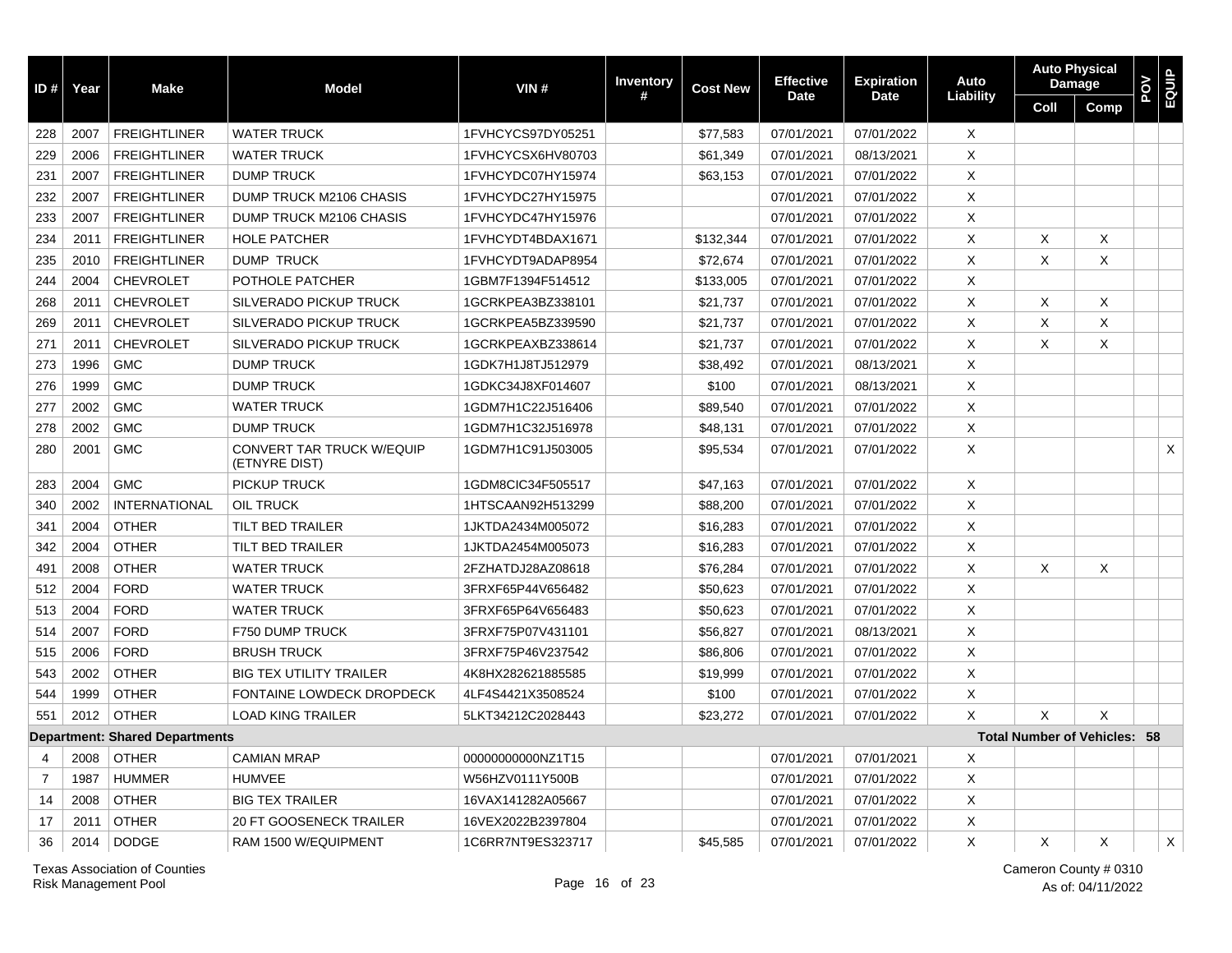| ID# | Year | <b>Make</b>      | <b>Model</b>                                   | VIN#              | <b>Inventory</b> | <b>Cost New</b> | <b>Effective</b> | <b>Expiration</b> | Auto      |          | <b>Auto Physical</b><br><b>Damage</b> | POV | EQUIP |
|-----|------|------------------|------------------------------------------------|-------------------|------------------|-----------------|------------------|-------------------|-----------|----------|---------------------------------------|-----|-------|
|     |      |                  |                                                |                   | #                |                 | <b>Date</b>      | <b>Date</b>       | Liability | Coll     | Comp                                  |     |       |
| 44  | 2004 | <b>DODGE</b>     | <b>RAM PICKUP TRUCK</b>                        | 1D7HA18D94S753068 |                  |                 | 07/01/2021       | 08/13/2021        | X         |          |                                       |     |       |
| 50  | 2006 | <b>DODGE</b>     | <b>RAM PICKUP TRUCK</b>                        | 1D7HU18N36J199521 |                  | \$19,054        | 07/01/2021       | 07/01/2022        | X         |          |                                       |     |       |
| 53  | 2006 | <b>DODGE</b>     | <b>RAM PICKUP TRUCK</b>                        | 1D7HU18N76J199540 |                  | \$19,054        | 07/01/2021       | 07/01/2022        | X         |          |                                       |     |       |
| 55  | 2007 | <b>FORD</b>      | <b>FARBER COMMAND CENTER</b><br><b>VEHICLE</b> | 1F6NF53YX70A00670 |                  | \$239,800       | 07/01/2021       | 07/01/2022        | $\times$  | $\times$ | X                                     |     |       |
| 71  | 2008 | <b>FORD</b>      | <b>BEARCAT</b>                                 | 1FDAF57R88EB15413 |                  | \$193,554       | 07/01/2021       | 07/01/2022        | X         | Χ        | X                                     |     |       |
| 86  | 2011 | <b>FORD</b>      | <b>EXPLORER</b>                                | 1FMHK7B82BGA26680 |                  | \$26,908        | 07/01/2021       | 07/01/2022        | X         | Χ        | X                                     |     |       |
| 88  | 2011 | <b>FORD</b>      | <b>EXPEDITION</b>                              | 1FMJU1J5XBEF15744 |                  | \$30,402        | 07/01/2021       | 07/01/2022        | $\times$  | X        | X                                     |     |       |
| 89  | 2014 | <b>FORD</b>      | <b>EXPEDITION</b>                              | 1FMJU2A50EEF36175 |                  | \$41,000        | 07/01/2021       | 07/01/2022        | X         | X        | X                                     |     |       |
| 91  | 2015 | <b>FORD</b>      | <b>EXPEDITION W/EQUIPMENT</b>                  | 1FMJU2AT2FEF40941 |                  | \$47,000        | 07/01/2021       | 07/01/2022        | $\times$  | X        | X                                     |     | X     |
| 92  | 2015 | <b>FORD</b>      | <b>EXPEDITION W/EQUIPMENT</b>                  | 1FMJU2AT4FEF40942 |                  | \$47,000        | 07/01/2021       | 07/01/2022        | $\times$  | X        | X                                     |     | X     |
| 94  | 2006 | <b>FORD</b>      | <b>EXPEDITION</b>                              | 1FMPU16586LA73406 |                  |                 | 07/01/2021       | 08/13/2021        | X         |          |                                       |     |       |
| 101 | 2011 | <b>FORD</b>      | F250 CREW CAB PICKUP TRUCK                     | 1FT7W2B61BEA02775 |                  | \$27,986        | 07/01/2021       | 07/01/2022        | X         | Χ        | X                                     |     |       |
| 123 | 2014 | <b>FORD</b>      | F150                                           | 1FTFW1EF0EKF28452 |                  | \$34,742        | 07/01/2021       | 07/01/2022        | $\times$  | X        | X                                     |     |       |
| 127 | 2014 | <b>FORD</b>      | F150                                           | 1FTFW1EF7EKD94295 |                  | \$34,000        | 07/01/2021       | 07/01/2022        | X         | Χ        | Χ                                     |     |       |
| 129 | 2014 | <b>FORD</b>      | F <sub>150</sub>                               | 1FTFW1EF9EKD94296 |                  | \$34,000        | 07/01/2021       | 07/01/2022        | X         | X        | X                                     |     |       |
| 243 | 2009 | <b>CHEVROLET</b> | C5500 CRIME SCENE UNIT                         | 1GBJ5C1989F400634 |                  | \$185,707       | 07/01/2021       | 07/01/2022        | $\times$  | X        | X                                     |     |       |
| 245 | 2011 | <b>CHEVROLET</b> | <b>SILVERADO PICKUP TRUCK</b>                  | 1GC1KXC83BF179305 |                  | \$41,768        | 07/01/2021       | 07/01/2022        | X         | Χ        | X                                     |     |       |
| 259 | 2008 | <b>CHEVROLET</b> | <b>SILVERADO</b>                               | 1GCEC19JX8Z125531 |                  | \$18,829        | 07/01/2021       | 07/01/2022        | X         |          |                                       |     |       |
| 290 | 2008 | <b>CHEVROLET</b> | <b>TAHOE</b>                                   | 1GNFC13C18R102046 |                  | \$26,968        | 07/01/2021       | 07/01/2022        | X         | Χ        | X                                     |     |       |
| 293 | 2011 | <b>CHEVROLET</b> | <b>TRAVERSE</b>                                | 1GNKVEED4BJ278889 |                  | \$29,949        | 07/01/2021       | 07/01/2022        | X         | X        | X                                     |     |       |
| 294 | 2011 | <b>CHEVROLET</b> | <b>TRAVERSE</b>                                | 1GNKVEED9BJ274952 |                  | \$29,949        | 07/01/2021       | 07/01/2022        | $\times$  | $\times$ | X                                     |     |       |
| 295 | 2012 | <b>CHEVROLET</b> | <b>TAHOE</b>                                   | 1GNLC2E02CR286384 |                  | \$24,000        | 07/01/2021       | 07/01/2022        | X         | X        | X                                     |     |       |
| 296 | 2012 | <b>CHEVROLET</b> | <b>TAHOE</b>                                   | 1GNLC2E03CR287625 |                  | \$25,436        | 07/01/2021       | 07/01/2022        | $\times$  | X        | X                                     |     |       |
| 297 | 2012 | <b>CHEVROLET</b> | <b>TAHOE</b>                                   | 1GNLC2E05CR283771 |                  | \$25,436        | 07/01/2021       | 07/01/2022        | $\times$  | X        | X                                     |     |       |
| 298 | 2012 | <b>CHEVROLET</b> | <b>TAHOE</b>                                   | 1GNLC2E07CR287725 |                  | \$24,000        | 07/01/2021       | 07/01/2022        | X         | X        | X                                     |     |       |
| 300 | 2015 | <b>CHEVROLET</b> | <b>TAHOE</b>                                   | 1GNLC2EC2FR266070 |                  | \$40,168        | 07/01/2021       | 07/01/2022        | X         | X        | X                                     |     |       |
| 301 | 2015 | <b>CHEVROLET</b> | <b>TAHOE W/EQUIPMENT</b>                       | 1GNLC2EC3FR258060 |                  | \$38,000        | 07/01/2021       | 07/01/2022        | $\times$  | X        | X                                     |     | X     |
| 302 | 2015 | <b>CHEVROLET</b> | <b>TAHOE</b>                                   | 1GNLC2EC3FR264750 |                  | \$34,000        | 07/01/2021       | 07/01/2022        | X         | X        | X                                     |     |       |
| 303 | 2015 | <b>CHEVROLET</b> | <b>TAHOE</b>                                   | 1GNLC2EC4FR266376 |                  | \$38,000        | 07/01/2021       | 07/01/2022        | $\times$  | X        | X                                     |     |       |
| 304 | 2015 | <b>CHEVROLET</b> | <b>TAHOE</b>                                   | 1GNLC2EC5FR259405 |                  | \$38,000        | 07/01/2021       | 07/01/2022        | $\times$  | $\times$ | X                                     |     |       |
| 305 | 2015 | <b>CHEVROLET</b> | <b>TAHOE</b>                                   | 1GNLC2EC5FR260635 | 586              | \$38,000        | 07/01/2021       | 07/01/2022        | $\times$  | X        | X                                     |     |       |
| 306 | 2015 | <b>CHEVROLET</b> | <b>TAHOE</b>                                   | 1GNLC2EC5FR266354 |                  | \$38,000        | 07/01/2021       | 07/01/2022        | $\times$  | X        | X                                     |     |       |
| 308 | 2015 | <b>CHEVROLET</b> | <b>TAHOE</b>                                   | 1GNLC2EC7FR261088 |                  | \$38,000        | 07/01/2021       | 07/01/2022        | X         | X        | X                                     |     |       |
| 309 | 2015 | <b>CHEVROLET</b> | <b>TAHOE</b>                                   | 1GNLC2EC7FR266369 |                  | \$39,000        | 07/01/2021       | 07/01/2022        | $\sf X$   | $\times$ | X                                     |     |       |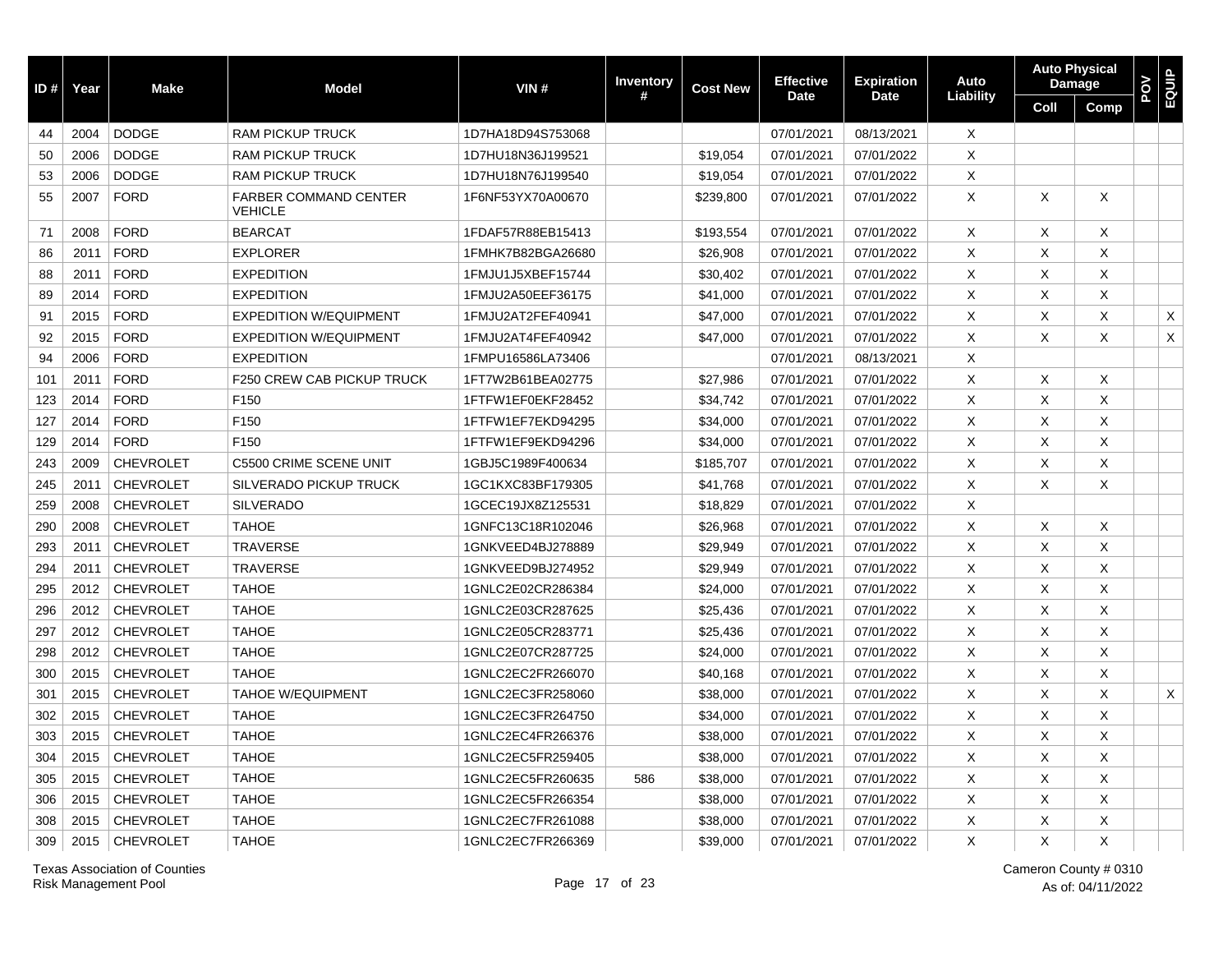| ID # | Year | <b>Make</b>      | <b>Model</b>                  | VIN#              | <b>Inventory</b> | <b>Cost New</b> | <b>Effective</b> | <b>Expiration</b> | Auto      | <b>Auto Physical</b> | <b>Damage</b> | POV | EQUIP |
|------|------|------------------|-------------------------------|-------------------|------------------|-----------------|------------------|-------------------|-----------|----------------------|---------------|-----|-------|
|      |      |                  |                               |                   | #                |                 | <b>Date</b>      | <b>Date</b>       | Liability | Coll                 | Comp          |     |       |
| 310  | 2015 | <b>CHEVROLET</b> | <b>TAHOE</b>                  | 1GNLC2EC9FR262226 |                  | \$38,000        | 07/01/2021       | 07/01/2022        | X         | X                    | $\times$      |     |       |
| 311  | 2015 | <b>CHEVROLET</b> | <b>TAHOE</b>                  | 1GNLC2ECXFR260629 |                  | \$39,000        | 07/01/2021       | 07/01/2022        | Χ         | Χ                    | Χ             |     |       |
| 314  | 2014 | <b>CHEVROLET</b> | <b>TAHOE</b>                  | 1GNSK2E00ER170330 |                  | \$35,899        | 07/01/2021       | 07/01/2022        | X         | X                    | X             |     |       |
| 315  | 2014 | <b>CHEVROLET</b> | <b>TAHOE</b>                  | 1GNSK2E01ER167033 |                  | \$35,899        | 07/01/2021       | 07/01/2022        | X         | $\times$             | X             |     |       |
| 316  | 2014 | <b>CHEVROLET</b> | <b>TAHOE</b>                  | 1GNSK2E01ER167419 |                  | \$29,000        | 07/01/2021       | 07/01/2022        | X         | $\times$             | X             |     |       |
| 317  | 2014 | <b>CHEVROLET</b> | <b>TAHOE</b>                  | 1GNSK2E04ER167026 |                  | \$40,168        | 07/01/2021       | 07/01/2022        | X         | X                    | Χ             |     |       |
| 318  | 2013 | <b>CHEVROLET</b> | <b>TAHOE</b>                  | 1GNSK2E05DR148273 |                  | \$35,859        | 07/01/2021       | 07/01/2022        | X         | X                    | Χ             |     |       |
| 319  | 2014 | <b>CHEVROLET</b> | <b>TAHOE W/EQUIPMENT</b>      | 1GNSK2E05ER166676 |                  | \$36,130        | 07/01/2021       | 07/01/2022        | Χ         | X                    | Χ             |     | X     |
| 322  | 2014 | <b>CHEVROLET</b> | <b>TAHOE</b>                  | 1GNSK2E07ER167196 |                  | \$40,168        | 07/01/2021       | 07/01/2022        | X         | $\times$             | X             |     |       |
| 325  | 2013 | <b>CHEVROLET</b> | <b>TAHOE</b>                  | 1GNSK2E09DR149670 |                  | \$35,859        | 07/01/2021       | 07/01/2022        | X         | $\times$             | X             |     |       |
| 326  | 2013 | <b>CHEVROLET</b> | <b>TAHOE</b>                  | 1GNSK2E09DR151872 |                  | \$35,859        | 07/01/2021       | 07/01/2022        | X         | X                    | Χ             |     |       |
| 327  | 2014 | <b>CHEVROLET</b> | <b>TAHOES</b>                 | 1GNSK2E09ER167040 |                  | \$40,168        | 07/01/2021       | 07/01/2022        | X         | X                    | Χ             |     |       |
| 329  | 2015 | <b>CHEVROLET</b> | <b>TAHOE W/EQUIPMENT</b>      | 1GNSK3EC2FR304837 |                  | \$38,000        | 07/01/2021       | 07/01/2022        | X         | X                    | Χ             |     | X     |
| 330  | 2015 | <b>CHEVROLET</b> | <b>TAHOE W/EQUIPMENT</b>      | 1GNSK3EC8FR304826 |                  | \$39,000        | 07/01/2021       | 07/01/2022        | X         | $\times$             | X             |     | X     |
| 331  | 2011 | <b>CHEVROLET</b> | <b>TAHOE</b>                  | 1GNSKAE02BR313400 |                  | \$40,487        | 07/01/2021       | 07/01/2022        | X         | X                    | Χ             |     |       |
| 332  | 2011 | <b>CHEVROLET</b> | <b>TAHOE</b>                  | 1GNSKAE02BR314031 |                  | \$40,487        | 07/01/2021       | 07/01/2022        | X         | X                    | Χ             |     |       |
| 333  | 2011 | <b>CHEVROLET</b> | <b>TAHOE</b>                  | 1GNSKAE09BR313992 |                  | \$40,487        | 07/01/2021       | 07/01/2022        | X         | X                    | Χ             |     |       |
| 334  | 2014 | <b>CHEVROLET</b> | <b>TAHOE W/EQUIPMENT</b>      | 1GNSKBE01ER204615 |                  | \$41,036        | 07/01/2021       | 07/01/2022        | X         | X                    | Χ             |     | X     |
| 335  | 2006 | <b>HUMMER</b>    | <b>SUV</b>                    | 1GTDN136268286543 |                  |                 | 07/01/2021       | 08/13/2021        | X         |                      |               |     |       |
| 339  | 2008 | <b>HONDA</b>     | <b>ACCORD</b>                 | 1HGCP26728A905324 |                  |                 | 07/01/2021       | 08/13/2021        | X         |                      |               |     |       |
| 345  | 2001 | <b>OTHER</b>     | REFRIGERATED FLAT BED TRAILER | 1UYFS2480VA288802 |                  | \$100           | 07/01/2021       | 07/01/2022        | X         |                      |               |     |       |
| 351  | 1989 | <b>OTHER</b>     | AMERICAN RF 16' TRAILER       | 1YKR04821K3045591 |                  |                 | 07/01/2021       | 07/01/2022        | X         |                      |               |     |       |
| 354  | 2010 | <b>DODGE</b>     | <b>CHARGER</b>                | 2B3AA4CT5AH194019 |                  | \$22,561        | 07/01/2021       | 08/13/2021        | X         | X                    | X             |     |       |
| 356  | 2010 | <b>DODGE</b>     | <b>CHARGER</b>                | 2B3AA4CT7AH163371 |                  | \$32,471        | 07/01/2021       | 07/01/2022        | X         | X                    | X             |     |       |
| 374  | 2014 | <b>DODGE</b>     | <b>CHARGER W/EQUIPMENT</b>    | 2C3CDXAT7EH357878 |                  | \$36,000        | 07/01/2021       | 07/01/2022        | X         | $\times$             | X             |     | X     |
| 377  | 2014 | <b>DODGE</b>     | <b>CHARGER</b>                | 2C3CDXAT9EH357879 |                  | \$35,000        | 07/01/2021       | 07/01/2022        | X         | $\times$             | X             |     |       |
| 381  | 2014 | <b>DODGE</b>     | <b>CHARGER W/EQUIPMENT</b>    | 2C3CDXATXEH357874 |                  | \$34,000        | 07/01/2021       | 07/01/2022        | X         | X                    | Χ             |     | X     |
| 390  | 2011 | <b>FORD</b>      | <b>CROWN VICTORIA</b>         | 2FABP7BV1BX100608 |                  | \$22,777        | 07/01/2021       | 08/13/2021        | X         | X                    | Χ             |     |       |
| 392  | 2010 | <b>FORD</b>      | <b>CROWN VICTORIA</b>         | 2FABP7BV2AX135799 |                  | \$21,033        | 07/01/2021       | 08/13/2021        | X         | X                    | Χ             |     |       |
| 394  | 2011 | <b>FORD</b>      | <b>CROWN VICTORIA</b>         | 2FABP7BV2BX100617 |                  | \$22,777        | 07/01/2021       | 07/01/2022        | X         | $\times$             | Χ             |     |       |
| 397  | 2011 | <b>FORD</b>      | <b>CROWN VICTORIA</b>         | 2FABP7BV3BX100609 |                  | \$22,777        | 07/01/2021       | 07/01/2022        | X         | $\times$             | Χ             |     |       |
| 398  | 2011 | <b>FORD</b>      | <b>CROWN VICTORIA</b>         | 2FABP7BV3BX100619 |                  | \$22,777        | 07/01/2021       | 08/13/2021        | X         | X                    | Χ             |     |       |
| 402  | 2011 | <b>FORD</b>      | <b>CROWN VICTORIA</b>         | 2FABP7BV4BX100604 |                  | \$22,777        | 07/01/2021       | 07/01/2022        | Χ         | X                    | Χ             |     |       |
| 404  | 2010 | <b>FORD</b>      | <b>CROWN VICTORIA</b>         | 2FABP7BV5AX135795 |                  | \$21,033        | 07/01/2021       | 07/01/2022        | Χ         | X                    | Χ             |     |       |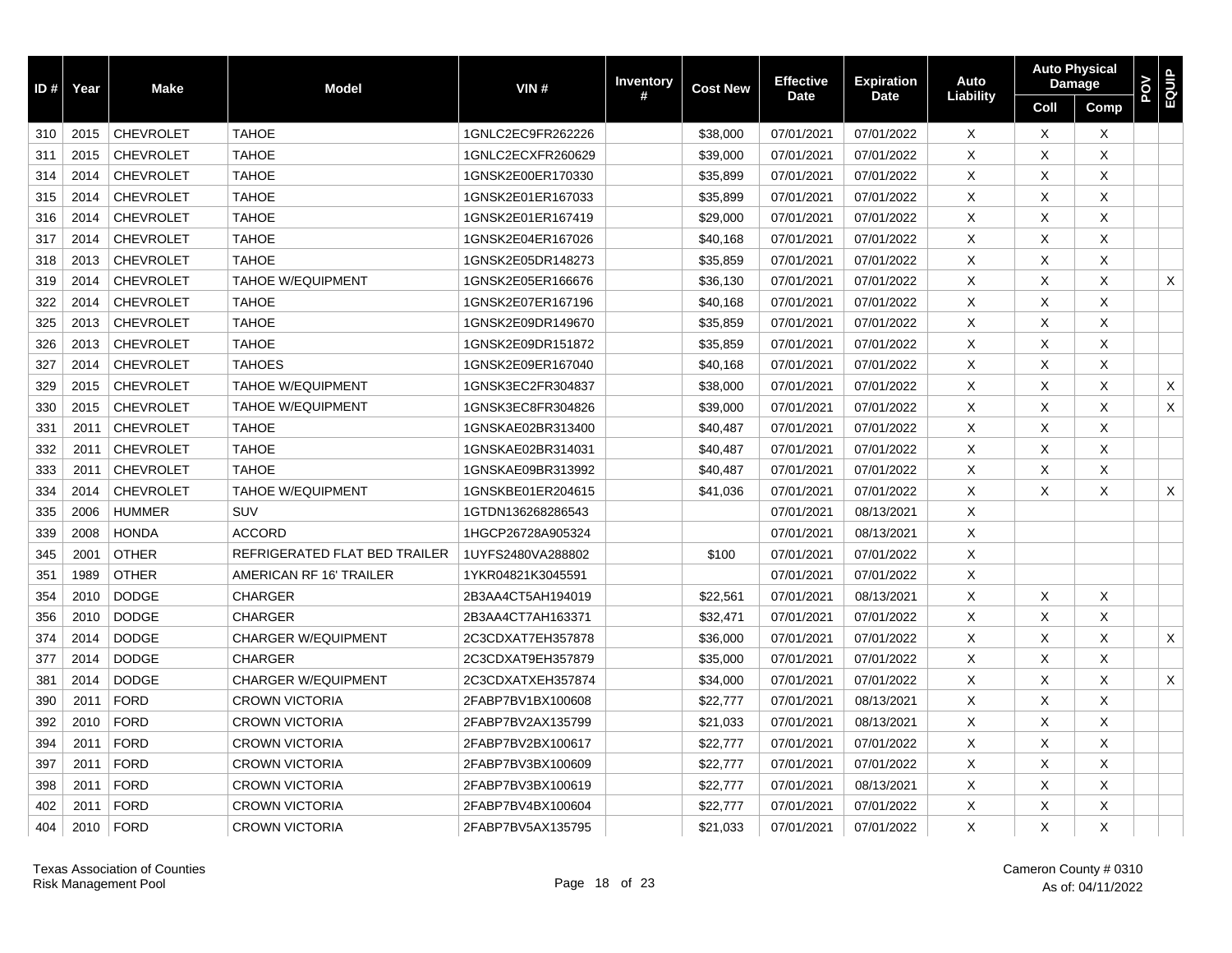| ID# | Year | <b>Make</b>      | <b>Model</b>                  | VIN#              | <b>Inventory</b> | <b>Cost New</b> | <b>Effective</b> | <b>Expiration</b> | Auto      |          | <b>Auto Physical</b><br><b>Damage</b> | POV | <b>EQUIP</b> |
|-----|------|------------------|-------------------------------|-------------------|------------------|-----------------|------------------|-------------------|-----------|----------|---------------------------------------|-----|--------------|
|     |      |                  |                               |                   | #                |                 | <b>Date</b>      | <b>Date</b>       | Liability | Coll     | Comp                                  |     |              |
| 406 | 2011 | <b>FORD</b>      | <b>CROWN VICTORIA</b>         | 2FABP7BV5BX100613 |                  | \$22,777        | 07/01/2021       | 07/01/2022        | X         | Χ        | $\boldsymbol{\mathsf{X}}$             |     |              |
| 408 | 2011 | <b>FORD</b>      | <b>CROWN VICTORIA</b>         | 2FABP7BV5BX125947 |                  | \$21,343        | 07/01/2021       | 07/01/2022        | Χ         | X        | X                                     |     |              |
| 415 | 2011 | <b>FORD</b>      | <b>CROWN VICTORIA</b>         | 2FABP7BV8BX100606 |                  | \$22,777        | 07/01/2021       | 07/01/2022        | Χ         | Χ        | X                                     |     |              |
| 416 | 2010 | <b>FORD</b>      | <b>CROWN VICTORIA</b>         | 2FABP7BV9AX135797 |                  | \$21,033        | 07/01/2021       | 07/01/2022        | $\times$  | X        | X                                     |     |              |
| 429 | 2006 | <b>FORD</b>      | <b>CROWN VICTORIA</b>         | 2FAFP71W26X145817 |                  |                 | 07/01/2021       | 07/01/2022        | $\times$  |          |                                       |     |              |
| 430 | 2006 | <b>FORD</b>      | <b>CROWN VICTORIA</b>         | 2FAFP71W26X157188 |                  |                 | 07/01/2021       | 07/01/2022        | $\times$  |          |                                       |     |              |
| 437 | 2006 | <b>FORD</b>      | <b>CROWN VICTORIA</b>         | 2FAFP71W46X157189 |                  | \$19,375        | 07/01/2021       | 07/01/2022        | X         |          |                                       |     |              |
| 449 | 2006 | <b>FORD</b>      | <b>CROWN VICTORIA</b>         | 2FAFP71W96X157186 |                  |                 | 07/01/2021       | 07/01/2022        | X         |          |                                       |     |              |
| 459 | 2008 | <b>FORD</b>      | <b>CROWN VICTORIA</b>         | 2FAHP71V48X179860 |                  | \$21,559        | 07/01/2021       | 07/01/2022        | X         |          |                                       |     |              |
| 482 | 2007 | <b>FORD</b>      | <b>CROWN VICTORIA</b>         | 2FAHP71WX7X156008 |                  |                 | 07/01/2021       | 07/01/2022        | $\times$  |          |                                       |     |              |
| 497 | 2008 | <b>CHEVROLET</b> | <b>SILVERADO PICKUP TRUCK</b> | 2GCEK133X81122537 |                  | \$25,382        | 07/01/2021       | 07/01/2022        | X         | X        | X                                     |     |              |
| 499 | 2008 | <b>CHEVROLET</b> | <b>SILVERADO PICKUP TRUCK</b> | 2GCEK13C781313039 |                  | \$24,880        | 07/01/2021       | 07/01/2022        | X         | $\times$ | X                                     |     |              |
| 529 | 2010 | <b>CHEVROLET</b> | <b>SILVERADO PICKUP TRUCK</b> | 3GCRKPE30AG140303 |                  | \$26,053        | 07/01/2021       | 07/01/2022        | X         | X        | X                                     |     |              |
| 530 | 2010 | <b>CHEVROLET</b> | <b>SILVERADO PICKUP TRUCK</b> | 3GCRKPE31AG139743 |                  | \$26,053        | 07/01/2021       | 07/01/2022        | X         | X        | X                                     |     |              |
| 531 | 2010 | <b>CHEVROLET</b> | <b>SILVERADO PICKUP TRUCK</b> | 3GCRKPE31AG141928 |                  | \$26,053        | 07/01/2021       | 07/01/2022        | X         | X        | X                                     |     |              |
| 532 | 2010 | <b>CHEVROLET</b> | SILVERADO PICKUP TRUCK        | 3GCRKPE33AG137203 |                  | \$26,053        | 07/01/2021       | 07/01/2022        | X         | X        | X                                     |     |              |
| 534 | 2010 | <b>CHEVROLET</b> | <b>SILVERADO PICKUP TRUCK</b> | 3GCRKPE3XAG141796 |                  | \$26,053        | 07/01/2021       | 07/01/2022        | X         | X        | X                                     |     |              |
| 538 | 2010 | <b>TOYOTA</b>    | <b>TACOMA</b>                 | 3TMLU4EN0AM089046 |                  | \$25,568        | 07/01/2021       | 07/01/2022        | X         | X        | X                                     |     | X            |
| 539 | 2008 | <b>OTHER</b>     | CARGO TRAILER 6x10 ENCLOSED   | 47ZFB10198X056836 |                  | \$2,499         | 07/01/2021       | 07/01/2022        | X         |          |                                       |     |              |
| 564 | 2015 | <b>DODGE</b>     | <b>RAM 2500</b>               | 3C6UR5FL8FG681994 | 1994             | \$48,000        | 07/01/2021       | 07/01/2022        | X         | Χ        | X                                     |     | X            |
| 565 | 2014 | <b>OTHER</b>     | <b>TRAILER</b>                | 555C1BS24FS000997 |                  |                 | 07/01/2021       | 07/01/2022        | X         |          |                                       |     |              |
| 590 | 2006 | <b>DODGE</b>     | <b>VIPER</b>                  | 1B3JZ69Z16V100863 |                  | \$33,000        | 07/01/2021       | 07/01/2022        | $\times$  |          |                                       |     |              |
| 594 | 2014 | <b>DODGE</b>     | <b>CHALLENGER</b>             | 2C3CDYCJ2EH216766 |                  | \$35,000        | 07/01/2021       | 07/01/2022        | X         | X        | Χ                                     |     |              |
| 595 | 2016 | <b>CHEVROLET</b> | <b>TAHOE</b>                  | 1GNSKDEC7GR261037 |                  | \$42,000        | 07/01/2021       | 07/01/2022        | X         | X        | X                                     |     | X            |
| 598 | 2016 | <b>FORD</b>      | <b>EXPLORER</b>               | 1FM5K8B89GGB97023 |                  | \$29,907        | 07/01/2021       | 07/01/2022        | X         | X        | X                                     |     | X            |
| 599 | 2016 | <b>FORD</b>      | <b>EXPLORER</b>               | 1FM5K8B80GGB97024 |                  | \$29,907        | 07/01/2021       | 07/01/2022        | X         | X        | X                                     |     | X            |
| 600 | 2016 | <b>FORD</b>      | <b>EXPLORER</b>               | 1FM5K8B87GGB97022 |                  | \$29,907        | 07/01/2021       | 07/01/2022        | X         | X        | X                                     |     | X            |
| 601 | 2016 | <b>CHEVROLET</b> | <b>TAHOE</b>                  | 1GNSKDEC8GR260608 |                  | \$46,912        | 07/01/2021       | 07/01/2022        | $\times$  | X        | X                                     |     | X            |
| 608 | 2016 | <b>CHEVROLET</b> | <b>TAHOE</b>                  | 1GNSKDEC5GR266138 |                  | \$46,159        | 07/01/2021       | 07/01/2022        | X         | X        | X                                     |     | X            |
| 609 | 2016 | <b>CHEVROLET</b> | <b>TAHOE</b>                  | 1GNSKDEC0GR266144 |                  | \$46,159        | 07/01/2021       | 07/01/2022        | X         | X        | X                                     |     | X            |
| 610 | 2016 | <b>CHEVROLET</b> | <b>TAHOE</b>                  | 1GNSKDEC0GR266094 |                  | \$46,912        | 07/01/2021       | 07/01/2022        | X         | X        | X                                     |     | X            |
| 611 | 2016 | <b>CHEVROLET</b> | <b>TAHOE</b>                  | 1GNSKDEC4GR266101 |                  | \$56,912        | 07/01/2021       | 07/01/2022        | X         | X        | X                                     |     | X            |
| 612 | 2014 | <b>TOYOTA</b>    | <b>COROLLA</b>                | 5YFBURHE5EP005550 |                  | \$12,500        | 07/01/2021       | 07/01/2022        | X         | X        | X                                     |     |              |
| 633 | 2017 | <b>CHEVROLET</b> | <b>SILVERADO</b>              | 3GCUKREC0HG165315 |                  | \$36,946        | 07/01/2021       | 07/01/2022        | X         | X        | X                                     |     | X            |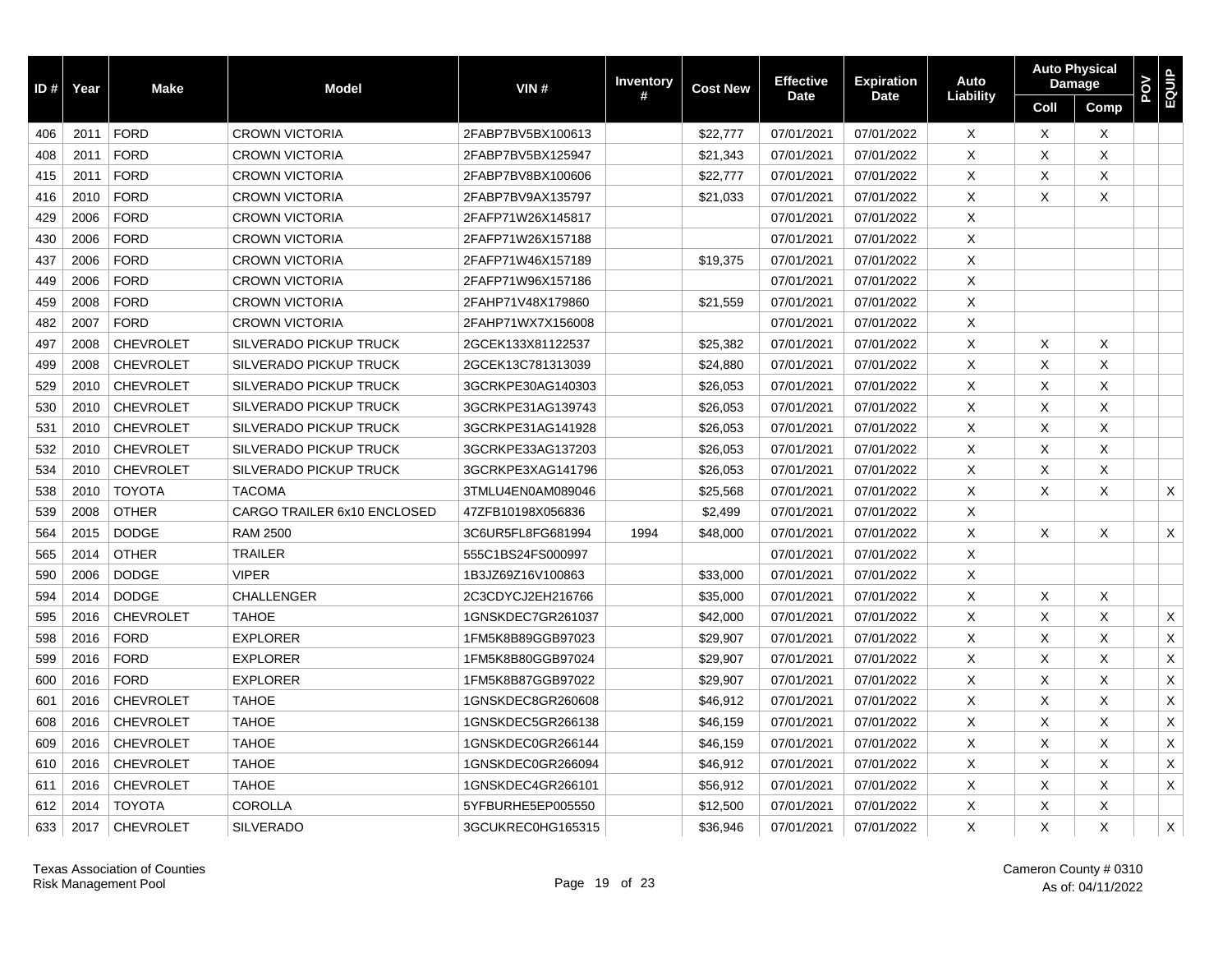| ID # | Year | <b>Make</b>      | <b>Model</b>                | VIN#              | <b>Inventory</b> | <b>Cost New</b> | <b>Effective</b> | <b>Expiration</b> | Auto      | <b>Auto Physical</b><br><b>Damage</b> |              | <b>POV</b><br>EQUIP |                           |
|------|------|------------------|-----------------------------|-------------------|------------------|-----------------|------------------|-------------------|-----------|---------------------------------------|--------------|---------------------|---------------------------|
|      |      |                  |                             |                   | #                |                 | <b>Date</b>      | <b>Date</b>       | Liability | Coll                                  | Comp         |                     |                           |
| 635  | 2017 | <b>CHEVROLET</b> | <b>TAHOE</b>                | 1GNLCDKC2HR143792 |                  | \$39,800        | 07/01/2021       | 07/01/2022        | X         | X                                     | $\times$     |                     | $\boldsymbol{\mathsf{X}}$ |
| 650  | 2017 | <b>FORD</b>      | <b>TRANSIT VAN</b>          | 1FTYE9ZM9HKA98248 |                  | \$39,969        | 07/01/2021       | 07/01/2022        | X         | X                                     | X            |                     | X                         |
| 652  | 2017 | <b>FORD</b>      | <b>EXPLORER</b>             | 1FM5K8AT0HGC57875 |                  | \$38,800        | 07/01/2021       | 07/01/2022        | $\times$  | X                                     | X            |                     | $\mathsf X$               |
| 665  | 2007 | <b>FORD</b>      | F <sub>150</sub>            | 1FTRW14WX7KB40596 | 173              | \$23,016        | 07/01/2021       | 07/01/2022        | X         |                                       |              |                     | $\boldsymbol{\mathsf{X}}$ |
| 669  | 2008 | <b>CHEVROLET</b> | <b>TAHOE</b>                | 1GNFC13C28R102993 | 291              | \$26,968        | 07/01/2021       | 07/01/2022        | Χ         |                                       |              |                     | $\mathsf X$               |
| 679  | 2017 | <b>FORD</b>      | <b>EXPLORER</b>             | 1FM5K8AT4HGC57880 |                  | \$37,238        | 07/01/2021       | 07/01/2022        | X         | X                                     | $\times$     |                     | X                         |
| 680  | 2017 | <b>FORD</b>      | <b>EXPLORER</b>             | 1FM5K8AT6HGC57881 |                  | \$37,238        | 07/01/2021       | 07/01/2022        | X         | X                                     | X            |                     | X                         |
| 681  | 2017 | <b>FORD</b>      | <b>EXPLORER</b>             | 1FM5K8AT8HGC57879 |                  | \$37,238        | 07/01/2021       | 07/01/2022        | X         | X                                     | X            |                     |                           |
| 682  | 2017 | <b>FORD</b>      | <b>EXPLORER</b>             | 1FM5K8AT6HGC57878 |                  | \$37,238        | 07/01/2021       | 07/01/2022        | X         | X                                     | X            |                     | X                         |
| 683  | 2017 | <b>FORD</b>      | <b>EXPLORER</b>             | 1FM5K8AT4HGC57877 |                  | \$37,238        | 07/01/2021       | 07/01/2022        | X         | X                                     | $\mathsf{X}$ |                     | $\boldsymbol{\mathsf{X}}$ |
| 684  | 2017 | <b>FORD</b>      | <b>EXPLORER</b>             | 1FM5K8AT7HGC57873 |                  | \$37,238        | 07/01/2021       | 07/01/2022        | $\times$  | X                                     | X            |                     | X                         |
| 685  | 2017 | <b>FORD</b>      | <b>EXPLORER</b>             | 1FM5K8AT9HGC57874 |                  | \$37,238        | 07/01/2021       | 07/01/2022        | X         | X                                     | X            |                     | $\boldsymbol{\mathsf{X}}$ |
| 686  | 2017 | <b>FORD</b>      | <b>EXPLORER</b>             | 1FM5K8AT2HGC57876 |                  | \$37,238        | 07/01/2021       | 07/01/2022        | Χ         | X                                     | $\times$     |                     | X                         |
| 697  | 2014 | VOLKSWAGEN       | <b>PASSAT</b>               | WVWRS73C7EE50159  |                  | \$15,000        | 07/01/2021       | 07/01/2022        | X         | X                                     | X            |                     |                           |
| 700  | 2008 | <b>CHEVROLET</b> | <b>SILVERADO</b>            | 2GCEK13MX81191527 |                  |                 | 07/01/2021       | 08/13/2021        | $\times$  |                                       |              |                     |                           |
| 701  | 2015 | <b>NISSAN</b>    | X-TRAIL                     | JN8BT27V7FW000830 |                  | \$14,286        | 07/01/2021       | 07/01/2022        | X         | X                                     | $\mathsf{X}$ |                     |                           |
| 702  | 2010 | <b>CHEVROLET</b> | CAMARO                      | 2G1FK1EJ7A9112144 |                  |                 | 07/01/2021       | 08/13/2021        | X         |                                       |              |                     |                           |
| 705  | 2014 | <b>CHEVROLET</b> | <b>TAHOE</b>                | 1GNSKBE01ER101582 |                  | \$38,513        | 07/01/2021       | 07/01/2022        | $\sf X$   | X                                     | X            |                     | X                         |
| 711  | 2010 | <b>CHEVROLET</b> | <b>SILVERADO</b>            | 3GCRKPE3XAG141099 |                  |                 | 07/01/2021       | 08/13/2021        | X         |                                       |              |                     |                           |
| 712  | 2015 | <b>CHEVROLET</b> | <b>TAHOE</b>                | 1GNLC2EC2FR266361 |                  | \$31,442        | 07/01/2021       | 07/01/2022        | $\sf X$   | $\times$                              | X            |                     |                           |
| 717  | 1981 | <b>GMC</b>       | <b>ARMORED TRUCK</b>        | 1GDHC34M1BV558322 |                  |                 | 07/01/2021       | 07/01/2022        | $\times$  |                                       |              |                     |                           |
| 718  | 2014 | <b>DODGE</b>     | <b>CHARGER</b>              | 2C3CDXAT5EH357877 |                  | \$26,159        | 07/01/2021       | 07/01/2022        | $\times$  | $\times$                              | X            |                     |                           |
| 735  | 2016 | <b>OTHER</b>     | <b>KARA UTILITY TRAILER</b> | 5KTUS1210GF514374 |                  | \$143,745       | 07/01/2021       | 07/01/2022        | X         | X                                     | X            |                     |                           |
| 741  | 2015 | <b>CHEVROLET</b> | <b>TAHOE</b>                | 1GNLC2EC6FR258053 |                  | \$31,042        | 07/01/2021       | 07/01/2022        | X         | X                                     | X            |                     |                           |
| 743  | 2015 | <b>CHEVROLET</b> | <b>TAHOE</b>                | 1GNLC2EC3FR257183 |                  | \$31,042        | 07/01/2021       | 07/01/2022        | $\times$  | $\times$                              | X            |                     |                           |
| 744  | 2017 | <b>FORD</b>      | <b>EXPEDITION</b>           | 1FMJU2AT4HEA66834 |                  | \$51,259        | 07/01/2021       | 07/01/2022        | $\times$  | X                                     | Χ            |                     |                           |
| 745  | 2006 | <b>OTHER</b>     | UTILITY TRAILER             | 1UYFS24856A643612 |                  |                 | 07/01/2021       | 07/01/2022        | X         |                                       |              |                     |                           |
| 747  | 2014 | <b>OTHER</b>     | <b>BIGTEX TRAILER</b>       | 16VPX2025E2306800 |                  | \$4,500         | 07/01/2021       | 07/01/2022        | X         | X                                     | X            |                     |                           |
| 748  | 2000 | <b>OTHER</b>     | <b>MRAP ARMORED VEHICLE</b> | GMB401165E-CU     |                  |                 | 07/01/2021       | 07/01/2022        | $\times$  |                                       |              |                     |                           |
| 752  | 2010 | <b>FORD</b>      | <b>EXPEDITION</b>           | 1FMJU1J51AEA00310 |                  |                 | 07/01/2021       | 07/01/2022        | X         |                                       |              |                     |                           |
| 754  | 2005 | <b>TOYOTA</b>    | <b>TACOMA</b>               | 5TEJU62N25Z073477 |                  |                 | 07/01/2021       | 08/13/2021        | $\times$  |                                       |              |                     |                           |
| 761  | 2004 | <b>FORD</b>      | <b>CVP</b>                  | 2FAFP71W54X149471 |                  |                 | 07/01/2021       | 08/13/2021        | Χ         |                                       |              |                     |                           |
| 767  | 2018 | <b>FORD</b>      | <b>EXPLORER POLICE</b>      | 1FM5K8AT0JGB19095 |                  | \$37,667        | 07/01/2021       | 07/01/2022        | X         | X                                     | Χ            |                     | $\times$                  |
| 768  | 2018 | <b>FORD</b>      | <b>EXPLORER POLICE</b>      | 1FM5K8AT4JGB19102 |                  | \$37,667        | 07/01/2021       | 07/01/2022        | X         | X                                     | X            |                     | $\mathsf X$               |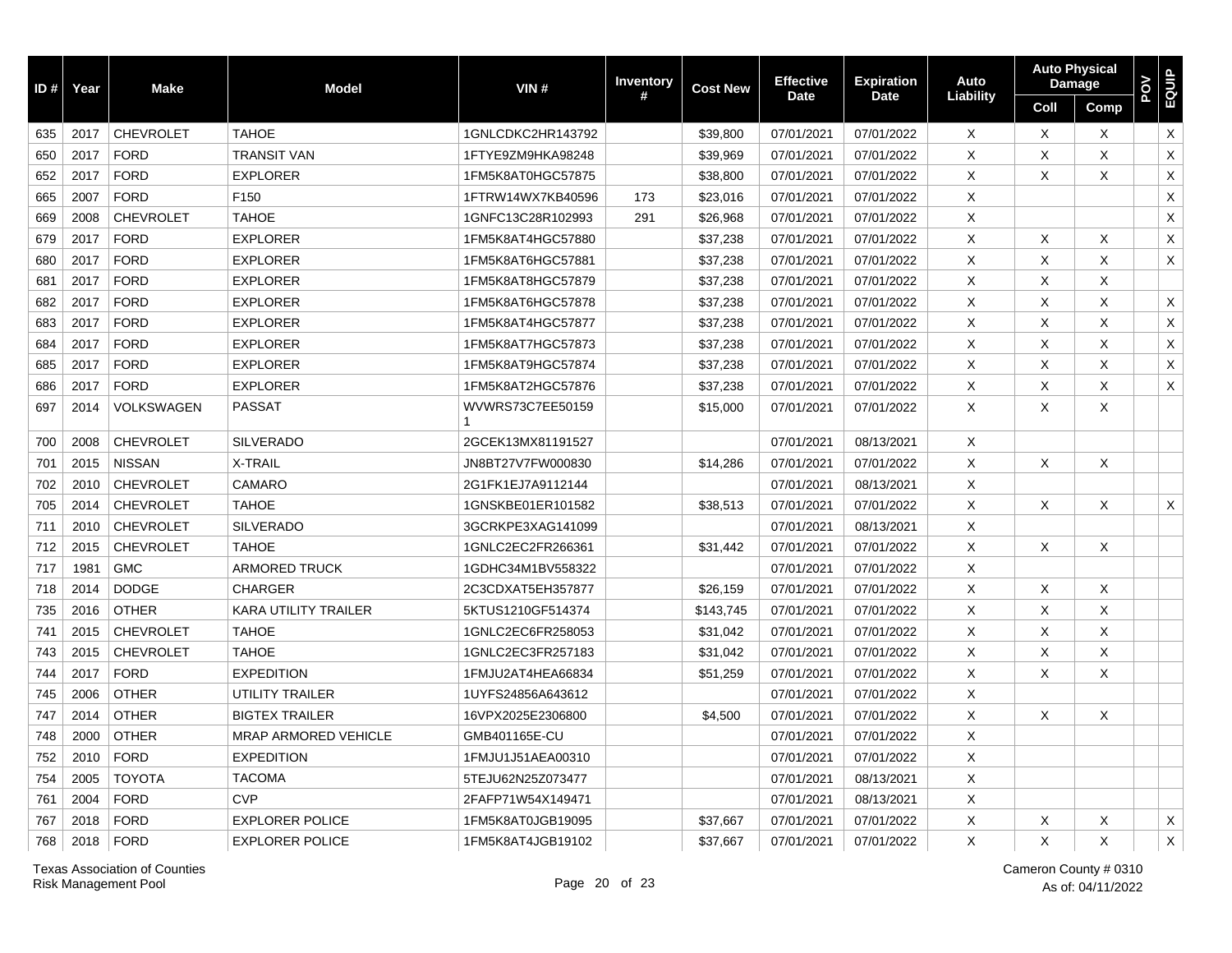| ID # | Year | <b>Make</b>      | <b>Model</b>                         | VIN#              | <b>Inventory</b> | <b>Cost New</b> | <b>Effective</b> | <b>Expiration</b> | Auto      |          | <b>Auto Physical</b><br><b>Damage</b> | NOd | EQUIP       |
|------|------|------------------|--------------------------------------|-------------------|------------------|-----------------|------------------|-------------------|-----------|----------|---------------------------------------|-----|-------------|
|      |      |                  |                                      |                   | #                |                 | <b>Date</b>      | <b>Date</b>       | Liability | Coll     | Comp                                  |     |             |
| 769  | 2018 | <b>FORD</b>      | <b>EXPLORER POLICE</b>               | 1FM5K8AT5JGB19092 |                  | \$37,667        | 07/01/2021       | 07/01/2022        | X         | $\times$ | X                                     |     | X           |
| 770  | 2018 | <b>FORD</b>      | <b>EXPLORER POLICE</b>               | 1FM5K8AT2JGB19096 |                  | \$37,667        | 07/01/2021       | 07/01/2022        | X         | X        | X                                     |     | X           |
| 771  | 2018 | <b>FORD</b>      | <b>EXPLORER POLICE</b>               | 1FM5K8AT2JGB19101 |                  | \$37,667        | 07/01/2021       | 07/01/2022        | X         | X        | Χ                                     |     | $\mathsf X$ |
| 772  | 2018 | <b>FORD</b>      | <b>EXPLORER POLICE</b>               | 1FM5K8ATXJGB19105 |                  | \$37,667        | 07/01/2021       | 07/01/2022        | Χ         | X        | X                                     |     | $\mathsf X$ |
| 774  | 2018 | <b>FORD</b>      | <b>EXPLORER INTERCEPTOR</b>          | 1FM5K8AT8JGB19099 |                  | \$37,667        | 07/01/2021       | 07/01/2022        | X         | X        | X                                     |     | $\mathsf X$ |
| 775  | 2018 | <b>FORD</b>      | <b>EXPLORER INTERCEPTOR</b>          | 1FM5K8AT9JGB19094 |                  | \$37,667        | 07/01/2021       | 07/01/2022        | X         | X        | X                                     |     | $\mathsf X$ |
| 777  | 2018 | <b>FORD</b>      | <b>EXPLORER INTERCEPTOR</b>          | 1FM5K8AT8JGB19104 |                  | \$37,667        | 07/01/2021       | 07/01/2022        | X         | X        | X                                     |     | $\sf X$     |
| 778  | 2018 | <b>FORD</b>      | <b>EXPLORER INTERCEPTOR</b>          | 1FM5K8AT7JGB19093 |                  | \$37,667        | 07/01/2021       | 07/01/2022        | X         | X        | X                                     |     | X           |
| 779  | 2018 | <b>FORD</b>      | <b>EXPLORER INTERCEPTOR</b>          | 1FM5K8AT6JGB19098 |                  | \$37,667        | 07/01/2021       | 07/01/2022        | X         | X        | X                                     |     | X           |
| 780  | 2018 | <b>FORD</b>      | <b>EXPLORER INTERCEPTOR</b>          | 1FM5K8AT6JGB19103 |                  | \$37,667        | 07/01/2021       | 07/01/2022        | X         | X        | X                                     |     | $\mathsf X$ |
| 781  | 2018 | <b>FORD</b>      | <b>EXPLORER POLICE INTERCEPTOR</b>   | 1FM5K8AT4JGB19097 |                  | \$37,667        | 07/01/2021       | 07/01/2022        | X         | X        | X                                     |     | X           |
| 782  | 2018 | <b>FORD</b>      | <b>EXPLORER POLICE INTERCEPTOR</b>   | 1FM5K8AT3JGB19091 |                  | \$37,667        | 07/01/2021       | 07/01/2022        | X         | X        | Χ                                     |     | X           |
| 785  | 1998 | <b>OTHER</b>     | STEWART & STEVENSON CARGO<br>2.5 TON | AT6594ECJF        |                  |                 | 07/01/2021       | 07/01/2022        | X         |          |                                       |     |             |
| 786  | 1997 | <b>OTHER</b>     | BAE CARGO 2.5 TON                    | AT004685ECAF      |                  |                 | 07/01/2021       | 07/01/2022        | X         |          |                                       |     |             |
| 787  | 1989 | AM GENERAL       | M923A2 CARGO 5 TON                   | 1001AA054         |                  |                 | 07/01/2021       | 07/01/2022        | Χ         |          |                                       |     |             |
| 796  | 2018 | <b>FORD</b>      | <b>EXPEDITION</b>                    | 1FMJU2AT9JEA53597 |                  | \$57,519        | 07/01/2021       | 07/01/2022        | X         | Χ        | Χ                                     |     | X           |
| 801  | 2019 | <b>FORD</b>      | <b>EXPLORER</b>                      | 1FM5K8AT6KGA64962 |                  | \$46,000        | 07/01/2021       | 07/01/2022        | X         | X        | X                                     |     | $\mathsf X$ |
| 802  | 2019 | <b>FORD</b>      | <b>EXPLORER</b>                      | 1FM5K8AT4KGA64961 |                  | \$44,289        | 07/01/2021       | 07/01/2022        | X         | X        | X                                     |     | $\mathsf X$ |
| 803  | 2019 | <b>FORD</b>      | <b>EXPLORER</b>                      | 1FM5K8AT8KGA64963 |                  | \$44,283        | 07/01/2021       | 07/01/2022        | X         | X        | X                                     |     | $\mathsf X$ |
| 804  | 2019 | <b>FORD</b>      | <b>EXPLORER</b>                      | 1FM5K8ATXKGA64964 |                  | \$44,283        | 07/01/2021       | 07/01/2022        | X         | X        | X                                     |     | X           |
| 805  | 2019 | <b>FORD</b>      | <b>EXPLORER</b>                      | 1FM5K8AT2KGA64960 |                  | \$44,283        | 07/01/2021       | 07/01/2022        | X         | X        | X                                     |     | $\mathsf X$ |
| 819  | 2016 | <b>CHEVROLET</b> | <b>TAHOE</b>                         | 1GNSKDEC5GR266124 |                  | \$46,159        | 07/01/2021       | 07/01/2022        | X         | X        | X                                     |     | X           |
| 823  | 2018 | <b>FORD</b>      | <b>EXPLORER</b>                      | 1FM5K8AT0JGB19100 |                  | \$37,690        | 07/01/2021       | 07/01/2022        | X         | X        | X                                     |     | $\mathsf X$ |
| 850  | 2020 | <b>CHEVROLET</b> | <b>TAHOE</b>                         | 1GNLCDEC5LR116428 |                  | \$46,477        | 07/01/2021       | 07/01/2022        | X         | X        | X                                     |     | X           |
| 851  | 2020 | <b>CHEVROLET</b> | <b>TAHOE</b>                         | 1GNLCDEC1LR116409 |                  | \$46,477        | 07/01/2021       | 07/01/2022        | X         | X        | Χ                                     |     | $\mathsf X$ |
| 852  | 2020 | <b>CHEVROLET</b> | <b>TAHOE</b>                         | 1GNLCDEC6LR116406 |                  | \$46,477        | 07/01/2021       | 07/01/2022        | X         | X        | X                                     |     | X           |
| 853  | 2019 | <b>CHEVROLET</b> | <b>TAHOE</b>                         | 1GNSKDEC4KR388997 |                  | \$43,548        | 07/01/2021       | 07/01/2022        | X         | X        | X                                     |     | $\mathsf X$ |
| 854  | 2019 | <b>CHEVROLET</b> | <b>TAHOE</b>                         | 1GNSKDEC4KR388966 |                  | \$43,548        | 07/01/2021       | 07/01/2022        | X         | X        | X                                     |     | $\mathsf X$ |
| 855  | 2019 | <b>CHEVROLET</b> | <b>TAHOE</b>                         | 1GNSKDEC7KR391165 |                  | \$43,548        | 07/01/2021       | 07/01/2022        | X         | X        | Χ                                     |     | X           |
| 856  | 2019 | <b>CHEVROLET</b> | <b>TAHOE</b>                         | 1GNSKDEC9KR389577 |                  | \$43,548        | 07/01/2021       | 07/01/2022        | X         | X        | X                                     |     | X           |
| 857  | 2019 | <b>CHEVROLET</b> | <b>TAHOE</b>                         | 1GNSKDEC2KR390957 |                  | \$43,548        | 07/01/2021       | 07/01/2022        | X         | X        | X                                     |     | X           |
| 865  | 2020 | <b>CHEVROLET</b> | <b>TAHOE POLICE</b>                  | 1GNLCDEC4LR219422 |                  | \$53,521        | 07/01/2021       | 07/01/2022        | X         | X        | X                                     |     | $\mathsf X$ |
| 876  | 2020 | <b>DODGE</b>     | <b>RAM</b>                           | 3C6UR5MJ0LG206840 |                  | \$38,000        | 07/01/2021       | 07/01/2022        | X         | X        | X                                     |     | X           |
| 907  | 2020 | <b>FORD</b>      | <b>EXPLORER</b>                      | 1FM5K8AC6LGD01905 |                  | \$51,384        | 07/01/2021       | 07/01/2022        | X         | X        | X                                     |     | $\mathsf X$ |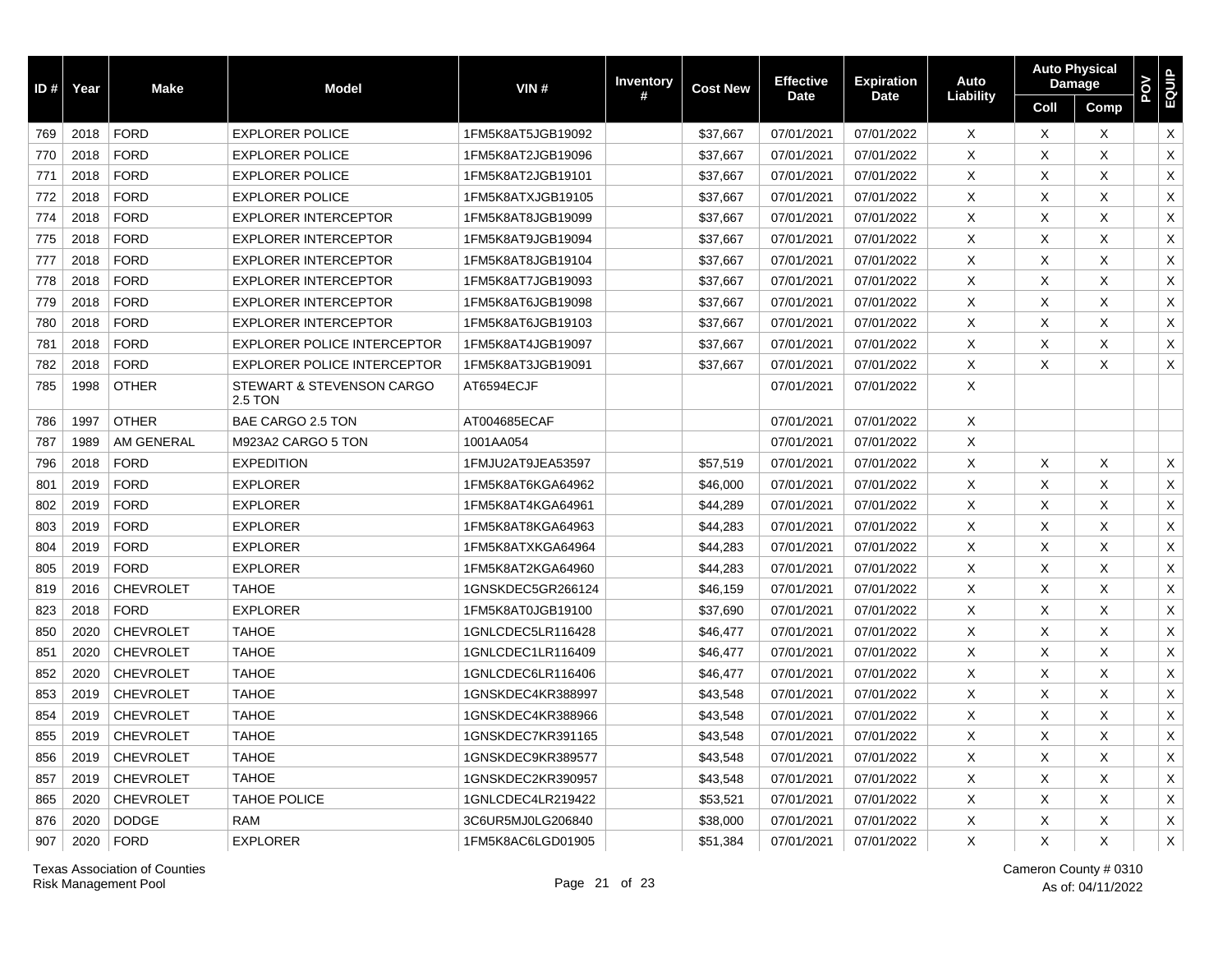| ID#      | Year | <b>Make</b>      | <b>Model</b>                | VIN#              | <b>Inventory</b> | <b>Cost New</b> | <b>Effective</b> | <b>Expiration</b> | Auto      | <b>Auto Physical</b> | Damage   | POV<br>EQUIP   |
|----------|------|------------------|-----------------------------|-------------------|------------------|-----------------|------------------|-------------------|-----------|----------------------|----------|----------------|
|          |      |                  |                             |                   | #                |                 | <b>Date</b>      | <b>Date</b>       | Liability | Coll                 | Comp     |                |
| 908      | 2020 | <b>FORD</b>      | <b>EXPLORER</b>             | 1FM5K8AC0LGD01902 |                  | \$51,384        | 07/01/2021       | 07/01/2022        | X         | X                    | $\times$ | X              |
| 910      | 2020 | <b>FORD</b>      | <b>EXPLORER</b>             | 1FM5K8AC3LGD01909 | 652              | \$46,385        | 07/01/2021       | 07/01/2022        | X         | X                    | $\times$ | $\pmb{\times}$ |
| 911      | 2020 | <b>FORD</b>      | <b>EXPLORER</b>             | 1FM5K8AC2LGD01903 | 651              | \$46,385        | 07/01/2021       | 07/01/2022        | X         | X                    | X        | X              |
| 912      | 2020 | <b>FORD</b>      | <b>EXPLORER</b>             | 1FM5K8AC4LGD01904 |                  | \$46,385        | 07/01/2021       | 07/01/2022        | X         | X                    | Χ        | $\mathsf X$    |
| 913      | 2020 | <b>FORD</b>      | <b>EXPLORER</b>             | 1FM5K8AC1LGD01908 |                  | \$46,385        | 07/01/2021       | 07/01/2022        | $\times$  | X                    | $\times$ | $\mathsf X$    |
| 914      | 2020 | <b>FORD</b>      | <b>EXPLORER</b>             | 1FM5K8AC9LGD01901 |                  | \$46,385        | 07/01/2021       | 07/01/2022        | $\times$  | X                    | $\times$ | X              |
| 919      | 2020 | <b>FORD</b>      | <b>EXPLORER INTERCEPTOR</b> | 1FM5K8AC8LGD01906 |                  | \$54,385        | 07/01/2021       | 07/01/2022        | X         | X                    | $\times$ | X              |
| 920      | 2020 | <b>FORD</b>      | <b>EXPLORER INTERCEPTOR</b> | 1FM5K8ACXLGD01907 |                  | \$54,385        | 07/01/2021       | 07/01/2022        | X         | X                    | X        | X              |
| 925      | 2020 | <b>DODGE</b>     | <b>RAM</b>                  | 1C6RR7LT3LS161759 |                  | \$32,022        | 07/01/2021       | 07/01/2022        | X         | X                    | X        | X              |
| 926      | 2020 | <b>DODGE</b>     | <b>RAM</b>                  | 1C6RR7LT9LS161765 |                  | \$30,722        | 07/01/2021       | 07/01/2022        | X         | X                    | X        | X              |
| 927      | 2020 | <b>FORD</b>      | <b>EXPLORER</b>             | 1FM5K8ACXLGC01907 |                  | \$46,000        | 07/01/2021       | 07/01/2021        | X         | X                    | X        | X              |
| 928      | 2021 | <b>OTHER</b>     | <b>RAM</b>                  | 1C6SRFFT0MN660316 |                  | \$37,548        | 07/01/2021       | 07/01/2021        | X         | X                    | X        |                |
| 929      | 2021 | <b>RAM</b>       | 1500                        | 1C6SRFFTXMN557162 |                  | \$37,548        | 07/01/2021       | 07/01/2022        | X         | X                    | X        |                |
| 932      | 2020 | <b>FORD</b>      | F150                        | 1FTEW1P48LKE44061 |                  | \$35,862        | 07/01/2021       | 07/01/2022        | X         | X                    | X        |                |
| 933      | 2011 | <b>FORD</b>      | <b>CROWN VICTORIA</b>       | 2FABP7BV2BX100603 |                  | \$22,777        | 07/01/2021       | 07/01/2022        | X         |                      |          |                |
| 934      | 2010 | <b>FORD</b>      | <b>CROWN VICTORIA P7B</b>   | 2FABP7BV0AX135803 |                  | \$23,254        | 07/01/2021       | 07/01/2022        | X         |                      |          |                |
| 937      | 2011 | <b>FORD</b>      | <b>CROWN VICTORIA</b>       | 2FABP7BV7BX100614 |                  | \$22,777        | 07/01/2021       | 07/01/2022        | X         |                      |          |                |
| 947      | 2020 | <b>FORD</b>      | F150                        | 1FTEW1P46LKE44060 |                  | \$36,162        | 07/01/2021       | 07/01/2022        | X         | X                    | X        |                |
| 949      | 2020 | <b>RAM</b>       | 1500                        | 1C6RR7LTXLS161760 |                  | \$30,722        | 07/01/2021       | 07/01/2022        | $\times$  | $\times$             | X        |                |
| 954      | 1911 | <b>OTHER</b>     | <b>5TON TRUCK</b>           | 52302831790001    |                  | \$7,000         | 07/01/2021       | 07/01/2022        | X         |                      |          |                |
| 961      | 2014 | <b>DODGE</b>     | <b>CHARGER SD</b>           | 2C3CDXAT1EH357875 |                  | \$25,330        | 07/01/2021       | 07/01/2022        | X         |                      |          |                |
| 964      | 2014 | <b>DODGE</b>     | <b>CHARGER SD</b>           | 2C3CDXAT8EH357873 |                  | \$25,330        | 07/01/2021       | 07/01/2022        | X         |                      |          |                |
| 972      | 2020 | <b>RAM</b>       | 1500                        | 1C6RR7LT7LS161764 |                  | \$30,722        | 07/01/2021       | 07/01/2022        | X         | X                    | X        |                |
| 974      | 1997 | <b>OTHER</b>     | 2.5TON TRUCK                | W57KFP81280018    |                  | \$7,500         | 07/01/2021       | 07/01/2022        | X         |                      |          |                |
| 976      | 2021 | <b>RAM</b>       | 1500 PK                     | 1C6SRFFT6MN557160 |                  | \$37,548        | 07/01/2021       | 07/01/2022        | X         | X                    | $\times$ |                |
| 978      | 2014 | <b>DODGE</b>     | <b>CHARGER SD</b>           | 2C3CDXAT3EH357876 |                  | \$25,330        | 07/01/2021       | 07/01/2022        | X         |                      |          |                |
| 980      | 2020 | <b>RAM</b>       | 1500                        | 1C6RR7LT3LS161762 |                  | \$30,722        | 07/01/2021       | 07/01/2022        | X         | X                    | X        |                |
| 984      | 2010 | <b>FORD</b>      | <b>CROWN VICTORIA P7B</b>   | 2FABP7BV3AX135794 |                  | \$23,254        | 07/01/2021       | 07/01/2022        | X         |                      |          |                |
| 987      | 2011 | <b>CHEVROLET</b> | <b>TRAVERSE LS</b>          | 1GNKVEED2BJ276705 |                  | \$29,949        | 07/01/2021       | 07/01/2022        | X         |                      |          |                |
| 992      | 2011 | <b>FORD</b>      | <b>CROWN VICTORIA</b>       | 2FABP7BVXBX100610 |                  | \$22,777        | 07/01/2021       | 07/01/2022        | X         |                      |          |                |
| 996      | 2020 | <b>RAM</b>       | 1500                        | 1C6RR7LT1LS161761 |                  | \$30,722        | 07/01/2021       | 07/01/2022        | X         | Χ                    | Х        |                |
| 998      | 2021 | <b>RAM</b>       | 1500                        | 1C6SRFFT8MN557161 |                  | \$37,548        | 07/01/2021       | 07/01/2022        | X         | X                    | X        |                |
| 100<br>6 | 1911 | <b>OTHER</b>     | 2.5TON TRUCK                | W81MKE80590025    |                  | \$7,500         | 07/01/2021       | 07/01/2022        | X         |                      |          |                |
| 100      | 2020 | <b>RAM</b>       | 1500 PK                     | 1C6RR7LT5LS161763 |                  | \$30,722        | 07/01/2021       | 07/01/2022        | Χ         | X                    | Χ        |                |